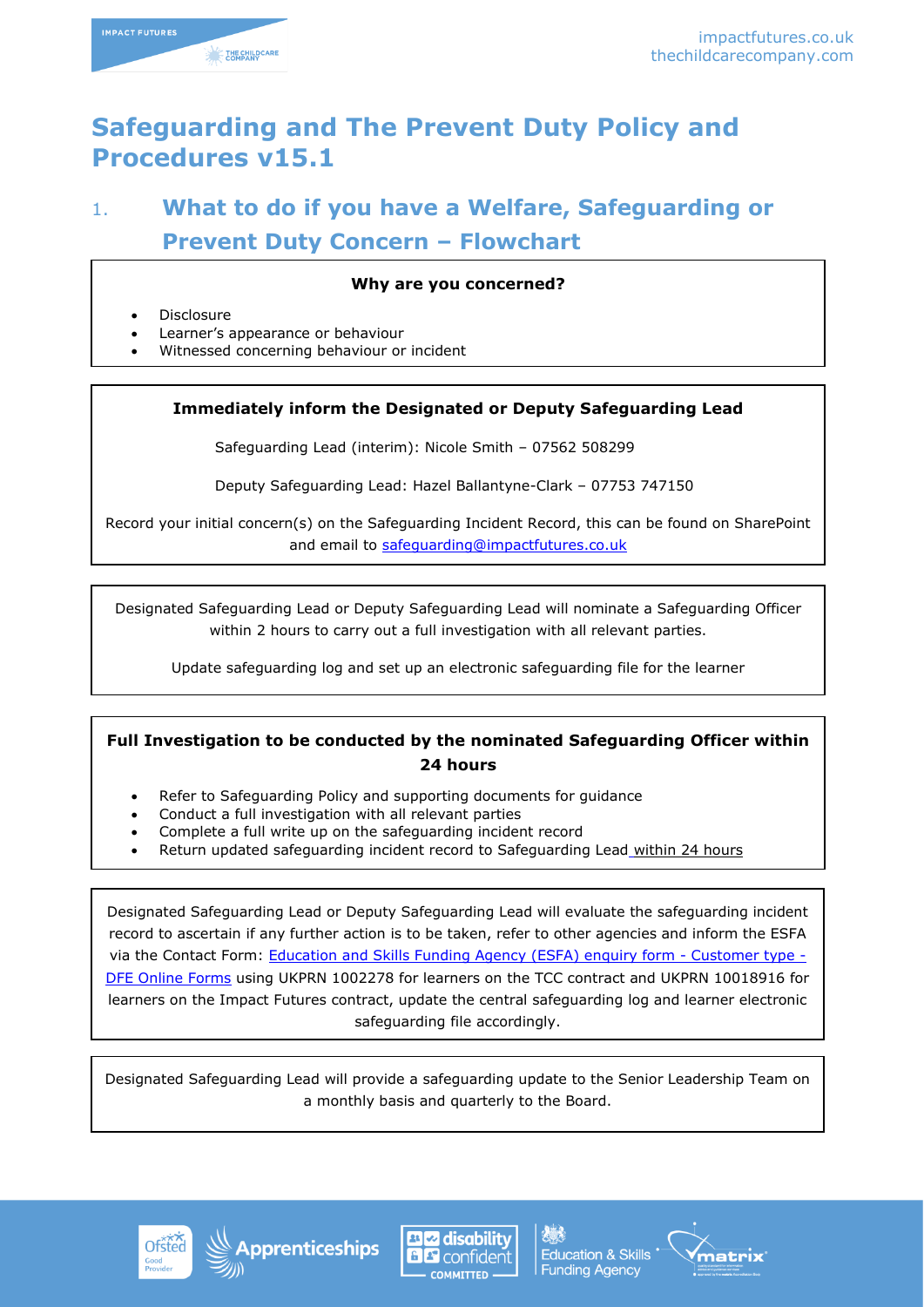

## 2. **Introduction and Ethos**

- 2.1 The Childcare Company and Impact Futures are committed to taking every reasonable step to ensure the safety and welfare of children, young people and adults within their remit. Our intent is to exceed our social and moral responsibilities to protect in accordance with the law and where appropriate, with the support of relevant external agencies.
- 2.2 All children, young people and adults, without exception, have the right to protection from abuse regardless of age, disability, gender, marriage and civil partnership, pregnancy and maternity, race, religion and belief, gender, sexual orientation or socio-economic background. We will uphold and teach others to uphold the *British Values* of *Democracy*, *Rule of Law*, *Individual Liberty* and *Respect* as well as promoting principles that support of *Equality of*  **Opportunity** for all.
- 2.3 We instill a safer recruitment policy led by our Director of Finance and HR ensuring all employees are carefully selected, trained, supervised and have an appropriate level of DBS check in place where required. We will ensure that all employees adopt and abide by all Company policies and procedures at all times. Once they have a current DBS and the DBS is for the relevant sector they are working in, they can contact and meet learners, however we will still apply for a TCC/IF DBS. If someone joins the Organisation without a current DBS they must not, under any circumstances, have access to learner records or make lone visits to learners. Although they can accompany a member of staff who has a DBS but that member of staff must never leave the non-DBS member of staff alone with a learner(s).
- 2.4 We recognise that certain national and local incidents could have a temporary or long-term impact on learners and members of staff, and as such we ensure these are monitored and considered by all in relation to our safeguarding responsibilities. Notably in 2020 the entire country went into lockdown due to the COVID-19 Pandemic and this was followed by a range of local restrictions. Our policy takes these additional worries, concerns and risks into consideration.







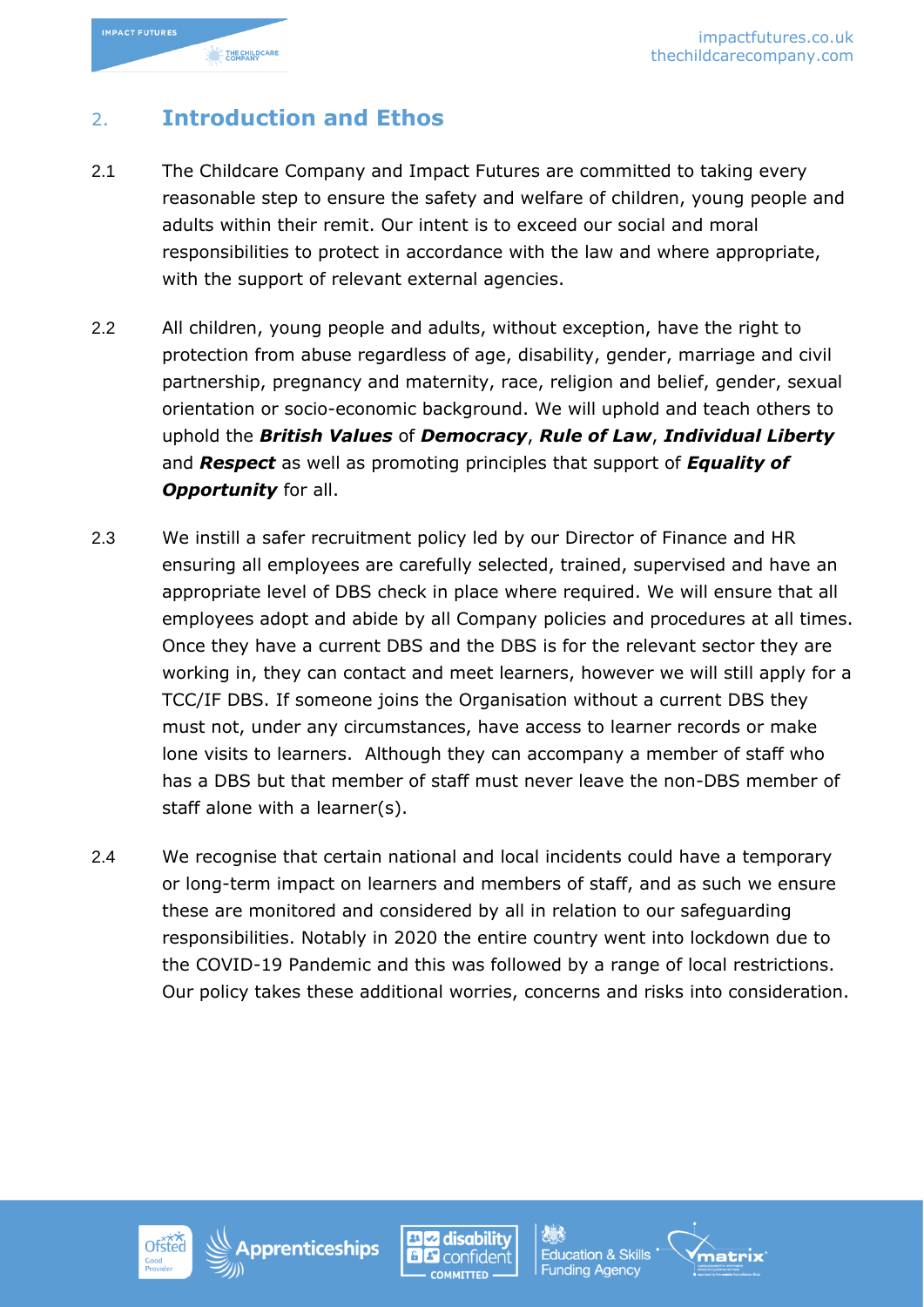

### 3. **Our Commitment**

- 3.1 We promote the welfare of every learner and the keep them safe.
- 3.2 We are committed to practice in a way that protects every learner.
- 3.3 We believe that learners should never experience any form of abuse, discrimination, harassment or victimisation.
- 3.4 We will protect learners from radicalization and extremism by responding swiftly where learners are vulnerable to these issues.
- 3.5 We will provide staff and volunteers with regular updates and annual training on Safeguarding and Prevent.
- 3.6 We will record and check the details of all visitors to all our premises.
- 3.7 We recognise that ignoring abuse is not an option and all staff must report any concerns for the wellbeing of learners in accordance with this policy.
- 3.8 We also commit to keeping a Safeguarding and Prevent action plan/risk register.

### 4. **Aims**

- 4.1 Promote fundamentals British Values, including freedom of speech, rights to be safe and listened to, by creating an environment that encourages every learner to raise any concerns.
- 4.2 Encourage learners to develop a sense of autonomy and independence in their learning and development.
- 4.3 Work with employers to build their understanding of a commitment to the principles of safeguarding and Prevent duty.
- 4.4 Liaise with other statutory agencies to ensure legislative procedures are current.
- 4.5 Liaise with external agencies to support staff and learners where required.







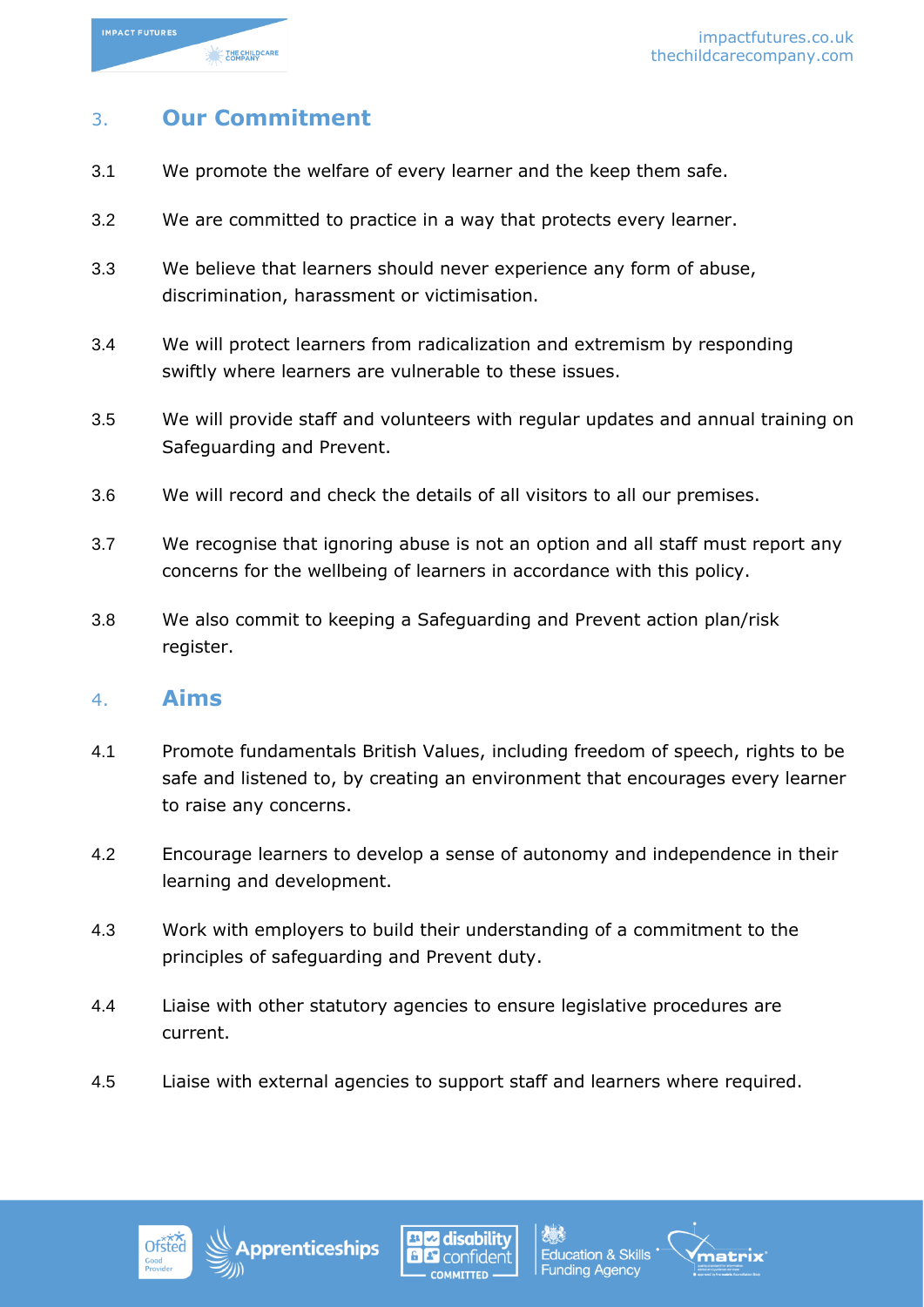

### 5. **Scope and Purpose**

- 5.1 This policy applies to:
	- (a) The Childcare Company, Impact Futures learners and customers.
	- (b) All employees (on all basis).
	- (c) Employers (organisations that work in partnership with us).
	- (d) Suppliers (external partners who are in receipt of and/or provide TCC/IF training/delivery).
	- (e) External stakeholders and visitors (please see visitor invitation form).

### 6. **Context**

- 6.1 This policy has been developed in accordance with the principles established by the Children Acts, other relevant Acts and related guidance. This includes:
	- (a) Education and Training (Welfare of Children) Act 2021 [Education and](https://www.legislation.gov.uk/en/ukpga/2021/16/enacted)  [Training \(Welfare of Children\) Act 2021 \(legislation.gov.uk\)](https://www.legislation.gov.uk/en/ukpga/2021/16/enacted)
	- (b) Keeping Children Safe in Education *(DfE statutory guidance for schools and colleges)* 2021 - *[Keeping children safe in education 2021](https://assets.publishing.service.gov.uk/government/uploads/system/uploads/attachment_data/file/1007260/Keeping_children_safe_in_education_2021.pdf)  [\(publishing.service.gov.uk\)](https://assets.publishing.service.gov.uk/government/uploads/system/uploads/attachment_data/file/1007260/Keeping_children_safe_in_education_2021.pdf)*
	- (c) Keeping Children Safe in Education *(DfE statutory guidance for schools and colleges)* 2021 Part 1 Annex: Further Information - [Keeping children safe](https://assets.publishing.service.gov.uk/government/uploads/system/uploads/attachment_data/file/1014058/KCSIE_2021_Part_One_September.pdf)  [in education 2021 \(part one only\) \(publishing.service.gov.uk\)](https://assets.publishing.service.gov.uk/government/uploads/system/uploads/attachment_data/file/1014058/KCSIE_2021_Part_One_September.pdf)
	- (d) Working together to safeguard children: A guide to inter-agency working to safeguard and promote the welfare of children *(HM Government)* July 2018 - *[Working Together to Safeguard Children 2018](https://assets.publishing.service.gov.uk/government/uploads/system/uploads/attachment_data/file/942454/Working_together_to_safeguard_children_inter_agency_guidance.pdf)  [\(publishing.service.gov.uk\)](https://assets.publishing.service.gov.uk/government/uploads/system/uploads/attachment_data/file/942454/Working_together_to_safeguard_children_inter_agency_guidance.pdf)*
	- (e) What to do if you're worried about a child being abused (*HM Government*) March 2015 - Stat quidance template (publishing.service.gov.uk)
	- (f) Sexual violence and sexual harassment between children in schools and colleges (DfE Advice for governing bodies, proprietors, headteachers, principals, senior leadership teams and designated safeguarding leads

**disability** 

**Education & Skills** 

**Funding Agency** 

iatrix



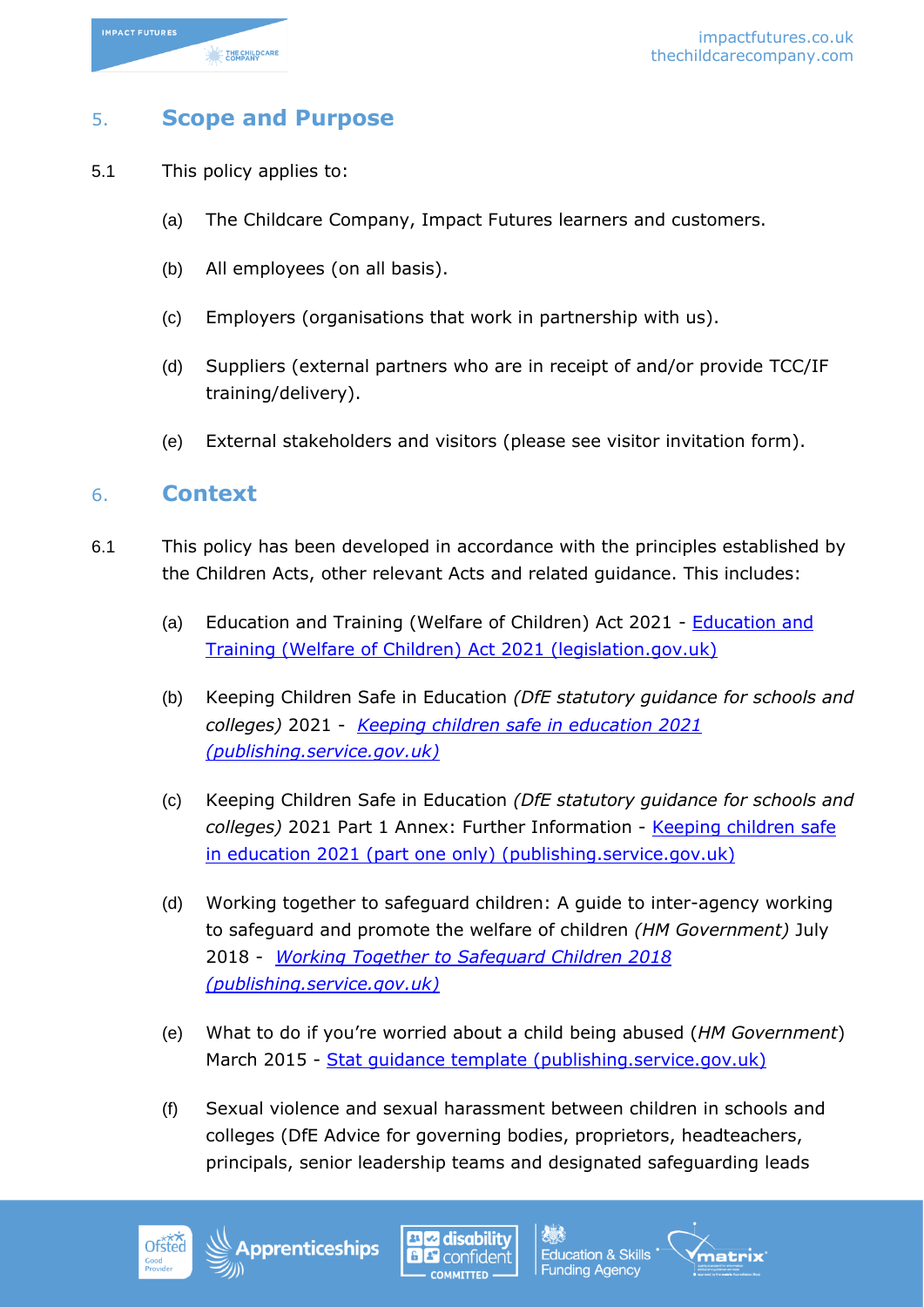

September 2021 - [Sexual violence and sexual harassment between](https://assets.publishing.service.gov.uk/government/uploads/system/uploads/attachment_data/file/999239/SVSH_2021.pdf)  [children in schools and colleges \(publishing.service.gov.uk\)](https://assets.publishing.service.gov.uk/government/uploads/system/uploads/attachment_data/file/999239/SVSH_2021.pdf)

- (g) Prevent duty guidance: DfE for further education institutions in England and Wales April 2021 - Prevent duty quidance: for further education [institutions in England and Wales -](https://www.gov.uk/government/publications/prevent-duty-guidance/prevent-duty-guidance-for-further-education-institutions-in-england-and-wales) GOV.UK (www.gov.uk)
- (h) Security Act 2015 section 29 Counter-Terrorism and Security Act 2015
- (i) Ofsted Inspecting safeguarding in early years, education and skills settings, Education Inspection Framework 2019

## 7. **Definition of Safeguarding and The Prevent Duty**

- 7.1 Safeguarding
	- (a) "Safeguarding is not just about protecting learners from deliberate harm. It includes a wide range of issues relating to learner's welfare, health and safety."
	- (b) Safeguarding is defined as:
		- (i) Protecting children and venerable people form maltreatment.
		- (ii) Preventing impairment of children's and vulnerable learner's health or development.
		- (iii) Ensuring that children and vulnerable learners are growing up in circumstances consistent with the provision of safe and effective care.
		- (iv) Acting to enable all children and vulnerable learners to have the best life-chances.
	- (c) Significant Harm
		- (i) Harm means ill treatment or the impairment of health or development, including impairment suffered from seeing or hearing the ill treatment of others.
		- (ii) Development means physical, intellectual, emotional, social or behavioral development.
		- (iii) Health means physical or mental health.







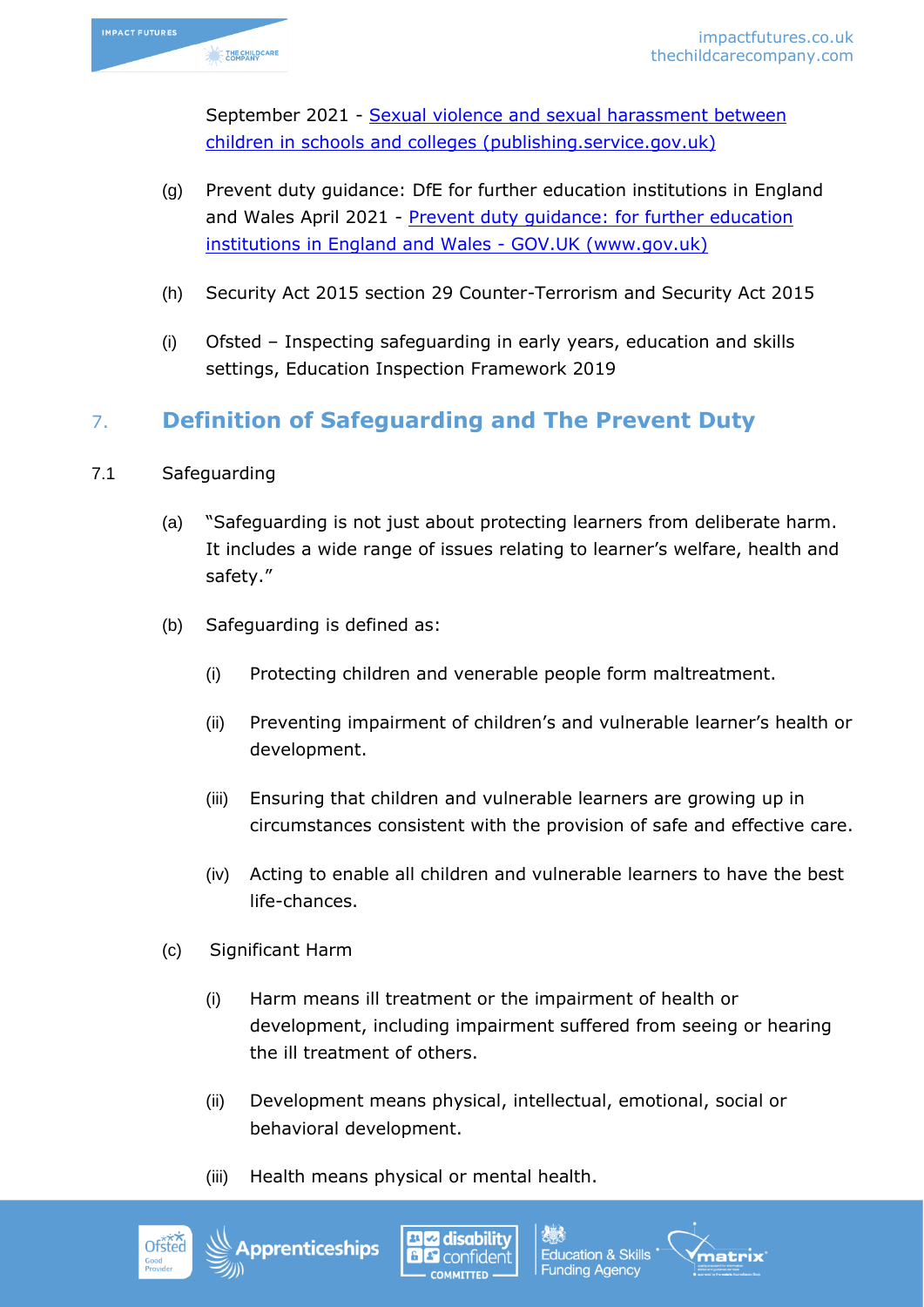

- (iv) Ill treatment includes physical & Sexual abuse and forms of ill treatment which are not p0hysical (s.31 (9) Children Act 1989 as amended by the Adoption and Children Act 2002).
- (d) Welfare is defined as a child or vulnerable learner in need of universal help from those already involved or from a single or multiple agency response.
- (e) All safeguarding policies will be reviewed on an annual basis by the Designated Safeguarding Lead and Senior Leadership Team which has responsibility for oversight of company safeguarding and child protection systems.
- (f) The Designated Safeguarding Lead will ensure regular reporting on safeguarding activity and systems to the Board of Directors. The Board of Directors will not receive details of individual learner situations or identifying features of families as part of their oversight responsibility.
- (g) The Childcare Company and Impact Futures acknowledges that this policy will incorporate a range of safeguarding issues including:
	- (i) Neglect.
	- (ii) Physical abuse.
	- (iii) Child Sexual Exploitation (CSE).
	- (iv) Sexual abuse, violence, and harassment.
	- (v) Emotional abuse.
	- (vi) Bullying, including online bullying and prejudice-based bullying.
	- (vii) Racist, disability and homophobic or transphobic abuse .
	- (viii) Gender-based violence/violence against women and girls.
	- (ix) Peer-on-peer abuse, such as sexual violence and harassment.
	- (x) Radicalisation and/or extremist behaviour.
	- (xi) Child Criminal Exploitation (CCE), including trafficking and country lines.

**Education & Skills Funding Agency** 

(xii) Serious violent crime.



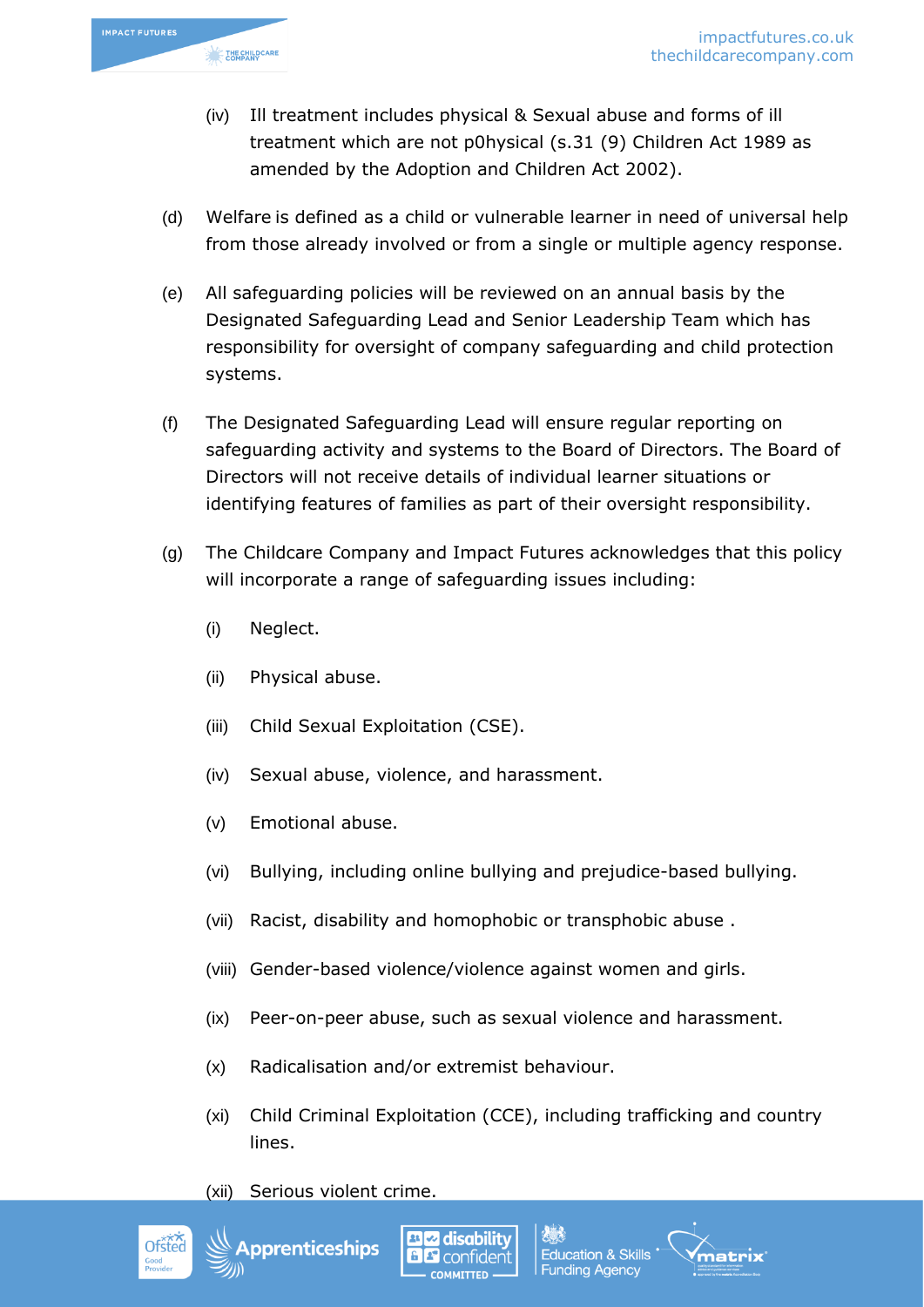

- (xiii) Risks linked to using technology and social media, including online bullying; the risks of being groomed online for exportation or radicalisation; and risks of accessing and generating inappropriate content, for example 'sexting'.
- (xiv) Teenage relationship abuse.
- (xv) Upskirting.
- (xvi) Substance misuse.
- (xvii) Issues that may be specific to a local area or population, for example gang activity and youth violence.
- (xviii) Domestic abuse.
- (xix) Female genital mutilation.
- (xx) Forced marriage.
- (xxi) Fabricated or induced illness.
- (xxii) Poor parenting.
- (xxiii) Homelessness.
- (xxiv) So-called honour-based violence.
- (xxv) Other issues not listed here but pose a risk to learners and vulnerable young adults.
- (h) Every member of staff at The Childcare Company and Impact Futures recognise that learners experiencing specific safeguarding issues identified above are no different to safeguarding against any other vulnerability or concern and will be approached and responded to in the same way as protecting learners from any other risks.







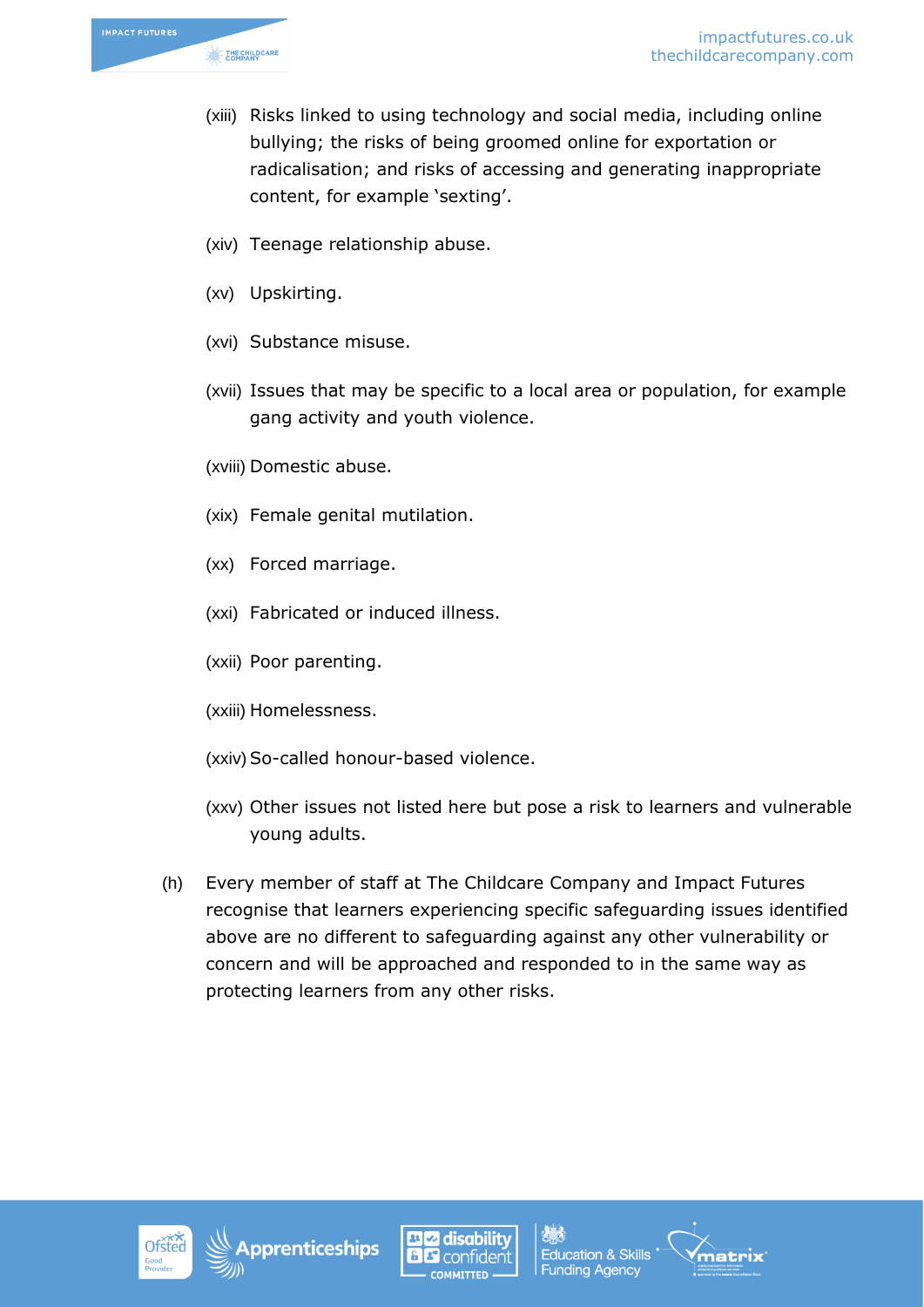

### 7.2 The Statutory Framework

- (a) The Children Act 1989 placed a duty on local authorities to investigate situations where a child is at risk of significant harm. Schools, Colleges and Providers have a legal obligation to work with investigating agencies acting on behalf of children in need guidance was published in 'Safeguarding Children in Education' (2004). It set out the requirements to provide a safe learning environment, identify young people suffering, or likely to suffer, significant harm and take appropriate action in full partnership with other local agencies. It encompassed wider issues such as health, safety, drug/substance abuse and bullying as well as the contribution made to safeguarding in relation to individual children and underpinned our common law duty of care.
- (b) This was replaced and extended in January 2007 by 'Safeguarding Children and Safer recruitment in education', which includes more specific guidance (including some statutory requirements) relating to the recruitment and vetting of staff. The responsibility for carrying out their duties in cm0pliance with the arrangements set out by TCC/IF, we are not the investigating agency. This function is carried by local authority Children Services, or other agencies with statutory powers. The Children Act 1989, and subsequent legislation and guidance, and concerned with the emotional, physical or sexual abuse or neglect of children, defined as under the age of 18. However, is recognised that children acquire a degree of legal capacity and maturity prior to their 18<sup>th</sup> birthday, and that there are learners over 18 who continue to be vulnerable due to a learning difficulty and/ or disability.
- (c) Children are defined in the Children Act 1989 and 2004, as a person under the age of 18. The Safeguarding Vulnerable Groups Act 2006 defines a vulnerable learner as a person aged 18 or over and:
	- (i) Teenagers.
	- (ii) Children and young people missing from education.
	- (iii) Those at risk of FGM (Female Genital Mutilation).
	- (iv) Those at risk of Forced Marriages.
	- (v) Those at risk of Honor Based Violence.





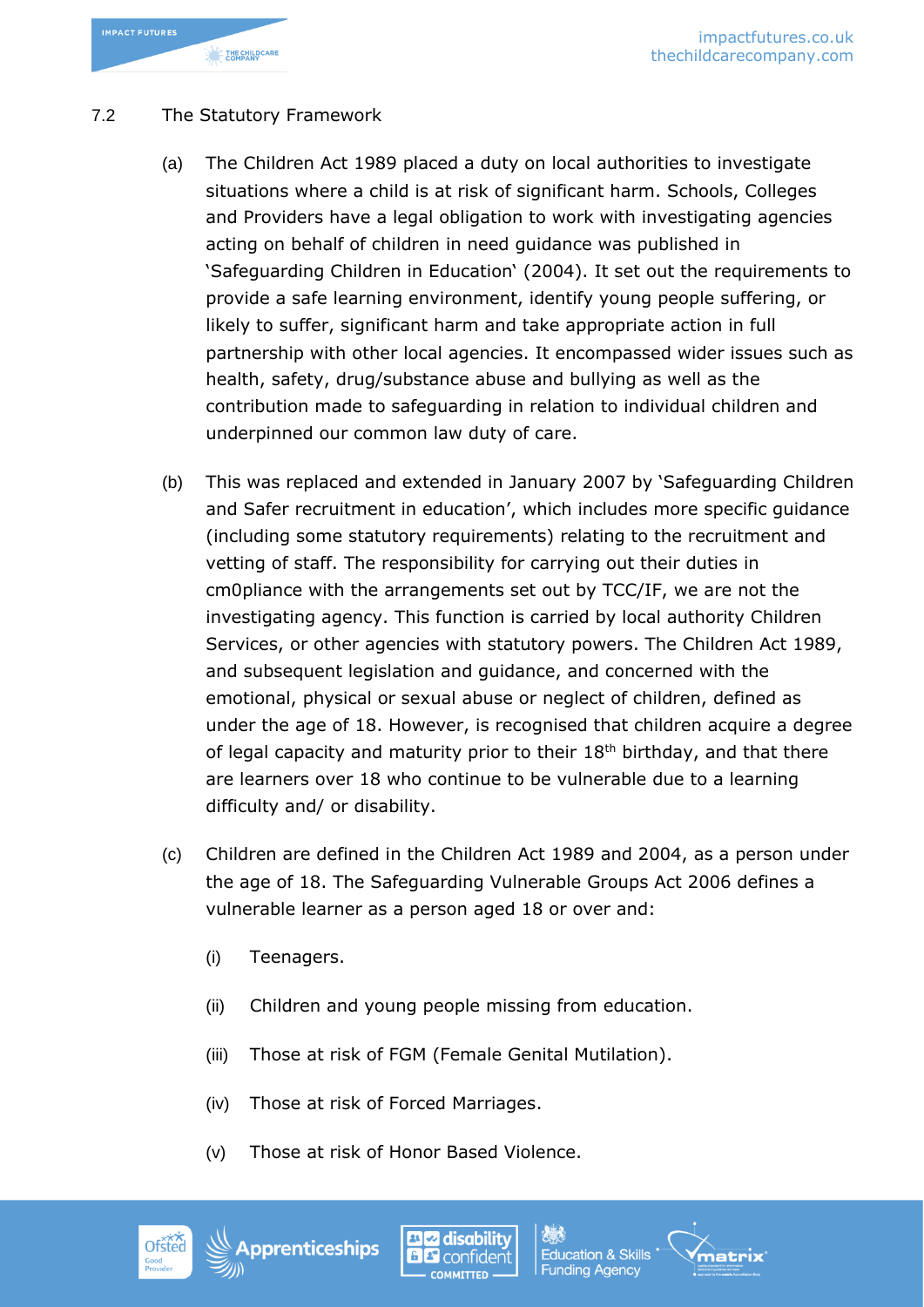

- (vi) Trafficked children and young people.
- (vii) Those in the 'Looked After' system.
- (viii) Children and young people living away from home.
- (ix) Children from some minority ethnic groups.
- (x) Those with abuse and trauma in their past.
- (xi) Those living in sheltered accommodation, detained in custody or under a probation order.
- (xii) Those living with domestic violence, parental substance misuse and/or parental mental health, receiving a service or participating in an activity targeted at older people, people with disabilities or with physical or Mental Health conditions.
- (d) This policy and related procedures are driven by the following legislation and guidance:
	- (i) The Children Act 1989.
	- (ii) The Children Act 2004.
	- (iii) Working Together to Safeguard Children 2018.
	- (iv) What to do is you are worried a child is being abused 2015.
	- (v) Keeping Children Safe in Education (KCSIE) 2018 & 2021.
	- (vi) Protection of Freedoms Act 2012
	- (vii) Care Act 2014.
	- (viii) Keeping Learners Safe 2015.
	- (ix) Safeguarding Children: Working Together Under the Children Act 2004.
	- (x) Disqualification under the Children Act 2006 (2018).









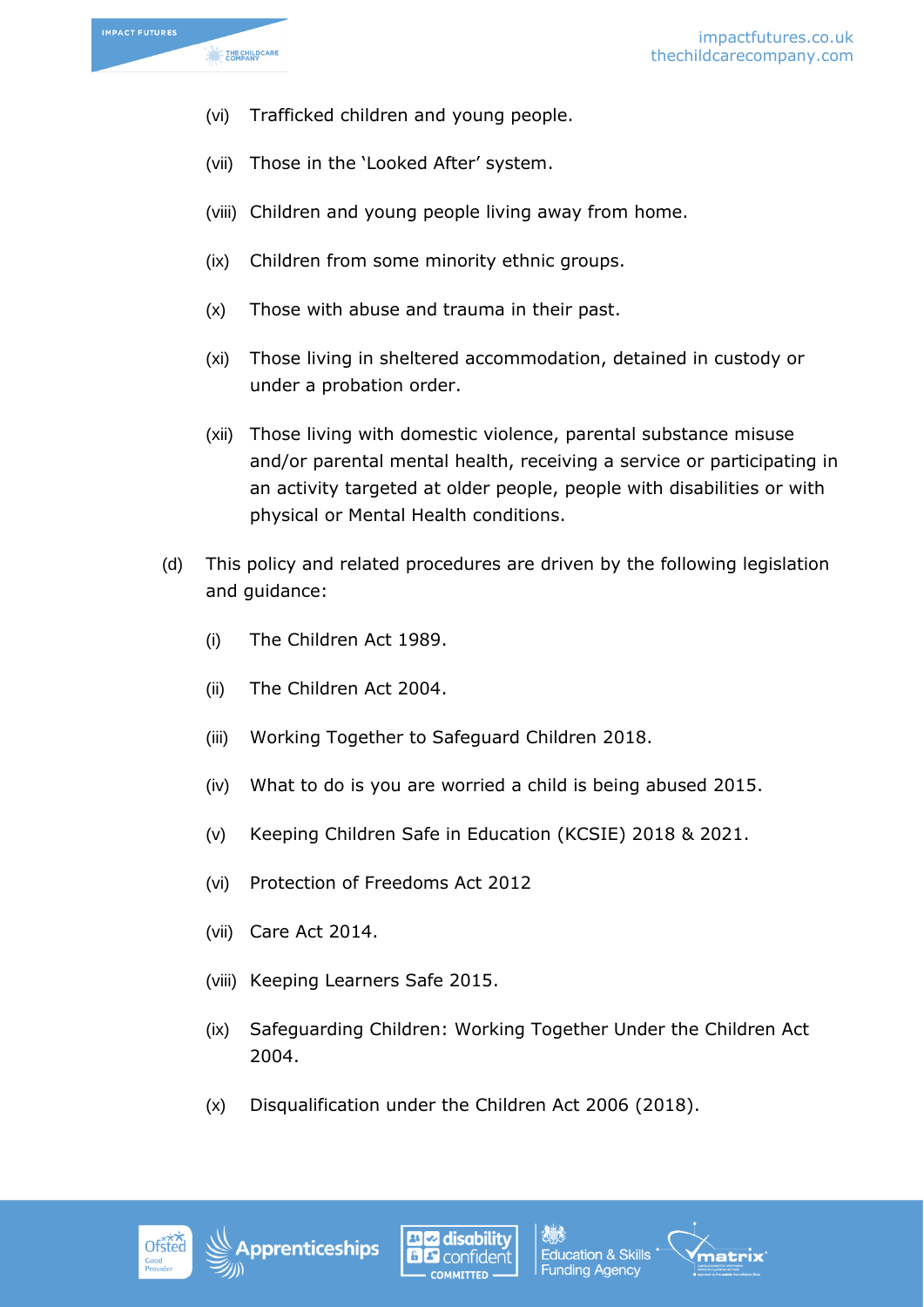

(xi) Sexual violence and sexual harassment between children in schools and colleges (DfE Advice for governing bodies, proprietors, headteachers, principals, senior leadership teams and designated safeguarding leads September 2021 - [Sexual violence and sexual](https://assets.publishing.service.gov.uk/government/uploads/system/uploads/attachment_data/file/999239/SVSH_2021.pdf)  [harassment between children in schools and colleges](https://assets.publishing.service.gov.uk/government/uploads/system/uploads/attachment_data/file/999239/SVSH_2021.pdf)  [\(publishing.service.gov.uk\)](https://assets.publishing.service.gov.uk/government/uploads/system/uploads/attachment_data/file/999239/SVSH_2021.pdf)

### 7.3 The Prevent Duty

- (a) Section 26(1) of the Counter-Terrorism and Security Act 2015 ("the Act") imposes a duty on "specified authorities", when exercising their functions, to have due regard to the need to prevent people from being drawn into terrorism. There is an important role for independent training providers, in helping prevent people being drawn into terrorism, which includes not just violent extremism but also non-violent extremism, which can create an atmosphere conducive to terrorism and can popularise views which terrorists exploit.
- (b) TCC/IF understand their duties and conditions of funding and comply with relevant legislation and any statutory responsibilities associated with the delivery of education and safeguarding of learners. Requirements include:
	- (i) Policy and management of external speakers and events.
	- (ii) Partnership management, including employer partners and specialist trainers, covering DBS and other checks.
	- (iii) Risk assessment relating to the scope of our business and associated risk.
	- (iv) Action planning as a result of the risk assessment.
	- (v) Staff training is part of the new starter induction process and annual refresher training is planned as part of our CPD policy. We take the opportunity to use news items both nationally and locally to enhance the training of staff and support them to pass this knowledge to their learners and Apprentices.
	- (vi) Welfare and pastoral care for learners, additional support needs identified and implemented.
	- (vii) IT policies.







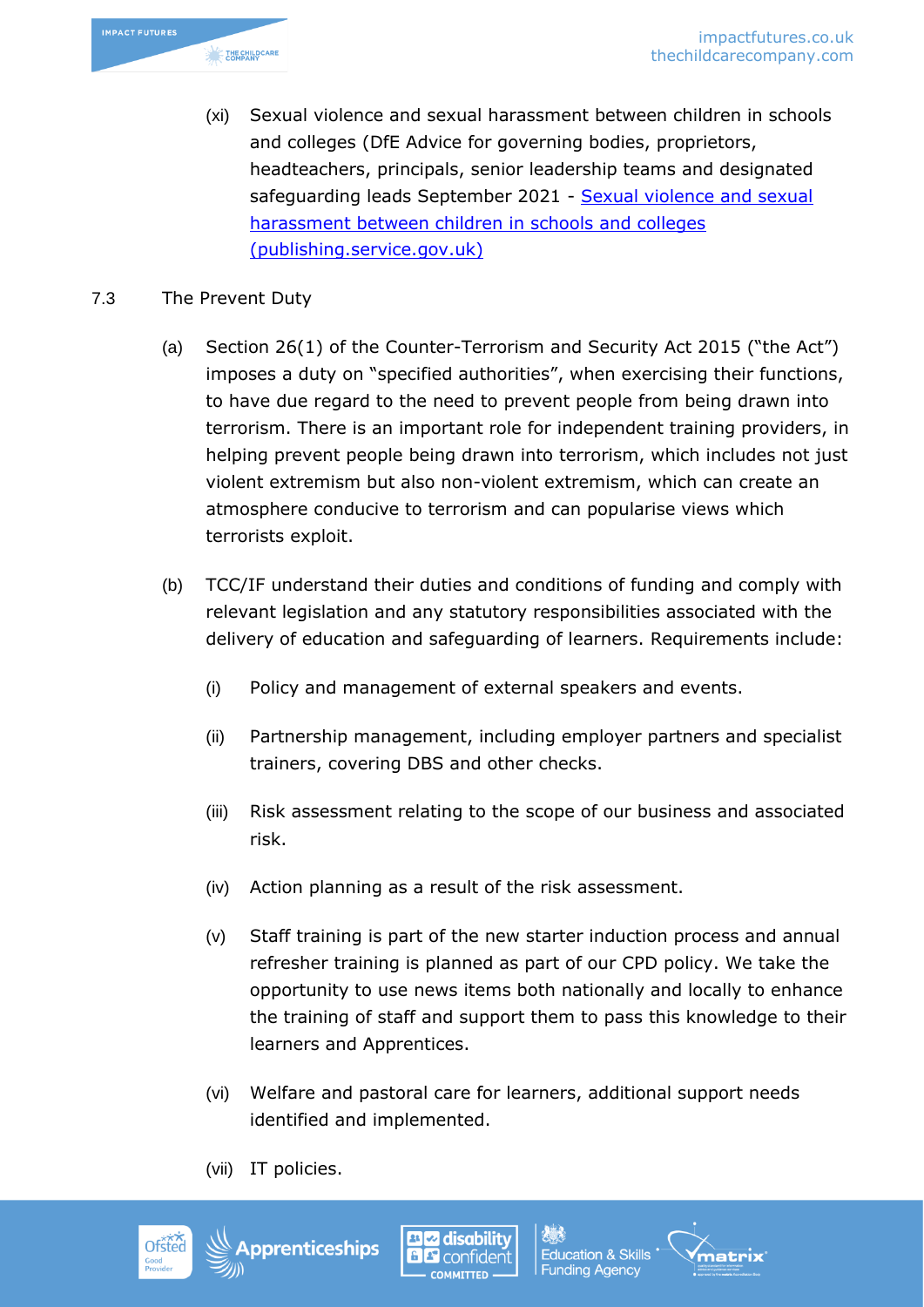

- (viii) Monitoring and enforcement the Designated Safeguarding Lead (DSL) leads in this area and report back to the Board quarterly.
- (c) In 2011, the Government published a Prevent Strategy which raised awareness of the specific need to safeguard children, young people and families from extremism and radicalisation.
- (d) Extremist groups have attempted to radicalise vulnerable children and young people to hold extreme views including views justifying political, religious, sexist or racist violence, or to deter them into a rigid and narrow ideology that us intolerant of diversity and leaves them vulnerable to future radicalisation.
- (e) Prevent is about safeguarding our learners to keep them both safe and within the law. The Prevent Duty is not about preventing learners from having political views and concerns but about supporting them to use those concerns or act on them in non-extreme ways.
- (f) Radicalisation & Extremism
	- (i) The holding of extreme political or religious views e.g. animal welfare rights, environmentalists, EDL/ white supremacy groups, anti – gay groups, Islam/Christian ideology. The Counter Terrorism and Security Act, places a duty on specified authorities, including local authorities and childcare, education and other children's service providers, in the exercise of their functions, to have due regard to the need to prevent people from being drawn into terrorism. ("The Prevent duty"). The current threat from terrorism in the United Kingdom may include the exploitation of vulnerable people, to involve them in terrorism or in activity in support of terrorism. The Childcare Company / Impact Futures in clear that this exploitation and radicalization should be viewed as a Safeguarding concern and that protecting children from the risk of radicalisation is part of the company's' safeguarding duty.
	- (ii) Radicalisation refers to the process by which a person comes to support terrorism and forms of extremism leading to terrorism.
	- (iii) Extremism is defined by the Government in the Prevent Strategy as: Vocal or active opposition to fundamental British Values, including democracy, the rule of law, individual liberty and mutual respect and tolerance of different faiths and beliefs.









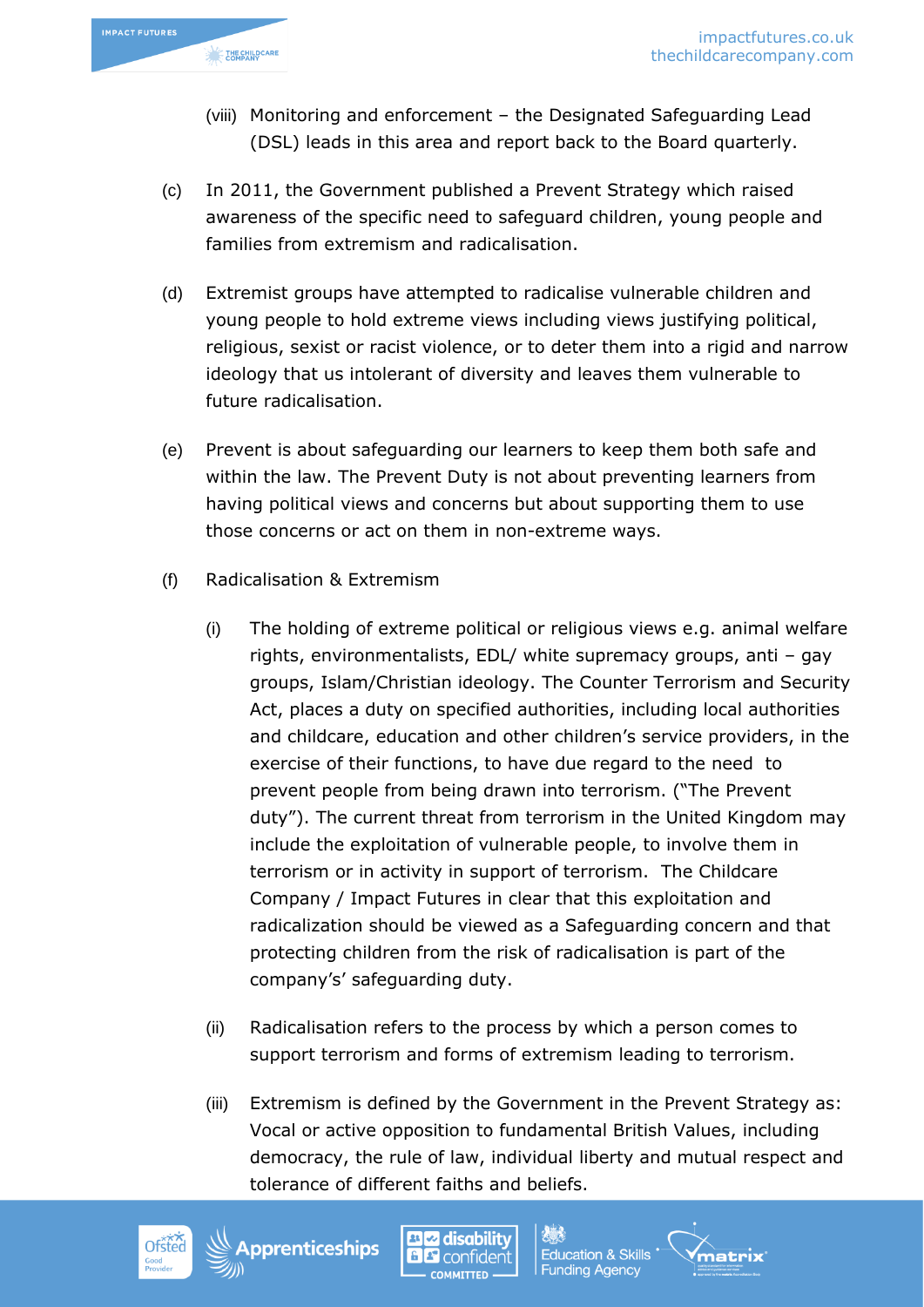

## 8. **Key Responsibilities**

- 8.1 Everyone who comes into contact with learners and their families has a role to play in safeguarding.
- 8.2 The Childcare Company and Impact Futures have a Designated Safeguarding Lead (DSL), a Deputy DSL and team of Safeguarding Officers (named below). The DSL will take the lead role in ensuring that The Childcare Company and Impact Futures have an effective policy which interlinks with other related policies; that locally agreed procedures are in place and being followed; and that the policy and structures supporting safeguarding are reviewed at least annually. Contact details of all safeguarding personnel are available through the contact information on SharePoint. The Board Director – Safeguarding represents the Board and has responsibility for ensuring the Board are furnished with relevant and timely information, is the liaison between the DSL and provides the DSL with appropriate support and challenge.
- 8.3 Board Director Safeguarding
	- (a) Louise Ranford, Operations Director
- 8.4 Designated Safeguarding Lead (DSL)
	- (a) Nicole Smith, Quality Director (DSL)
- 8.5 Deputy Designated Safeguarding Lead (DDSL)
	- (a) Hazel Ballantyne-Clark, Director of Higher Education
- 8.6 Designated Safeguarding Officers (DSO)
	- (a) Sandra Evans, Development Coach
	- (b) Sophie Hayter, Quality Manager
	- (c) Leanne Gartland, Development Coach
	- (d) Rachel Panton, Internal Quality Assurer
	- (e) Helen Eveleigh, Registration & Certification Manager
	- (f) Alison Gregory, Engagement Lead





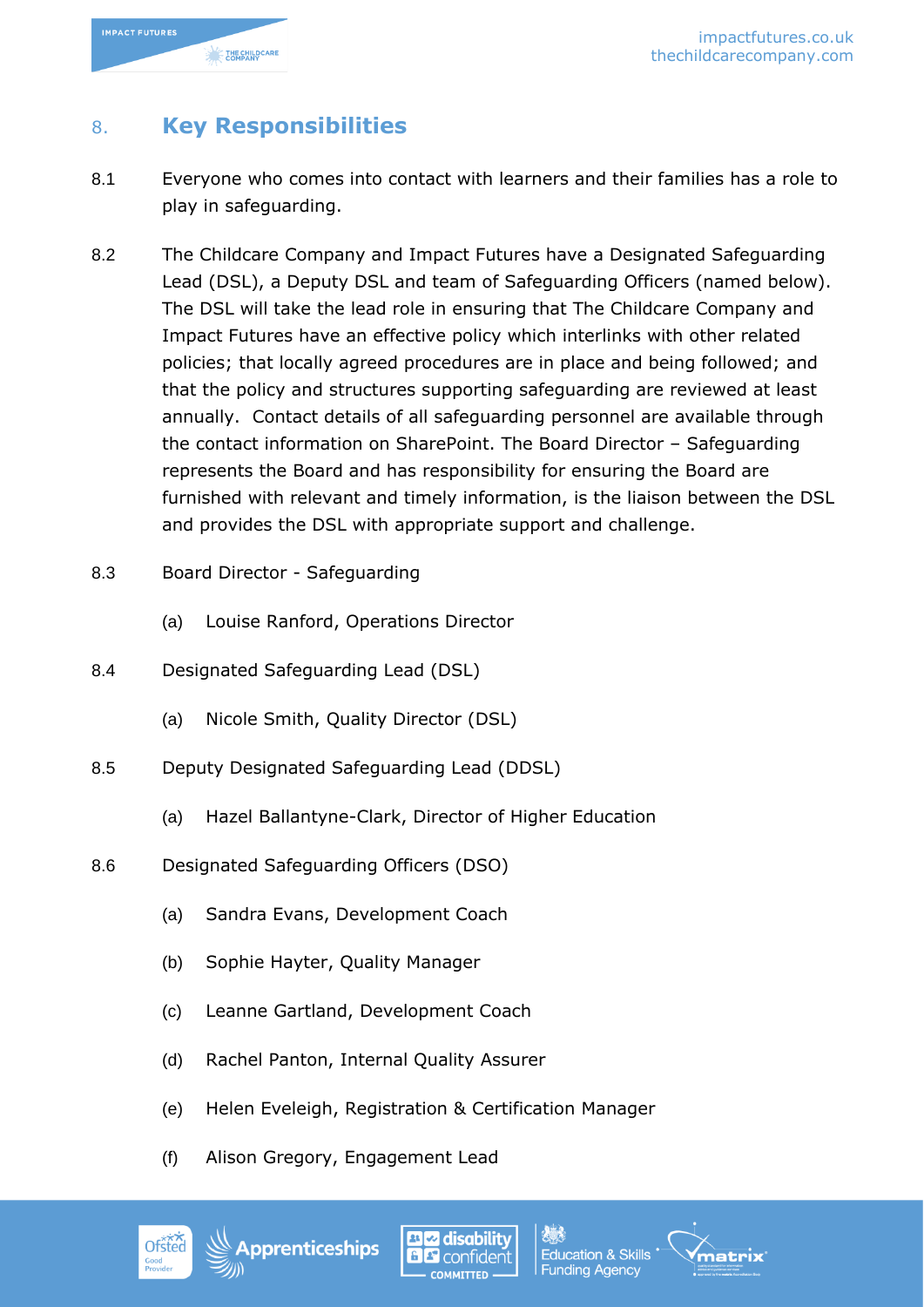

- 8.7 The DSO list and contact details can be found on the poster in head office and on our HR system Breath for staff and for Apprentices and learners on Smart Assessor. Additionally, we have an emergency safeguarding phone for Apprentices and learner to use in the event of a safeguarding emergency. This can be accessed at any time of the day, every day. The number is displayed on our e-portfolio system home page and is easily accessible.
- 8.8 The Board is accountable for ensuring that the Designated Safeguarding Lead has ongoing training and support to develop resources. The DSL is responsible for the training and updates for the Deputy Safeguarding Lead and Safeguarding Officers.
- 8.9 **Designated Safeguarding Lead (DSL)** and Deputy Designated Safeguarding Lead (DDSL)
	- (a) The Childcare Company and Impact Futures have appointed a member of the Senior Leadership Team **(Nicole Smith)** as the Designated Safeguarding Lead (DSL). The DSL has the overall responsibility for the day-to-day oversight of safeguarding and child protection systems across our organisation and its related activities.
	- (b) The Designated Lead is responsible for ensuring that:
		- (i) There are a sufficient number of trained and competent colleagues with designated responsibility for safeguarding.
		- (ii) All colleagues receive adequate training in order to identify potential s afeguarding issues and to respond appropriately to disclosures.
		- (iii) Robust policies are maintained, and all other relevant information and material is effectively communicated across the organisation.
		- (iv) Record keeping is accurate and secure.
		- (v) Providing the Board with a quarterly written report and attend Board meetings by invitation.
	- (c) The organisation has appointed a Deputy Safeguarding Lead and additional Safeguarding Officers to support the DSL (see list at 8.6). The Deputy Safeguarding Lead and Safeguarding Officers will undertake appropriate training to enable them to fulfil this role effectively.







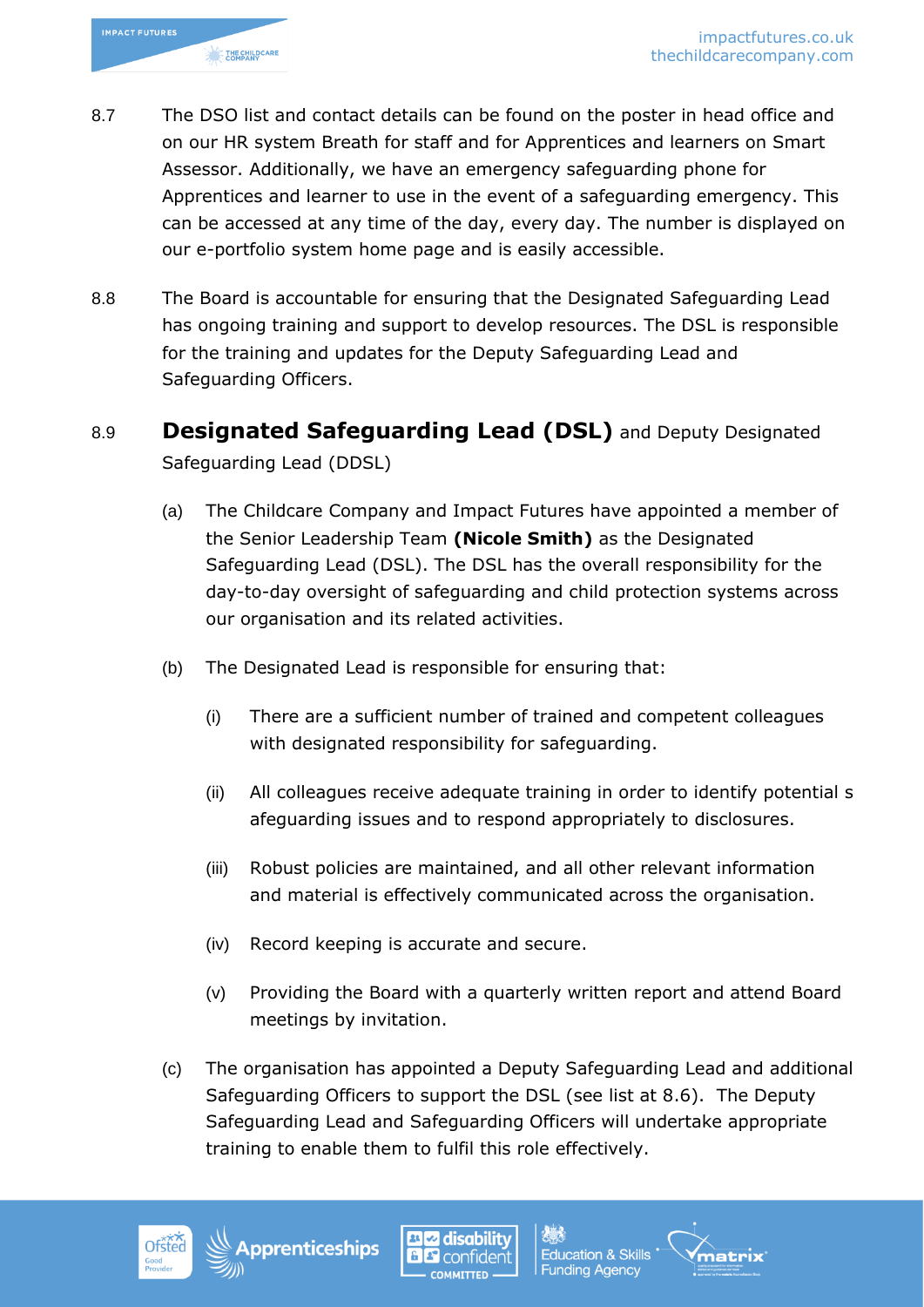

- (d) It is the role of the DSL (Deputy DSL in absence of DSL) to:
	- (i) Act as the central contact point for all staff to discuss any safeguarding concerns.
	- (ii) Maintain a confidential recording system for safeguarding and learner protection concerns.
	- (iii) Liaise with other agencies and professionals in line with Working Together to Safeguard learners.
	- (iv) Represent, or ensure the organisation is appropriately represented at inter-agency safeguarding meetings (including Child Protection conferences).
	- (v) Be available to discuss any safeguarding concerns.
	- (vi) Ensure all staff access appropriate safeguarding training and relevant updates in line with the recommendations within KCSIE (2021)
	- (vii) Ensure that locally established procedures are followed and making referrals to other agencies as necessary.
- 8.10 Finance and HR Director and The HR Team
	- (a) The Childcare Company and Impact Futures operate using a safer recruitment process and that the appropriate checks are carried out on all new staff joining the organisation.
	- (b) As part of our approach to Safer Recruitment the HR and Recruitment Assistant (HRRA) is responsible for ensuring all new employees have a current DBS check at the level appropriate for their role. This includes working with the individual to submit a check or checking on the Update Service. We expect all employees to enrol for the Update Service. The HRRA will pass any disclosures onto the Finance and HR Director and / or the Operations Director in order that a decision can be taken about the continuation of a job offer or employment.
	- (c) The HRRA carries out checks to confirm that they are eligible to work in the UK and they carryout identity checks using documents such as birth certificates, marriage/divorce certificate, passports, bank statement and utility bills.







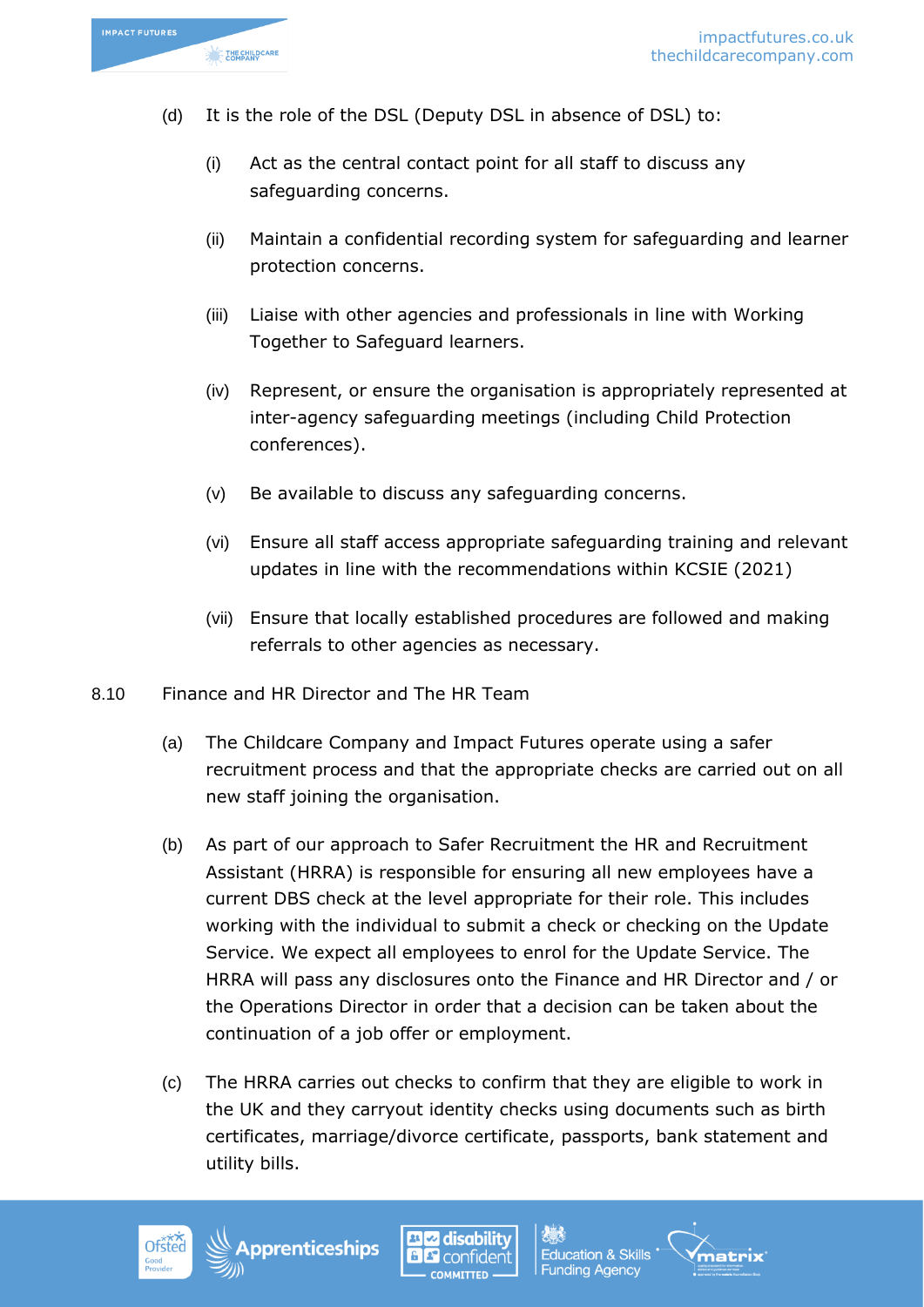

- (d) The HRRA also take up references for all new starters, this is important because there might be something of relevance to safeguarding or the Prevent Duty that needs to be considered in relation to confirming employment with TCC/IF.
- (a) The HRRA ensures that we adhere to our safer recruitment process which includes guidelines for advertising roles, clearly stating our commitment to safeguarding and identifying the DBS requirement, CV check and checking gaps in employment history, a completed application form (we will only progress applicants that complete our application form) and qualification checks. When shortlisting candidates, the HR Administrator ask the candidate to declare in writing, if they have a criminal record or if they are on the barred list.
- 8.11 All Staff
	- (a) The welfare and safety of learners is the responsibility of all staff across The Childcare Company and Impact Futures.
	- (b) All members of staff have a responsibility to:
		- (i) Provide a safe environment in which learners can learn.
		- (ii) Ensure all learners are able to develop appropriate strategies to recognise and respond to risk and build resilience.
		- (iii) Identify and recognise learners who may be in need of additional support, who are suffering, or are likely to suffer significant harm.
		- (iv) Provide support and assistance for learners, where appropriate and reasonable.
		- (v) Take appropriate action to prevent safeguarding concerns escalating and work with other services as needed.
		- (vi) Safeguard learner's wellbeing and maintain public trust in the teaching profession as part of their professional duties.
		- (vii) Safeguard learner's wellbeing and maintain public trust in the teaching profession as part of their professional duties.
		- (viii) Maintain an attitude of 'it could happen here' where safeguarding is concerned and to always act in the best interests of the learner.

**Funding Agency** 







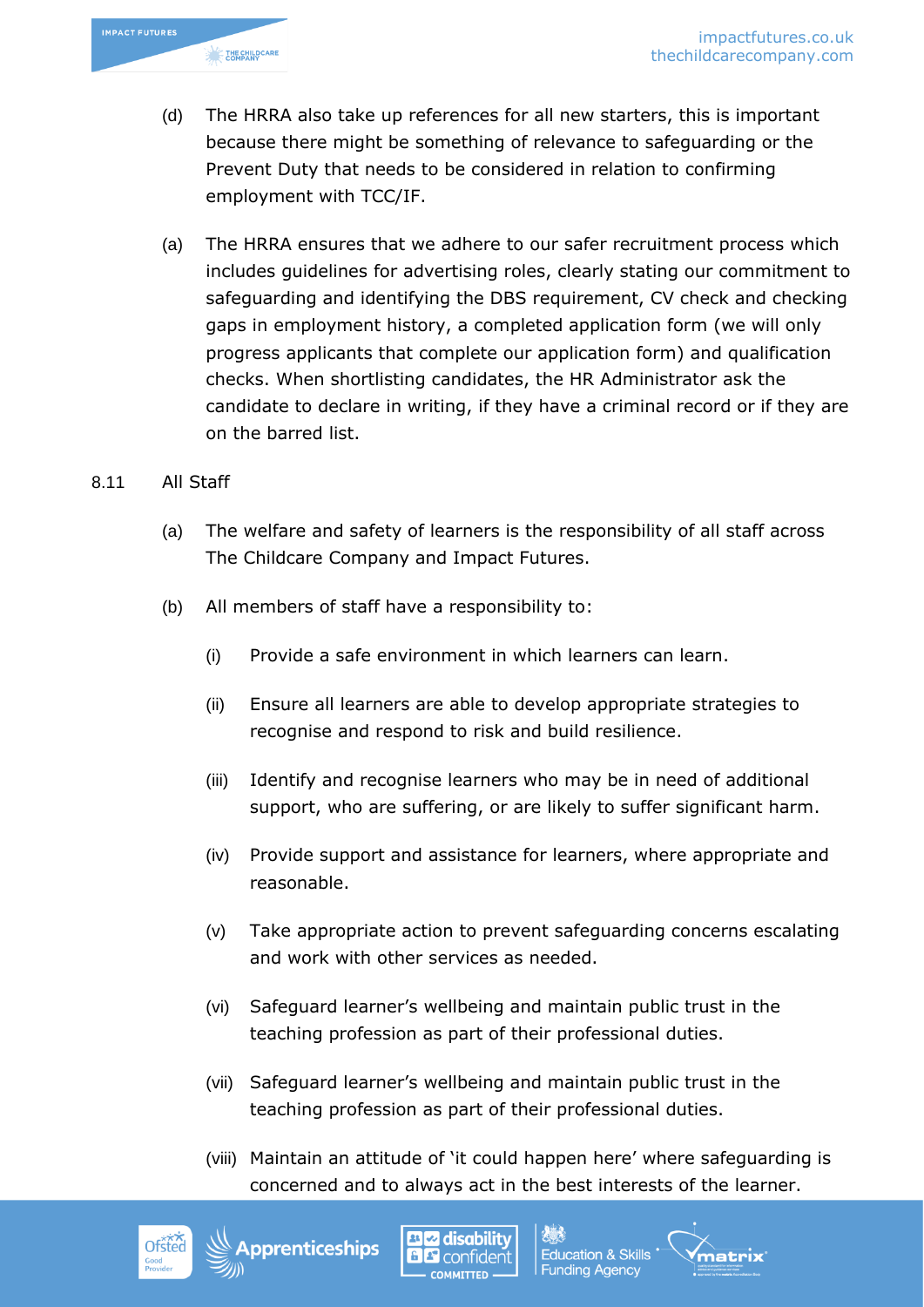

- (ix) Respond to and refer any concerns about learners or other members of the community in accordance with this policy.
- (x) Contribute towards, read and adhering to the organisation policies.
- (xi) Any concern for a learner's welfare MUST always be reported to the Designated Safeguarding Lead.
- 8.12 Employers and where relevant parents can obtain a copy of The Childcare Company and Impact Futures Safeguarding Policy and other related policies on request.

### 9. **Staff Induction Awareness and Training**

- 9.1 All members of staff have been provided with a copy of part one of the "**Keeping Children Safe in Education**" *(DfE statutory guidance for schools and colleges)* 2021 which covers Safeguarding information and have received the appropriate training relevant to their role within the organisation as part of their induction training.
- 9.2 Definition of Channel General Awareness Prevent Training:
	- (a) Channel training supports identification of who is vulnerable to being drawn into any form of terrorism. Channel is about ensuring that vulnerable children and adults of any faith, ethnicity or background receive support before their vulnerabilities are exploited by those that would want them to embrace terrorism, and before they become involved in criminal terrorist activity.
	- (b) All staff members will receive regular safeguarding, channel, prevent and learner protection updates, as required, but at least annually, to provide them with relevant skills and knowledge to safeguard learners effectively.
	- (c) The Senior Leadership Team identify in their monthly meeting any Prevent, safeguarding issues, developments or training requirements, the DSL provides advice and guidance on Prevent and Safeguarding monthly staff CPD sessions. However, should there be a Prevent development that needs sharing as a matter of priority this is shared immediately.







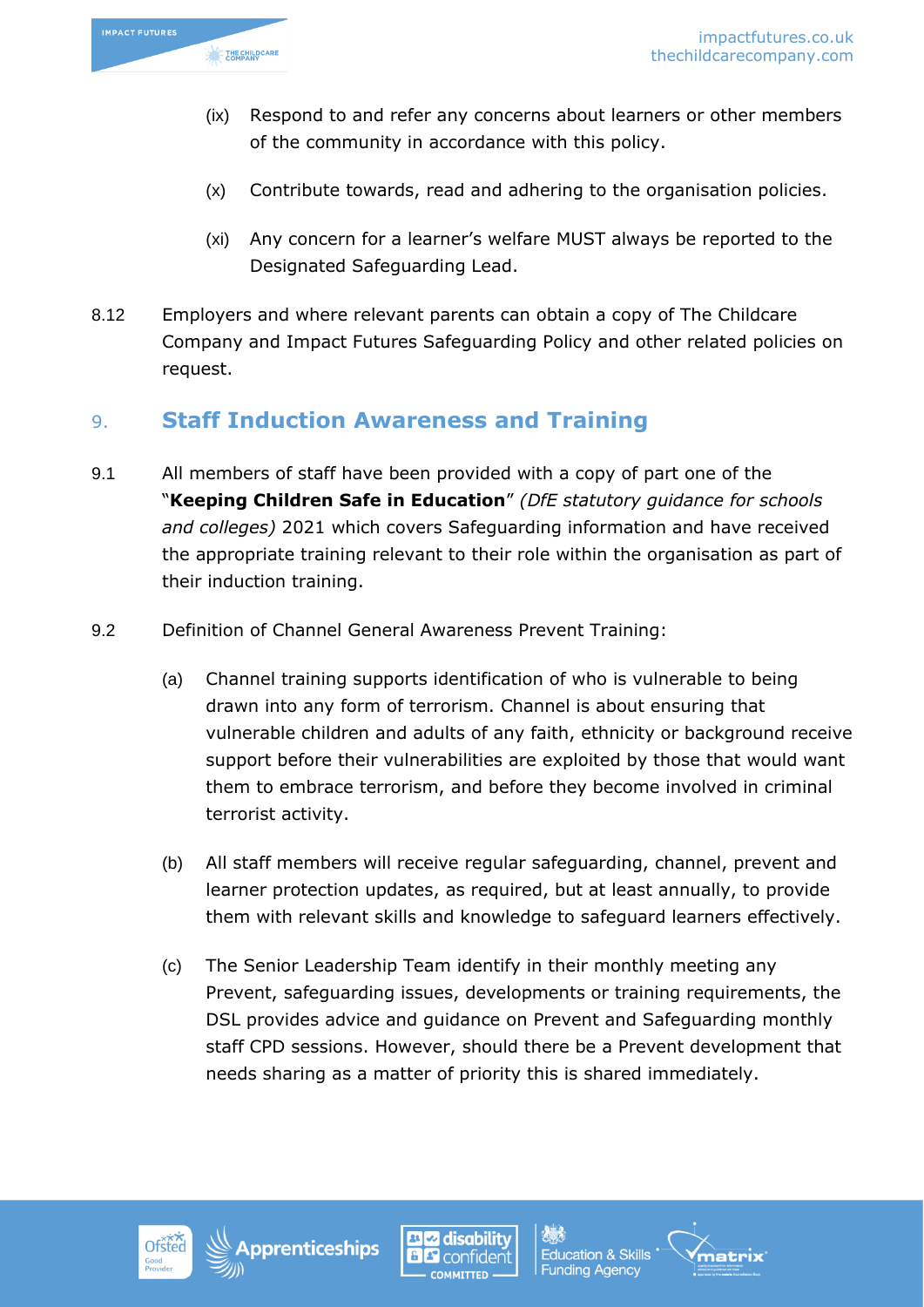- 9.3 Staff training is designed to ensure that all staff can:
	- (a) **Recognise** potential safeguarding and learner protection concerns involving students and adults (colleagues, other professionals and parents/carers).
	- (b) **Respond** appropriately to safeguarding issues and take action in line with this policy.
	- (c) **Record** concerns in line with The Childcare Company and Impact Future policy.
	- (d) **Refer** concerns to the DSL and be able to seek support external to The Childcare Company and Impact Futures if required x

### 10. **Safe Working Practices**

- 10.1 All members of staff are required to work within clear guidelines on Safe Working Practice.
- 10.2 Learners may make allegations against staff in situations where they feel vulnerable or where they perceive there to be a possible risk to their welfare. As such, all staff should take care not to place themselves in a vulnerable position regarding learner protection or potential allegations and work within professional boundaries. All staff having direct contact with learners must ensure there is an appropriate environment with learners e.g. in their workplace in view of other people. Please refer to section 13 for more detail.
- 10.3 Physical intervention should only be used when the learner is endangering themselves or others and such events should be recorded and signed by a witness.
- 10.4 Full advice and guidance can be found in the guidance document listed in point 4.1, which includes the online links.
- 10.5 Staff should be particularly aware of the professional risks associated with the use of social media and electronic communication (email, mobile phones, texting, social network sites etc.) and should familiarise themselves with advice and professional expectations outlined in the guidance document listed in point 4.1, specifically "**Keeping Children Safe in Education**" *(DfE statutory guidance for schools and colleges)* 2021.







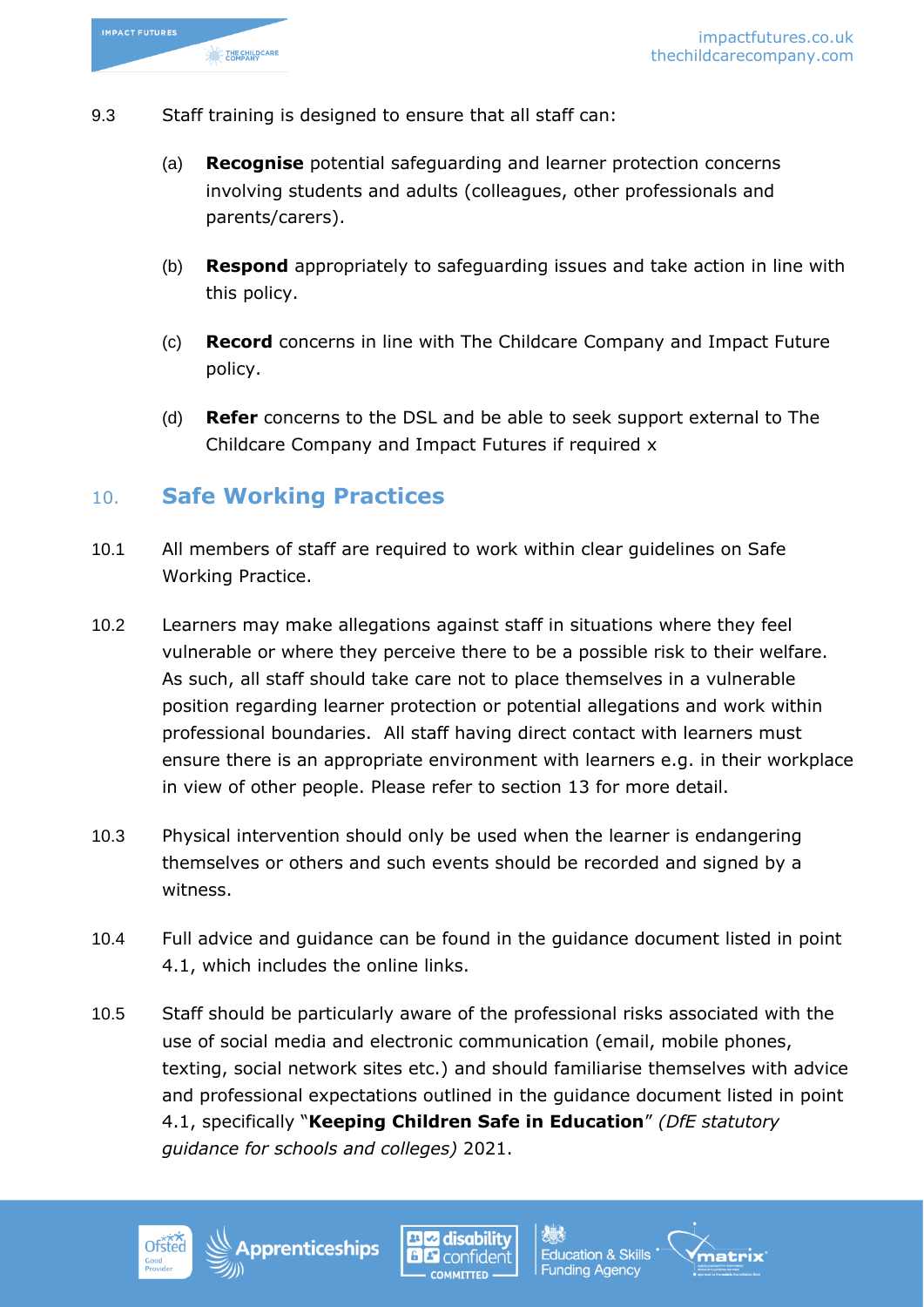

#### 10.6 Record Keeping

- (a) Staff will record any welfare concerns that they have about a learner on The Childcare Company and Impact Futures Safeguarding Incident Record. This can be identified by the form of disclosure, learner's appearance or behaviour or witnessed concerning behaviour or incident.
- 10.7 A learner's appearance, behaviour or symptom can include the following:
	- (a) Sudden mood swings e.g. withdrawal, rage, fear.
	- (b) Seems distracted or distant at odd times.
	- (c) Depression, anxiety.
	- (d) Drug and alcohol abuse.
	- (e) Self-injury.
	- (f) Suicide attempts.
	- (g) Sudden change in eating habits.
	- (h) Goes missing from work and home and cannot be contacted.
	- (i) Thinks of self or body as repulsive.
	- (j) Lack of money to buy basic items.
	- (k) Malnutrition.
	- (l) Inadequate personal hygiene.
	- (m) Running away from home.
	- (n) Fear of intimacy or closeness.
	- (o) Other issues not listed here but pose a risk to learners and vulnerable young adults.









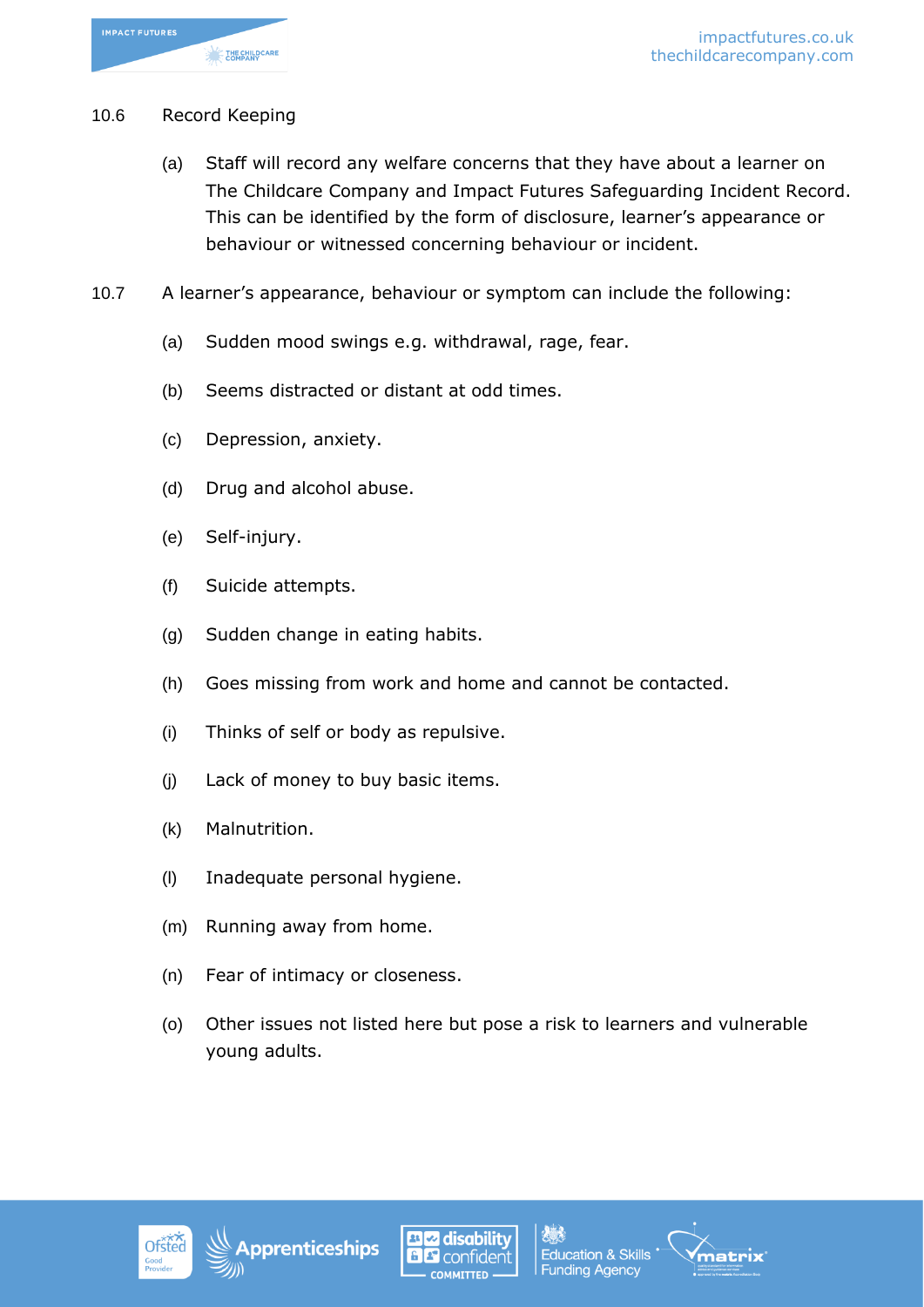

- 10.8 All staff should make notes on the safeguarding incident form as soon as possible, use the learner's own words and submit to the DSL immediately once complete. During periods of lockdown, extended working from home, furlough and similar approach that keeps people isolated, staff should use their skills of observation and listening to identify any potential safeguarding issues that are as a result of the restrictive conditions and take action in line with this policy.
- 10.9 The following areas should be considered:
	- (a) Date, time, place.
	- (b) Accept what you are being told.
	- (c) Listen without displaying shock or disbelief.
	- (d) Reassure the learner.
	- (e) Acknowledge their courage talking to you.
	- (f) Do not promise confidentiality.
	- (g) Do not promise that everything will be alright.
	- (h) Avoid leading questions but ask open ended ones.
	- (i) Clarify anything that is not clear or you do not understand.
	- (j) Check to see if any others may be at risk.
	- (k) Explain what you will do next, i.e. inform DSL.
	- (l) In all incidences the DSL will make a decision as to if the concern requires referral to an outside agency.
- 10.10 If, at any point, there is a risk of immediate serious harm to a learner a referral should be made to the police or to social services immediately and can be made by any member of staff.
- 10.11 Once reported the DSL will agree a designated safeguarding officer to take responsibility of the matter and will take all the necessary actions in a timely manner.







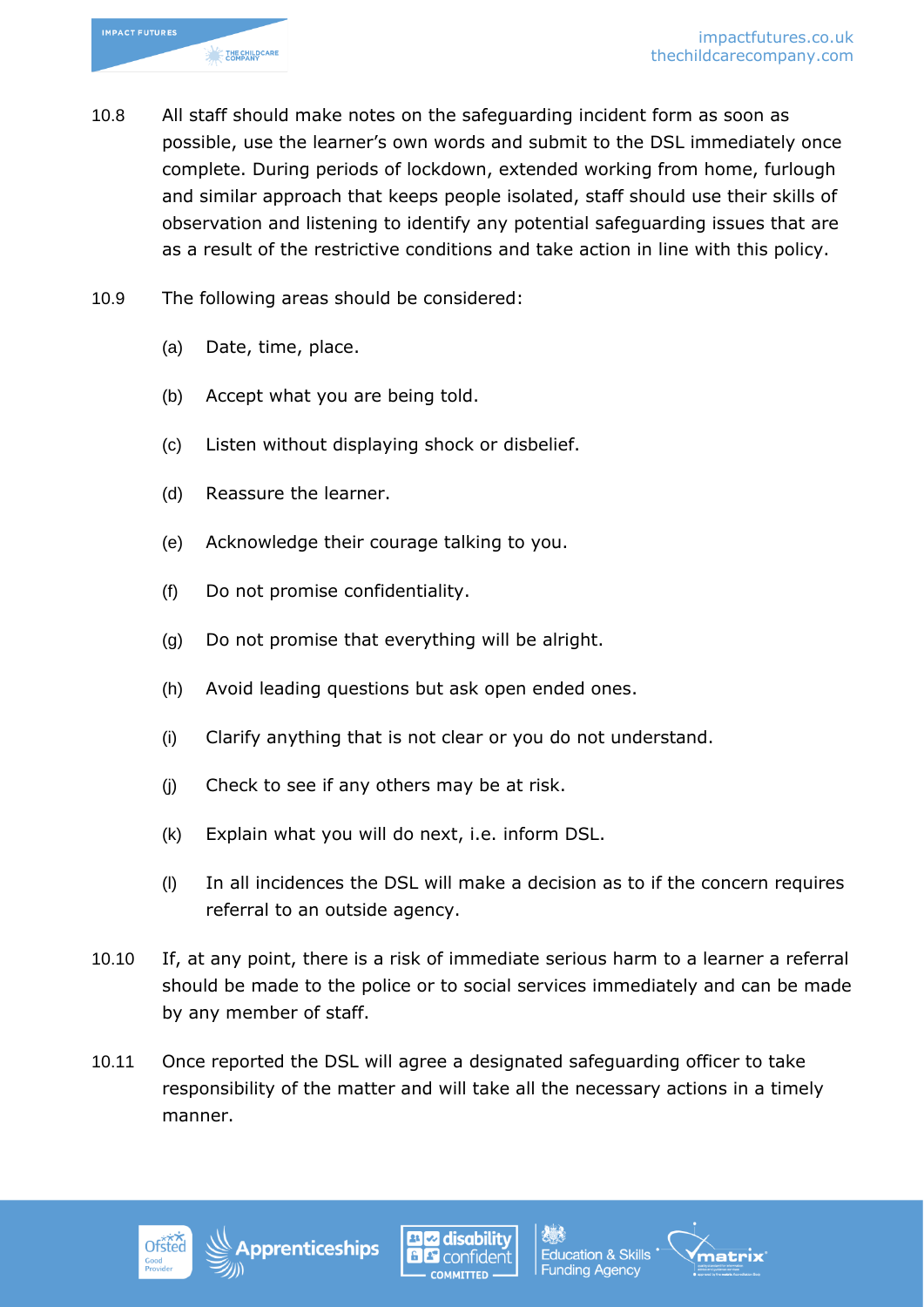

- 10.12 All safeguarding concerns, discussions and decisions made and the reasons for those decisions will be recorded in writing.
- 10.13 A log of all Safeguarding concerns raised is kept electronically and accessible only to the DSL and deputy DSL.
- 10.14 Safeguarding records are kept for individual learners and separate from all other records relating to the learner. They are retained centrally and securely by the DSL and are shared with staff on a 'need to know' basis only. The CEO will be kept informed of all issues by the DSL, however learners names won't be disclosed to maintain confidentiality.
- 10.15 Staff must not under any circumstances discuss or disclose information to any person other than those immediately involved in the case or as necessary in accordance with the policy. Staff must never promise confidentiality and learners should understand when we need to share information to protect them or access support.
- 10.16 Guidance can be found at 4.1.b "**Keeping Children Safe in Education**" *(DfE statutory guidance for schools and colleges)* 2021.

### 11. **Working with Agencies**

- 11.1 The Childcare Company and Impact Futures recognise and are committed to its responsibility to work with other professionals and agencies both to ensure learners' needs are met and to protect them from harm. We will endeavour to identify those learners and families who may benefit from the intervention and support of external professionals and will seek to enable referrals, as appropriate.
- 11.2 Training Providers are not the investigating agency when there are learner protection concerns and The Childcare Company and Impact Futures will therefore pass all relevant cases to the statutory agencies. We will however contribute to the investigation and assessment processes as required and recognise that a crucial part of this may be in supporting the learner while these take place.
- 11.3 The Childcare Company and Impact Futures recognise the importance of multiagency working and will ensure that staff are enabled to attend relevant safeguarding meetings, including Child Protection Conferences, Core Groups, Strategy Meetings, Child in Need meetings and Early Help Teams around the Child / Family.

**Education & Skills** 

**Funding Agency** 

hatrix



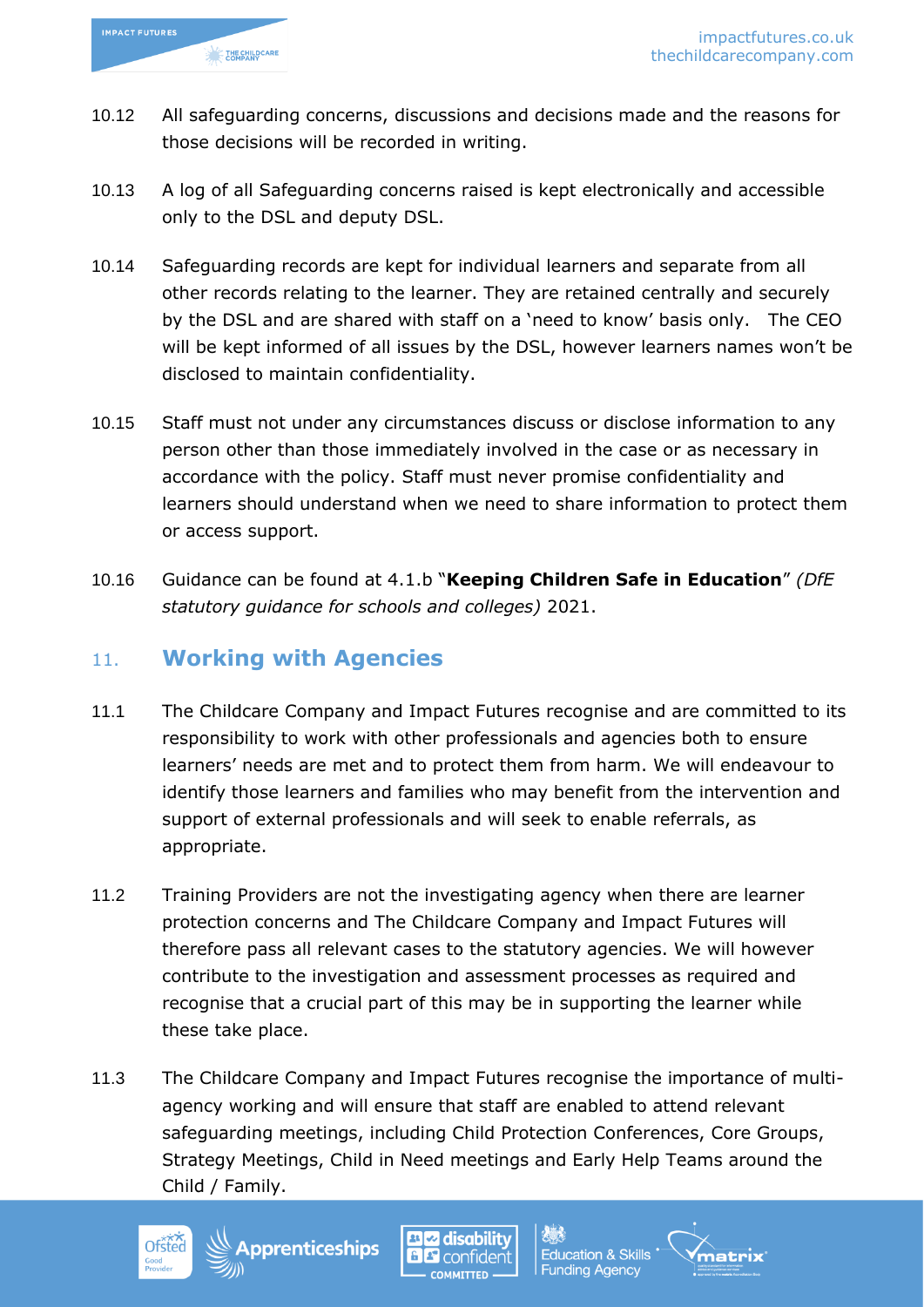

- 11.4 The Childcare Company and Impact Futures Senior Leadership Team and DSL will work to establish strong and co-operative relationships with relevant professionals in other agencies.
- 11.5 Guidance can be found at 4.1.c "**Working together to safeguard children**: A guide to inter-agency working to safeguard and promote the welfare of children" *(HM Government)* July 2018.

## 12. **Confidentiality and Information Sharing**

- 12.1 The Childcare Company and Impact Futures recognise that all matters relating to learner protection are confidential. The DSL will only disclose information about a learner to other members of staff on a need-to-know basis.
- 12.2 All members of staff must be aware that whilst they have a duty to keep any information about learners, families and colleagues (which they have access to as a result of their role) confidential, they also have a professional responsibility to share information with other agencies in order to safeguard learners. All staff must be aware that they cannot promise a learner to keep secrets which might compromise the learners' safety or wellbeing.
- 12.3 The General Data Protection Regulation (GDPR) and Data Protection Act provides further detail.

### 13. **Complaints**

- 13.1 The Childcare Company and Impact Futures has a *Complaints Procedure* available to learners, employers and members of staff as an additional method by which to report concerns.
- 13.2 All reported concerns will be taken seriously and considered within the relevant and appropriate process. Anything that constitutes an allegation against a member of staff will be dealt with by the Director of Finance and HR and line manager directly.







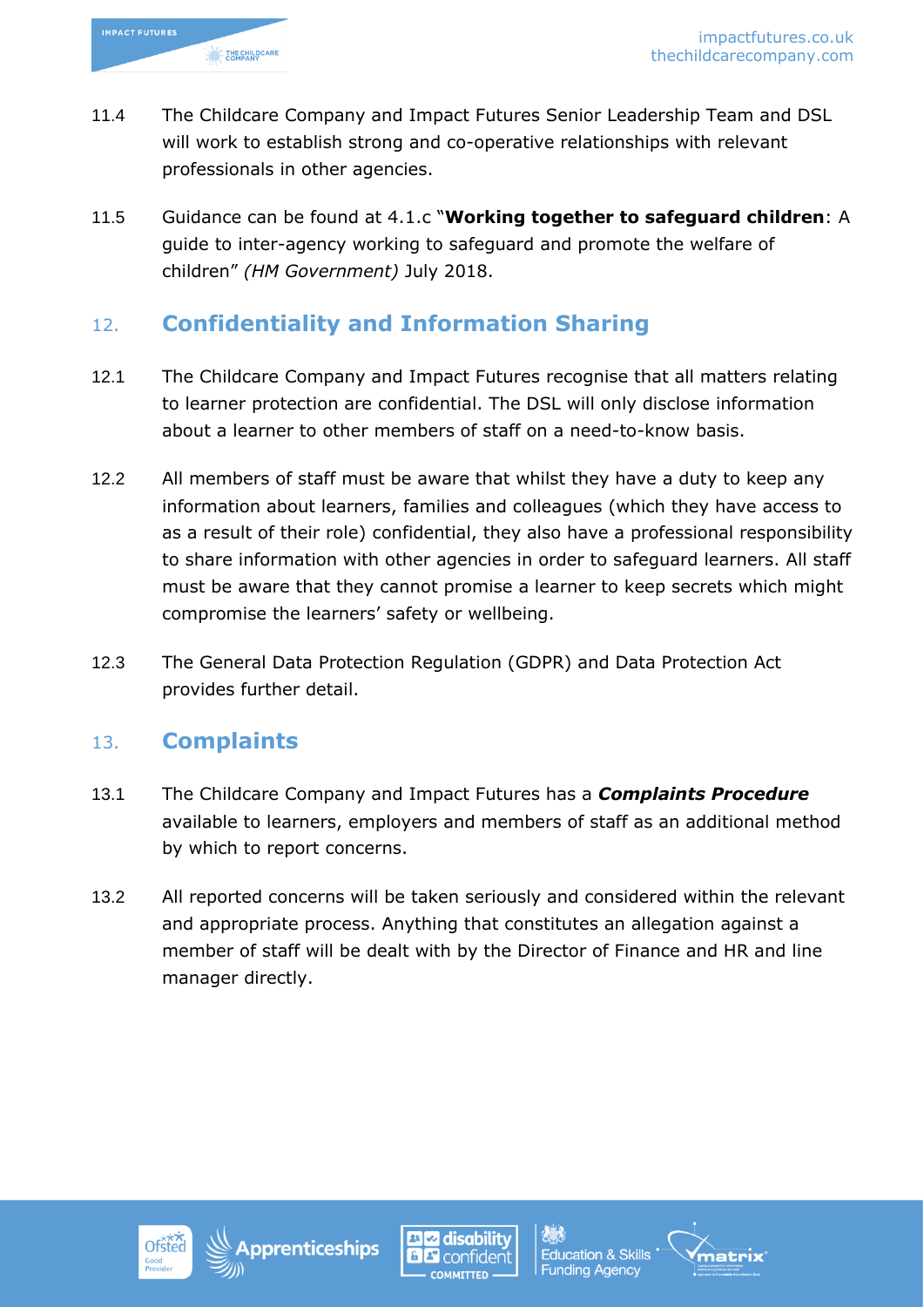

### 14. **Allegations Against Members of Staff**

- 14.1 We recognise that it is possible for staff to behave in a way that might cause harm to learners and takes seriously any allegation received. Such allegations should be referred immediately to the DSL who will contact the appropriate line manager and Director of Finance and HR to agree further action to be taken in respect of the learner and staff member. In the event of allegations of abuse being made is against the DSL then staff are advised that allegations should be reported directly to the CEO. Once the initial investigation has been completed, should it be evident that the allegation against a member of staff is credible, as well as following the company disciplinary policy the company has a duty to report the incident to the relevant external authority and the ESFA using the Contact Form: [Education and Skills Funding Agency \(ESFA\) enquiry form -](https://form.education.gov.uk/en/AchieveForms/?form_uri=sandbox-publish://AF-Process-f9f4f5a1-936f-448b-bbeb-9dcdd595f468/AF-Stage-8aa41278-3cdd-45a3-ad87-80cbffb8b992/definition.json&redirectlink=/en&cancelRedirectLink=/en&consentMessage=yes) Customer type - [DFE Online Forms](https://form.education.gov.uk/en/AchieveForms/?form_uri=sandbox-publish://AF-Process-f9f4f5a1-936f-448b-bbeb-9dcdd595f468/AF-Stage-8aa41278-3cdd-45a3-ad87-80cbffb8b992/definition.json&redirectlink=/en&cancelRedirectLink=/en&consentMessage=yes) using UKPRN 1002278 for learners on the TCC contract and UKPRN 10018916 for learners on the Impact Futures contract, about incidents and referrals.
- 14.2 All staff should feel able to raise concerns about poor or unsafe practice and such concerns will always be taken seriously by the Senior Leadership Team.
- 14.3 All members of staff are made aware of The Childcare Company and Impact Futures whistleblowing procedure and that it is a disciplinary offence not to report concerns about the conduct of a colleague that could place a learner at risk.
- 14.4 Members of staff can also access the NSPCC whistleblowing helpline if they do not feel able to raise concerns regarding learner protection failures internally. Staff can call: 0808 800 5000.
- 14.5 Guidance can be found at 4.1.b "**Keeping Children Safe in Education**" *(DfE statutory guidance for schools and colleges)* 2021.

### 15. **Allegations Against Learners**

pprenticeships

15.1 The Childcare Company and Impact Futures recognise that young people are capable of abusing their peers. Peer on peer abuse can take many forms, including (but not limited to) bullying, cyberbullying, hazing (initiation type violence), sexualised bullying and violence and sexting. The Childcare Company and Impact Futures is mindful that some potential issues may by be affected by the gender, age, ability and culture of those involved. We believe that abuse is abuse and it will never be tolerated, dismissed or minimised.







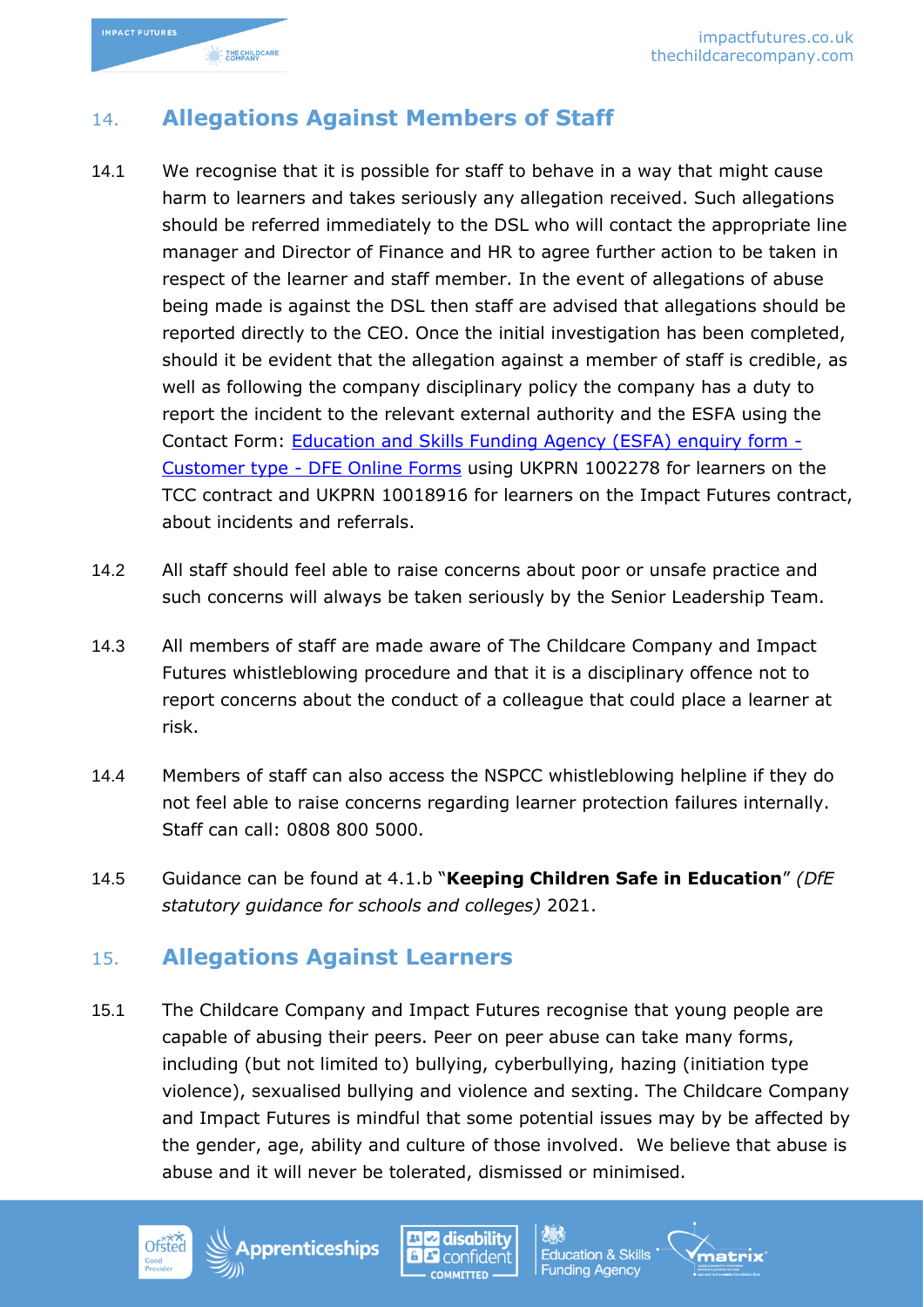

- 15.2 We will ensure that appropriate curriculum time is dedicated to enable learners to develop an awareness and understanding of abusive behaviour and to ensure that young people recognise warning signs and sources of support both within company and externally.
- 15.3 Learners who have experienced peer on peer abuse will be supported by:
	- (a) Offering them an immediate opportunity to discuss the experience with a member of staff of their choice.
	- (b) Being advised to keep a record of concerns as evidence and discussions regarding how to respond to concerns and build resilience, if appropriate.
	- (c) Providing reassurance and continuous support.
	- (d) Working with the wider community and local/national organisations to provide further or specialist advice and guidance.
- 15.4 Learners who are alleged to have abused other learners will be helped by:
	- (a) Discussing what happened, establishing the specific concern and the need for behaviour to change.
	- (b) Informing employers to help change the attitude and behaviour of the individual.
	- (c) Providing appropriate education and support.
	- (d) Speaking with police or other local services (such as early help or children's specialist services) as appropriate.
- 15.5 The Childcare Company and Impact Futures are aware of and will follow the LSCB procedures (www.lscb.co.uk) for supporting learners who are at risk of harm as a result of their own behaviour.
- 15.6 Guidance can be found at 4.1.b "**Keeping Children Safe in Education**" *(DfE statutory guidance for schools and colleges)* 2021.







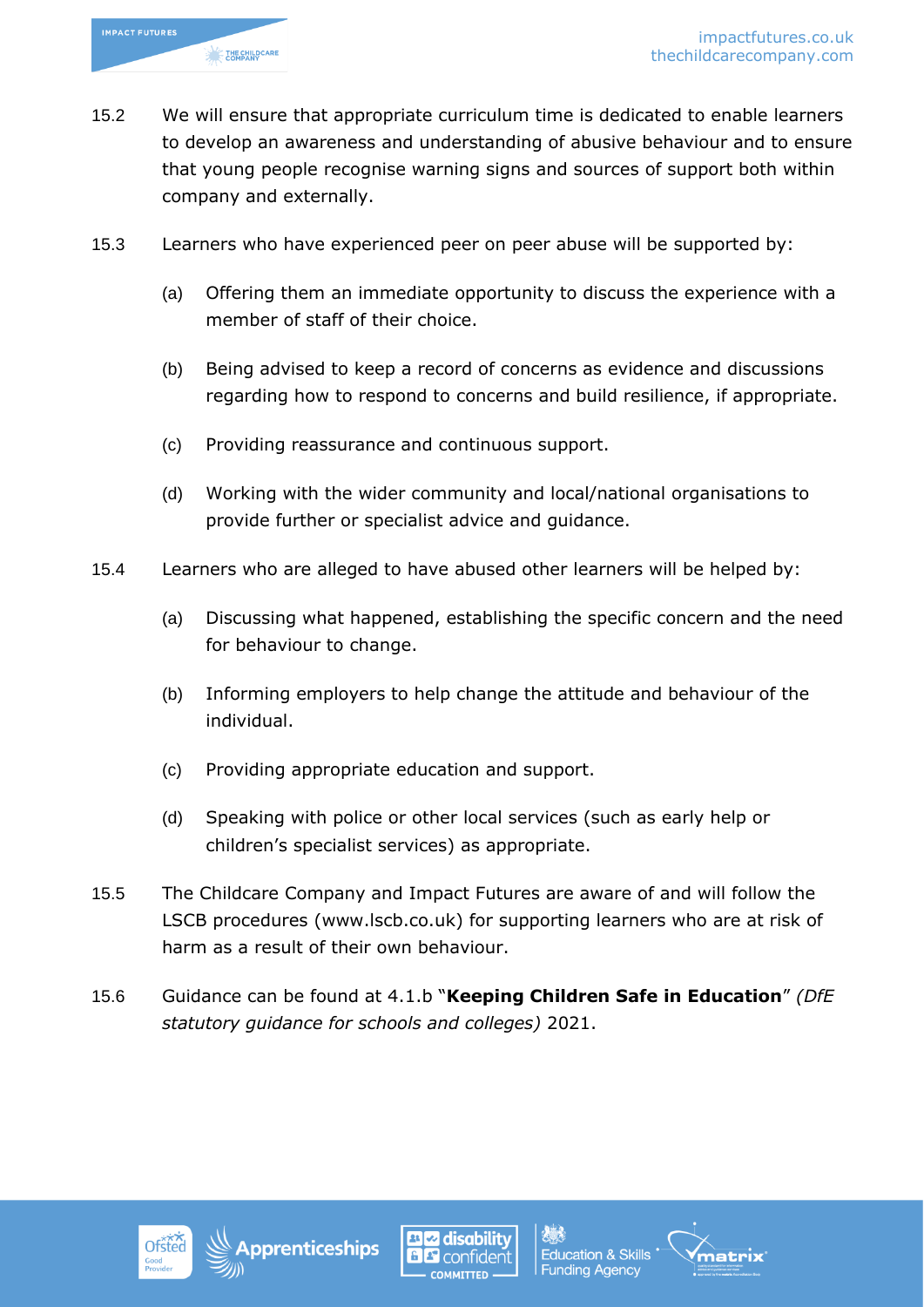

# 16. **Safeguarding Learners with Special Educational Needs and Disability**

- 16.1 The Childcare Company and Impact Futures acknowledge that learners with special educational needs (SEN) and disabilities can face additional safeguarding challenges as they may have an impaired capacity to resist or avoid abuse. They may have speech, language and communication needs which may make it difficult to tell others what is happening.
- 16.2 We will ensure that learners with SEN and disabilities, specifically those with communication difficulties will be supported to ensure that their voice is heard and acted upon.
- 16.3 Members of staff are encouraged to be aware that learners with SEN and disabilities can be disproportionally impacted by safeguarding concerns such as bullying. All members of staff will be encouraged to appropriately explore possible indicators of abuse such as behaviour/mood change or injuries and not to assume that they are related to the learner's disability and be aware that learners with SEN and disabilities may not always outwardly display indicators of abuse.

### 17. **Online Safety**

- 17.1 It is recognised by The Childcare Company and Impact Futures that the use of technology presents particular challenges and risks to learners both inside and outside of the training provision.
- 17.2 The Childcare Company and Impact Futures identifies that the issues classified within online safety are considerable, but can be broadly categorised into three areas of risk;
	- (a) **Content:** being exposed to illegal, inappropriate or harmful material
	- (b) **Contact:** being subjected to harmful online interaction with other users
	- (c) **Conduct:** personal online behaviour that increases the likelihood of, or causes, harm
- 17.3 We have identified that during any period of lockdown, extended working from home, furlough and other similar situations which keep people away from others present a greater risk of online abuse and we are vigilant to this end.







**Education & Skills** 

**Funding Agency** 

natrix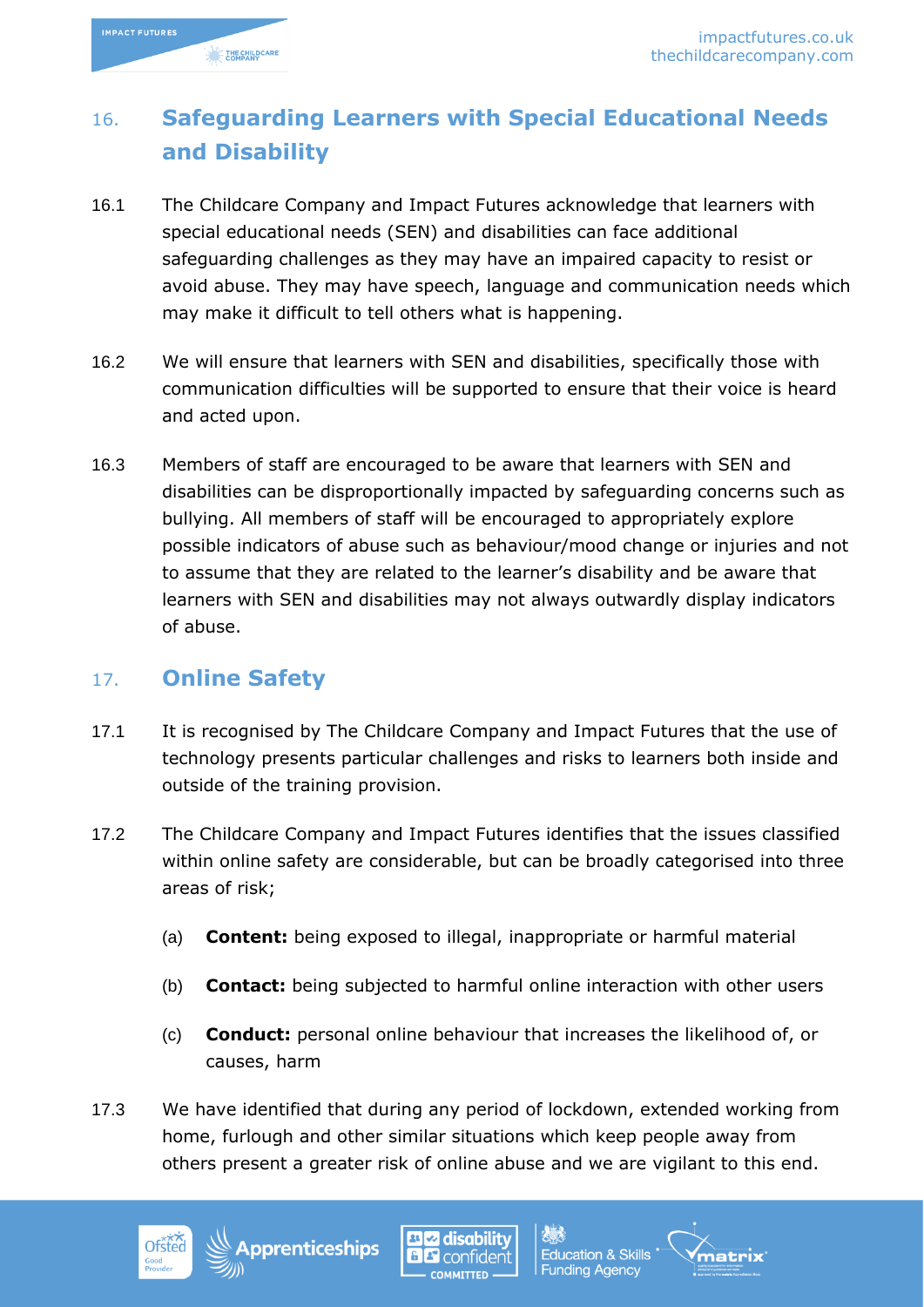- 17.4 The Childcare Company and Impact Futures will ensure that appropriate filtering and monitoring systems are in place when learners and staff access organisational systems and internet provision. We will be careful to ensure that these systems do not place unreasonable restrictions on internet access or limit what learners can be taught with regards to online teaching and safeguarding. We acknowledge that whilst filtering and monitoring is an important part of our online safety responsibilities, it is only one part of our role. Learners and staff may have access to systems external to our control such as mobile phones and other internet enabled devices and technology. By upholding this policy and providing training about these risks associated with being online, including accessing and downloading inappropriate material and images, keeping personal and financial information safe, having secure and different passwords, as well as the risks associated with grooming, we will meet our commitment to take every reasonable step to ensure the safety and welfare of children, young people and adults within their remit.
- 17.5 Guidance can be found at 4.1.b "**Keeping Children Safe in Education**" *(DfE statutory guidance for schools and colleges)* 2021.

### 18. **Appendices**

- 18.1 Appendix 1: Categories of Abuse
- 18.2 Appendix 2: Specific safeguarding Issues
- 18.3 Appendix 3: Additional Advice and Support
- 18.4 Appendix 4: Safeguarding Referral Form









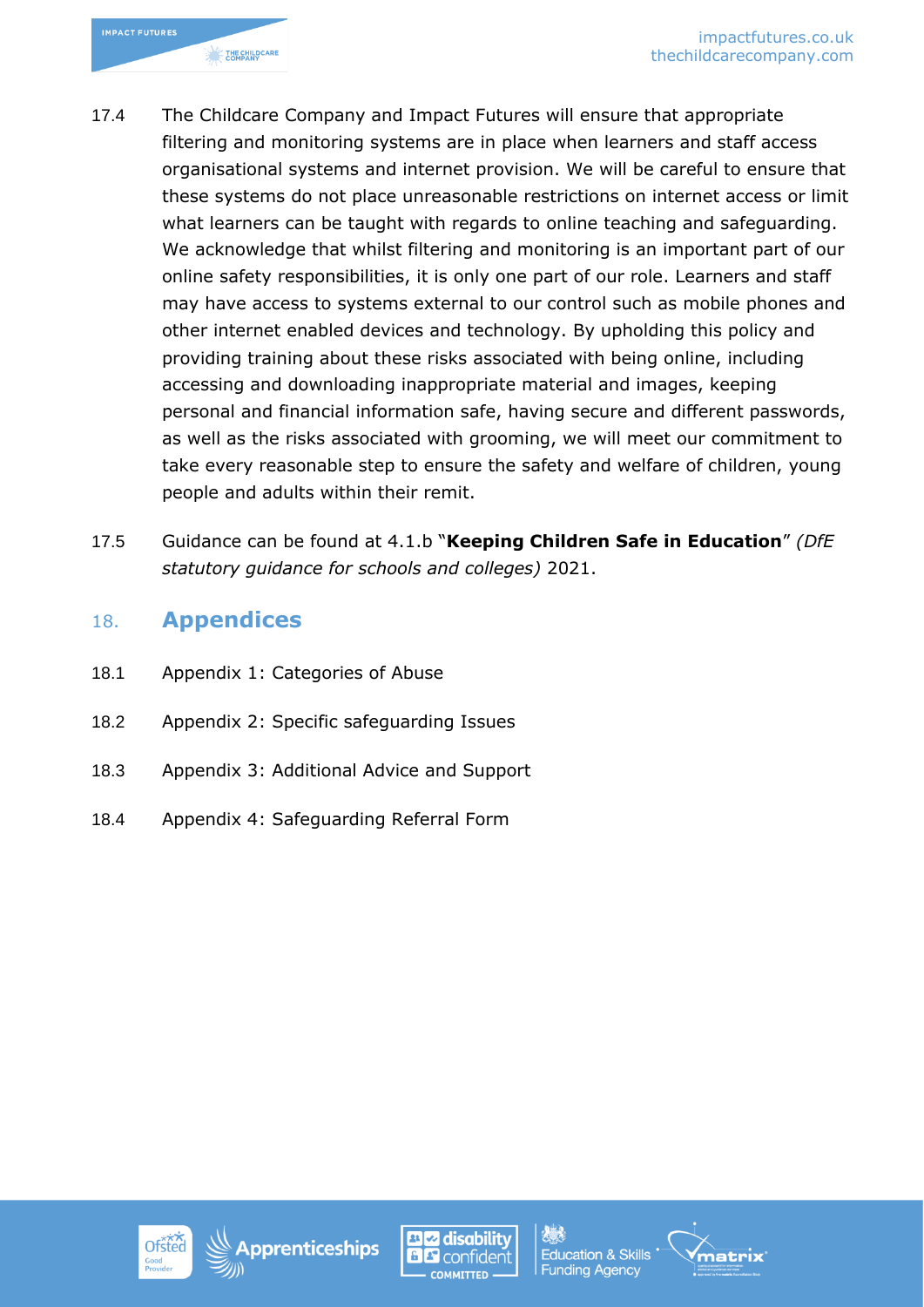

## 19. **Appendix 1: Categories of Abuse**

- 19.1 Abuse is a behaviour towards a person that either deliberately or unknowingly causes a person harm, endangers their life, human or civil rights. It can be passive, e.g. failing to take action or to care for someone, failing to raise the alarm about or abuse; or active e.g. hitting, stealing or doing something that causes harm.
- 19.2 Abuse can be a one-off or something that is repeated. Abuse can be triggered or made worse by an incident or event such as the COVID-19 pandemic in 2020.
- 19.3 Abuse can be:
	- (a) Physical.
	- (b) Neglect or acts of omission e.g. being left in wet or soiled clothing, or malnutrition
	- (c) Sexual (including peer on peer abuse involving sexual violence od sexual harassment).
	- (d) Financial.
	- (e) Psychological/emotional (including the use of text, social networks and email).
	- (f) Violation of rights e.g. preventing an individual speaking his/her thoughts and opinions.
	- (g) Institutional e.g. failure to provide a choice of meals or failure to ensure privacy or dignity; or
	- (h) Discriminatory in nature e.g. racial, sexual or religious harassment.
	- (i) On‐line abuse: cyberbullying, intimidation, exploitation, grooming, radicalisation.
	- (j) Child criminal exploitation including children being used to carry drugs or money from urban to rural areas. In the case of at-risk adults, it may also include physical abuse such as inappropriate restraint, forcing, forcible administration of medication, neglect or abandonment.









atrix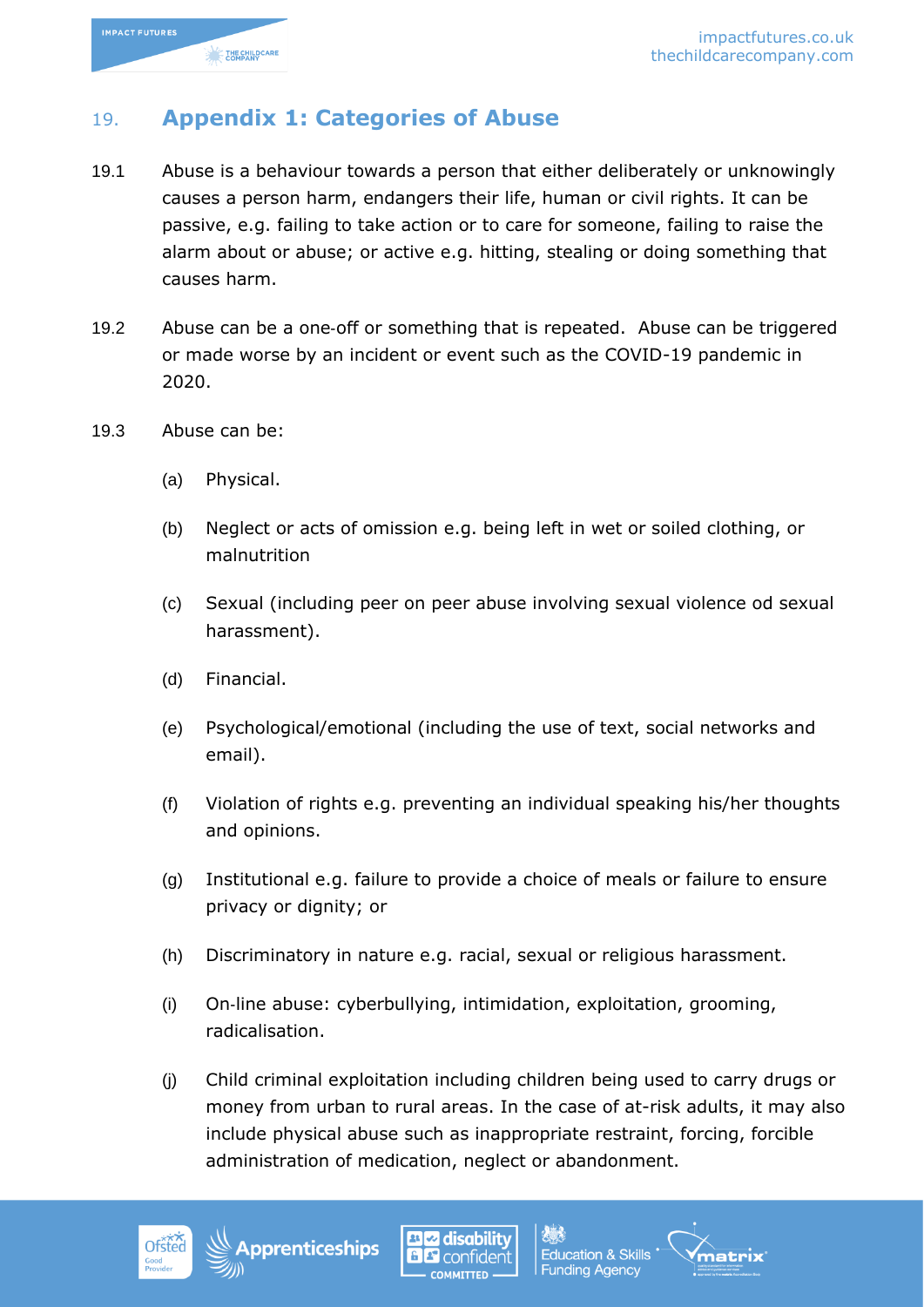

- (k) Financial abuse such as exerting improper pressure to sign over money from pensions or savings, etc.
- 19.4 Sexual Abuse:
	- (a) Sexual abuse includes sexual violence, sexual harassment and Criminal Sexual Exploitation (CSE).
	- (b) Sexual abuse involves forcing or enticing a young person to take part in sexual activities, not necessarily involving a high level of violence, whether or not the learner is aware of what is happening. The activities may involve physical contact, including assault by penetration (for example rape or oral sex) or non-penetrative acts such as masturbation, kissing, rubbing and touching outside of clothing. They may also include noncontact activities, such as involving learners in looking at, or in the production of, sexual images, watching sexual activities, encouraging learners to behave in sexually inappropriate ways, or grooming a learner in preparation for abuse (including via the internet). Sexual abuse is not solely perpetrated by adult males. Women can also commit acts of sexual abuse, as can other learners.
	- (c) All safeguarding referrals and investigations relating to sexual abuse must be report the ESFA using the Contact Form: [https://www.gov.uk/government/organisations/education-and](https://www.gov.uk/government/organisations/education-and-skillsfunding-agency)[skillsfunding-agency](https://www.gov.uk/government/organisations/education-and-skillsfunding-agency)
- 19.5 Signs can be;
	- (a) Sudden changes in behaviour and educational performance.
	- (b) Displays of affection which are sexual and age inappropriate.
	- (c) Self-harm, self-mutilation or attempts at suicide.
	- (d) Alluding to secrets which they cannot reveal.
	- (e) Tendency to cling or need constant reassurance.
	- (f) Regression to younger behaviour for example thumb sucking, playing with discarded toys, acting like a baby.
	- (g) Distrust of familiar adults e.g. anxiety of being left with relatives, a child minder or lodger.

**Education & Skills** 

**Funding Agency** 

iatrix



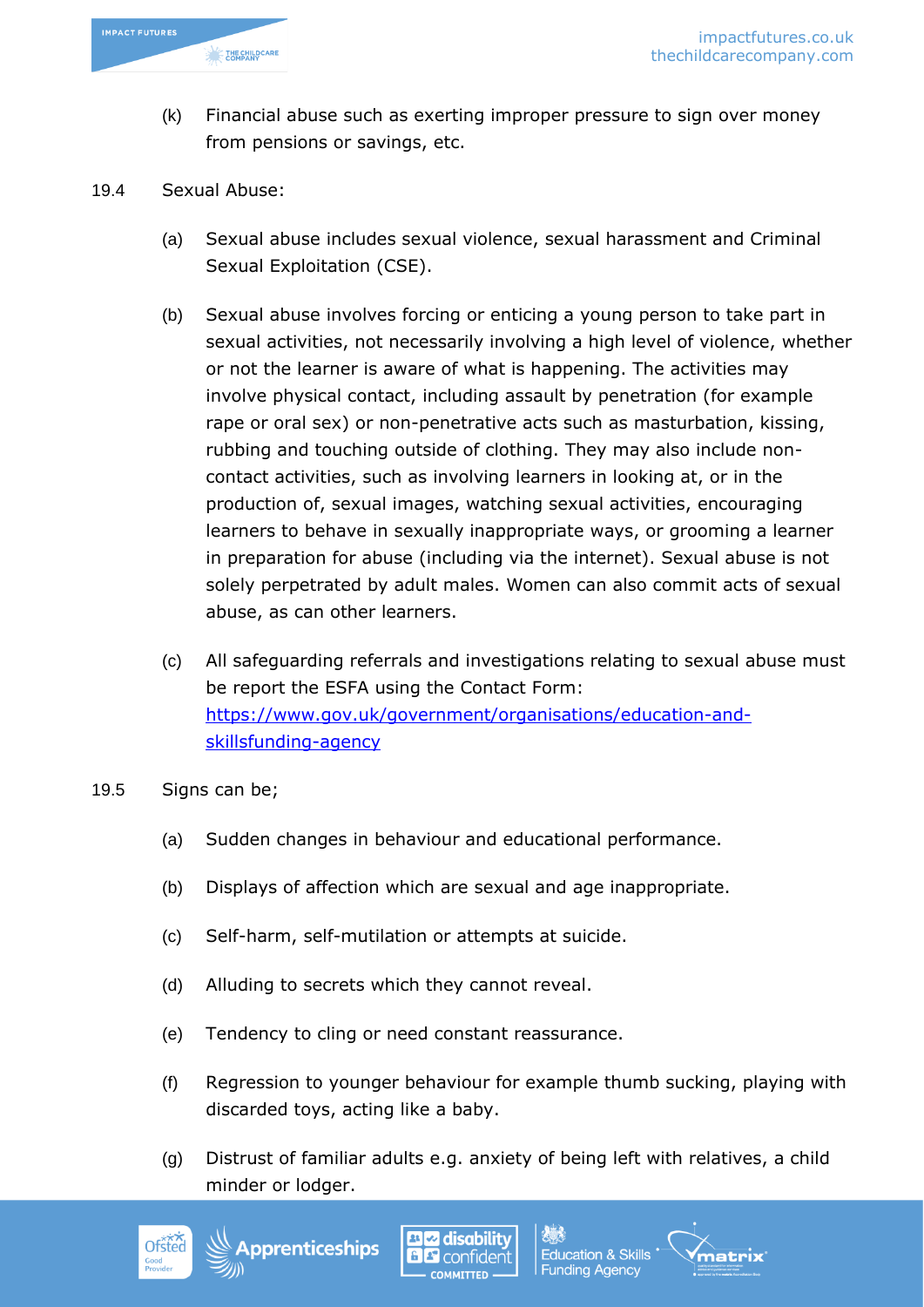

- (h) Unexplained gifts or money.
- (i) Depression and withdrawal.
- (j) Fear of undressing for PE.
- (k) Sexually transmitted disease.
- (l) Fire setting.
- 19.6 Physical Abuse:
	- (a) A form of abuse which may involve hitting, shaking, throwing, poisoning, burning or scalding, drowning, suffocating or otherwise causing physical harm to a learner. Physical harm may also be caused when a parent or carer fabricates the symptoms of, or deliberately induces, illness in a learner.
- 19.7 Signs can be;
	- (a) Bruises and abrasions around the face.
	- (b) Damage or injury around the mouth.
	- (c) Bi-lateral injuries such as two bruised eyes.
	- (d) Bruising to soft area of the face such as the cheeks.
	- (e) Fingertip bruising to the front or back of torso.
	- (f) Bite marks.
	- (g) Burns or scalds (unusual patterns and spread of injuries).
	- (h) Deep contact burns such as cigarette burns.
	- (i) Injuries suggesting beatings (strap marks, welts).
	- (j) Covering arms and legs even when hot.

oprenticeships

- (k) Aggressive behaviour or severe temper outbursts.
- (l) Inadequate, inconsistent or excessively plausible explanations or a delay in seeking treatment should signal concern.

**Funding Agency** 





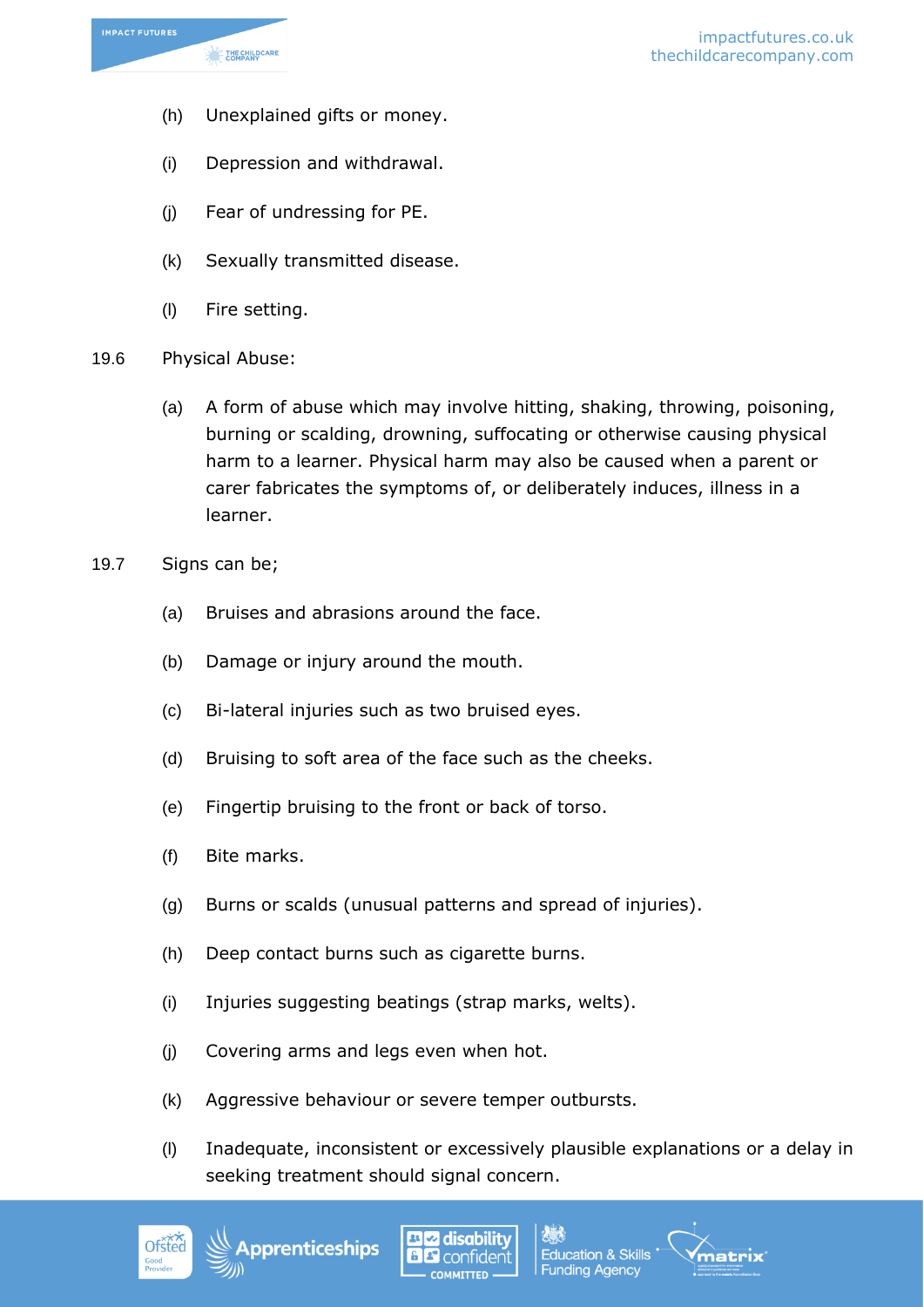

#### 19.8 Emotional Abuse:

(a) The persistent emotional maltreatment of a learner such as to cause severe and adverse effects on the learner's emotional development. It may involve conveying to a learner that they are worthless or unloved, inadequate, or valued only insofar as they meet the needs of another person. It may include not giving the learner opportunities to express their views, deliberately silencing them or 'making fun' of what they say or how they communicate. It may feature age or developmentally inappropriate expectations being imposed on learners. These may include interactions that are beyond a learner's developmental capability as well as overprotection and limitation of exploration and learning or preventing the learner participating in normal social interaction. It may involve seeing or hearing the ill-treatment of another. It may involve serious bullying (including cyberbullying), causing learners frequently to feel frightened or in danger, or the exploitation or corruption of learners. Some level of emotional abuse is involved in all types of maltreatment of a learner, although it may occur alone.

#### 19.9 Signs can be;

- (a) Over reaction to mistakes.
- (b) Lack of self-confidence/esteem.
- (c) Sudden speech disorders.
- (d) Self-harming.
- (e) Eating disorders.
- (f) Extremes of passivity and/or aggression.
- (g) Compulsive stealing.
- (h) Drug, alcohol, solvent abuse.
- (i) Unwillingness or inability to interaction with others.
- (j) Excessive need for approval, attention and affection.







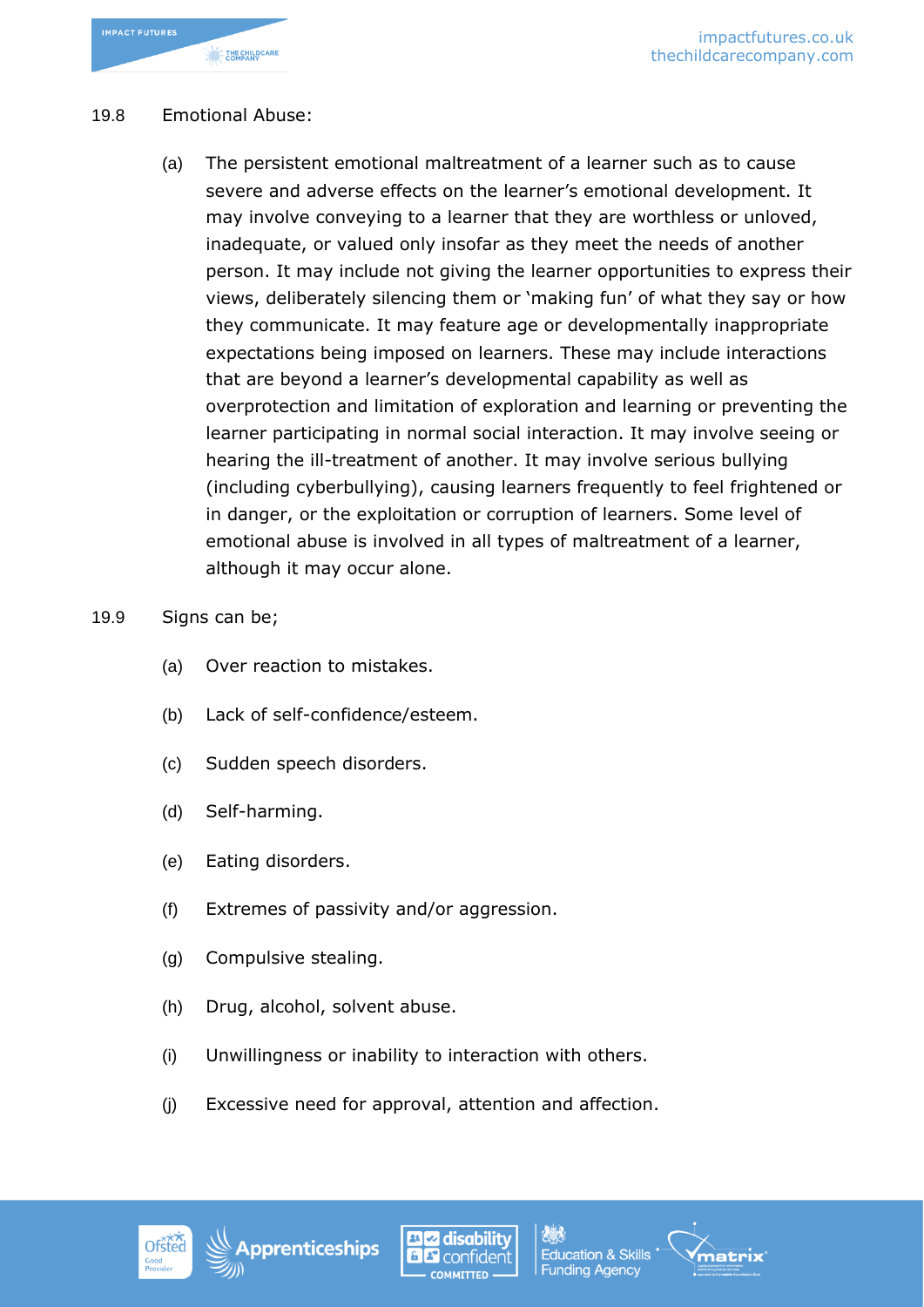

#### 19.10 Neglect:

- (a) The persistent failure to meet a learner's basic physical and/or psychological needs, likely to result in the serious impairment of the learner's health or development. Neglect may occur during pregnancy as a result of maternal substance abuse. Neglect may involve a parent or carer failing to: provide adequate food, clothing and shelter (including exclusion from home or abandonment); protect a learner from physical and emotional harm or danger; ensure adequate supervision (including the use of inadequate care-givers); or ensure access to appropriate medical care or treatment. It may also include neglect of, or unresponsiveness to, a learner's basic emotional needs.
- 19.11 Signs can be;
	- (a) Constant hunger.
	- (b) Poor personal hygiene.
	- (c) Constant tiredness.
	- (d) Inadequate clothing.
	- (e) Frequent lateness or non-attendance at the training centre.
	- (f) Untreated medical problems.
	- (g) Poor relationship with peers.
	- (h) Compulsive stealing and scavenging.
	- (i) Rocking, hair twisting and thumb sucking.
	- (j) Running away.
	- (k) Loss of weight or being constantly underweight.
	- (l) Low self esteem.

![](_page_29_Picture_17.jpeg)

![](_page_29_Picture_18.jpeg)

![](_page_29_Picture_19.jpeg)

![](_page_29_Picture_20.jpeg)

![](_page_29_Picture_21.jpeg)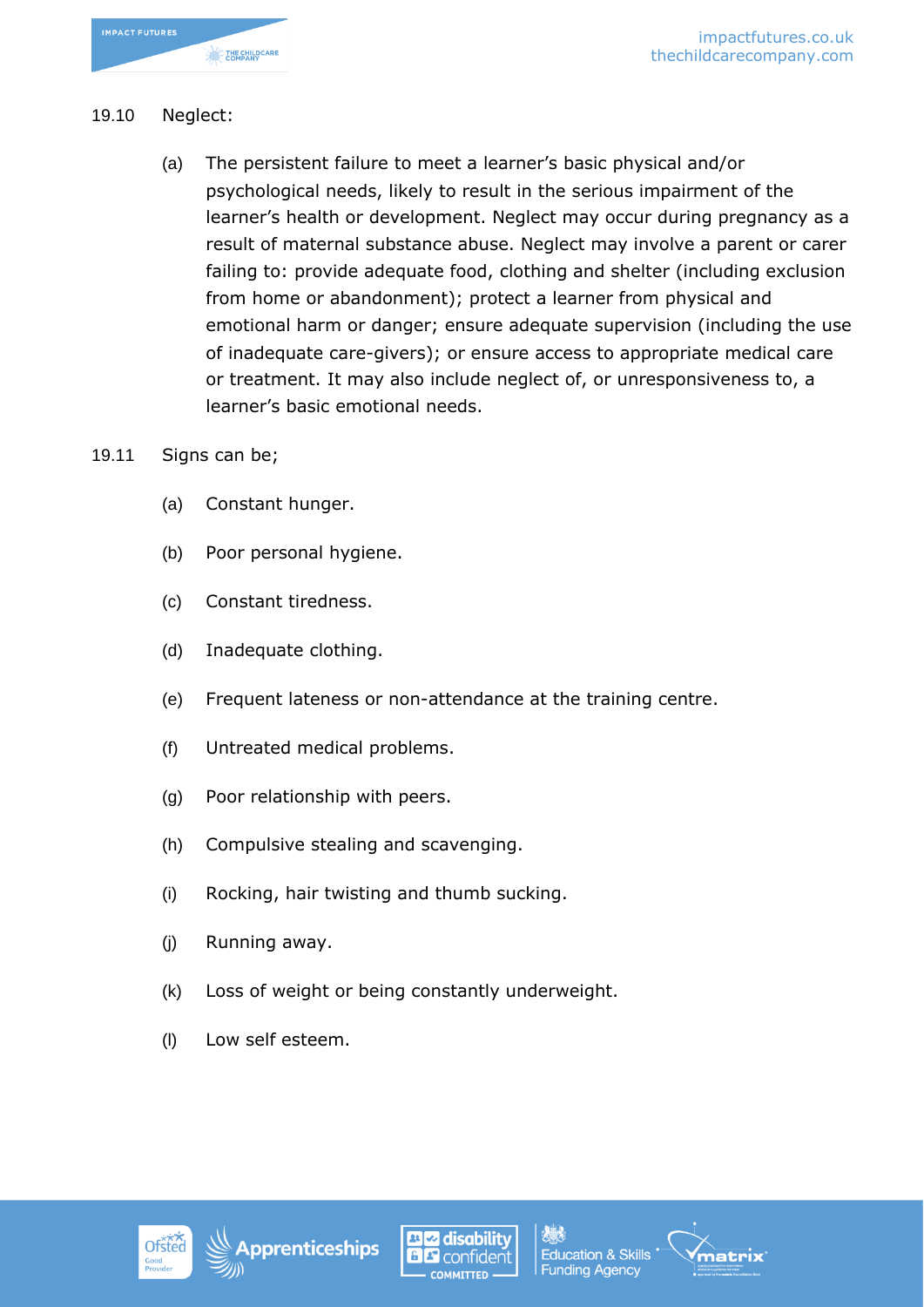![](_page_30_Picture_0.jpeg)

#### 19.12 Peer on peer abuse:

- (a) Peer on peer abuse is behavior by an individuals or group of individuals which can be a one-off incident or repeated over time. Peer on peer abuse is behaviour that intentionally hurts another individual or group wither physically or emotionally. All peer-on-peer abuse is unacceptable and will be taken seriously. Peer on peer abuse can take on many forms including serious bullying (including cyberbullying), relationship abuse, domestic abuse, child sexual exploitation, youth and serious youth violence, financial abuse, harmful sexual behaviour and /or gender-based violence and is often motivated by prejudice against particular groups steered by a dislike for a person.
- 19.13 Sign can be;
	- (a) Race.
	- (b) Religion.
	- (c) Gender.
	- (d) Sexual orientation.
	- (e) Special educational needs or disabilities.
	- (f) Where a child is adopted, in care or has care responsibilities.
	- (g) Is suffering from health problems.
	- (h) Has an actual or perceived difference (e.g. physical or cultural difference).
- 19.14 Bullying and Harassment
	- (a) Bullying can include a variety of behaviors from one individual/group to another individual/group such as name calling, offensive language, coercion, hitting, pushing, theft or damage to belongings, cyber, spreading harmful messages, hate crime or mate crime which is befriending someone with the intent to exploit them in some way.

![](_page_30_Picture_15.jpeg)

![](_page_30_Picture_16.jpeg)

![](_page_30_Picture_17.jpeg)

![](_page_30_Picture_18.jpeg)

![](_page_30_Picture_19.jpeg)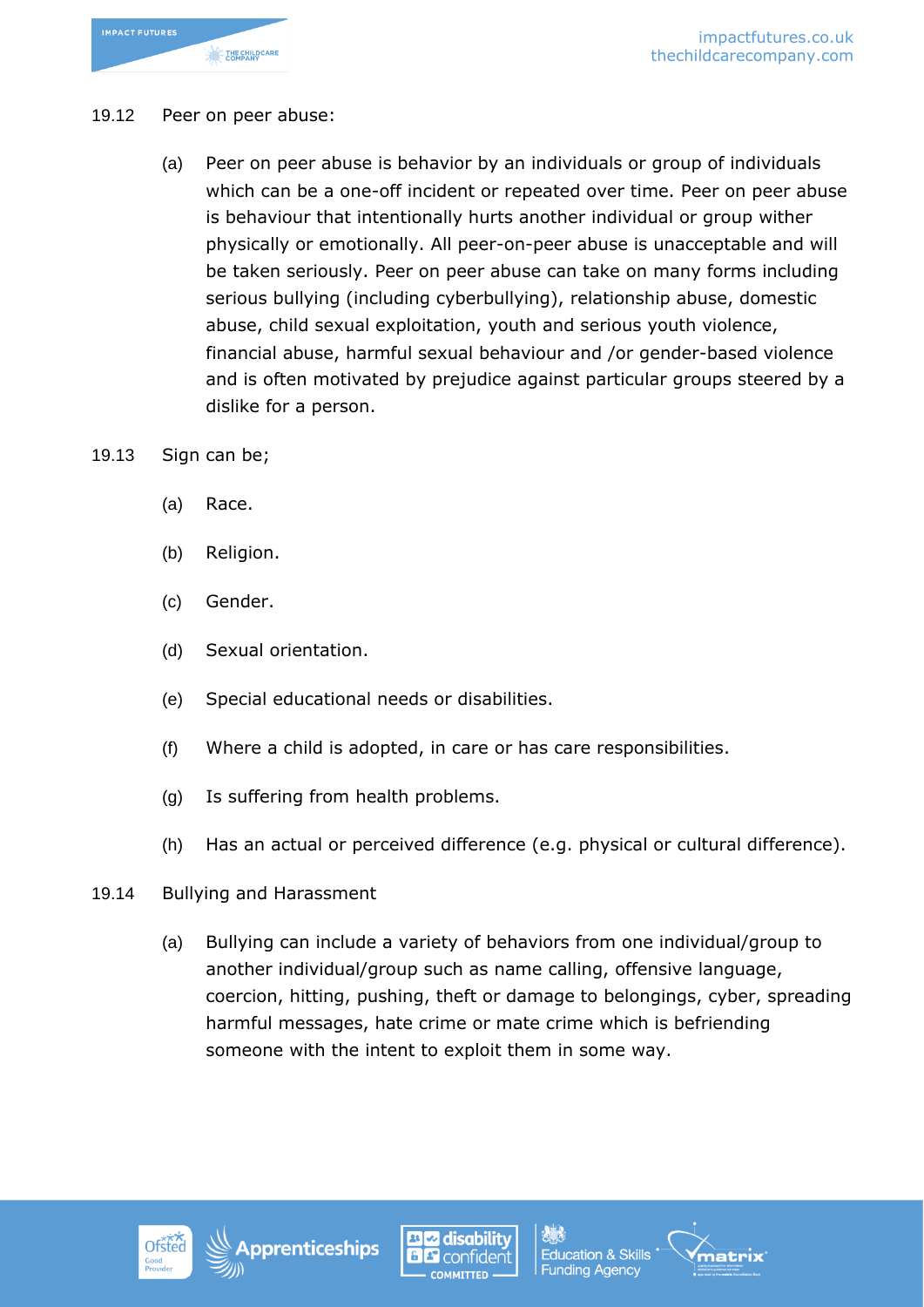# 20. **Appendix 2: Specific Safeguarding Information for Staff (See Annex A of Keeping Children Safe in Education 2021 – Policy reference 4.1.b)**

### 20.1 Children Missing Education

THE CHILDCARE

- (a) The Childcare Company and Impact Futures recognise that all learners, regardless of their circumstances, are entitled to education which is suitable to their age, ability, aptitude and any special educational needs they may have. The Childcare Company and Impact Futures is aware that a learner going missing from education is a potential indicator of abuse or neglect.
- (b) The Childcare Company and Impact Futures has a procedure in place for responding to unauthorised absence and for dealing with learners that go missing from education, particularly on repeat occasions, to help identify the risk of abuse and neglect, including sexual exploitation, and to help prevent the risks of their going missing in future.
- 20.2 Child Sexual Exploitation (CSE)
	- (a) The Childcare Company and Impact Futures identifies that CSE involves exploitative situations, contexts and relationships where young people receive something (for example food, accommodation, drugs, alcohol, gifts, money or in some cases simply affection) as a result of engaging in sexual activities.
	- (b) The Childcare Company and Impact Futures are aware that sexual exploitation can take many forms ranging from the seemingly 'consensual' relationship where sex is exchanged for affection or gifts, to serious organised crime by gangs and groups. What marks out exploitation is an imbalance of power in the relationship. The perpetrator always holds some kind of power over the victim which increases as the exploitative relationship develops. Sexual exploitation may involve varying degrees of coercion, intimidation or enticement, including unwanted pressure from peers to have sex, sexting, sexual bullying including cyberbullying and grooming. However, it is important to recognise that some young people who

w

COMMITTED

![](_page_31_Picture_8.jpeg)

l disability **Education & Skills** confident **Funding Agency** 

natrix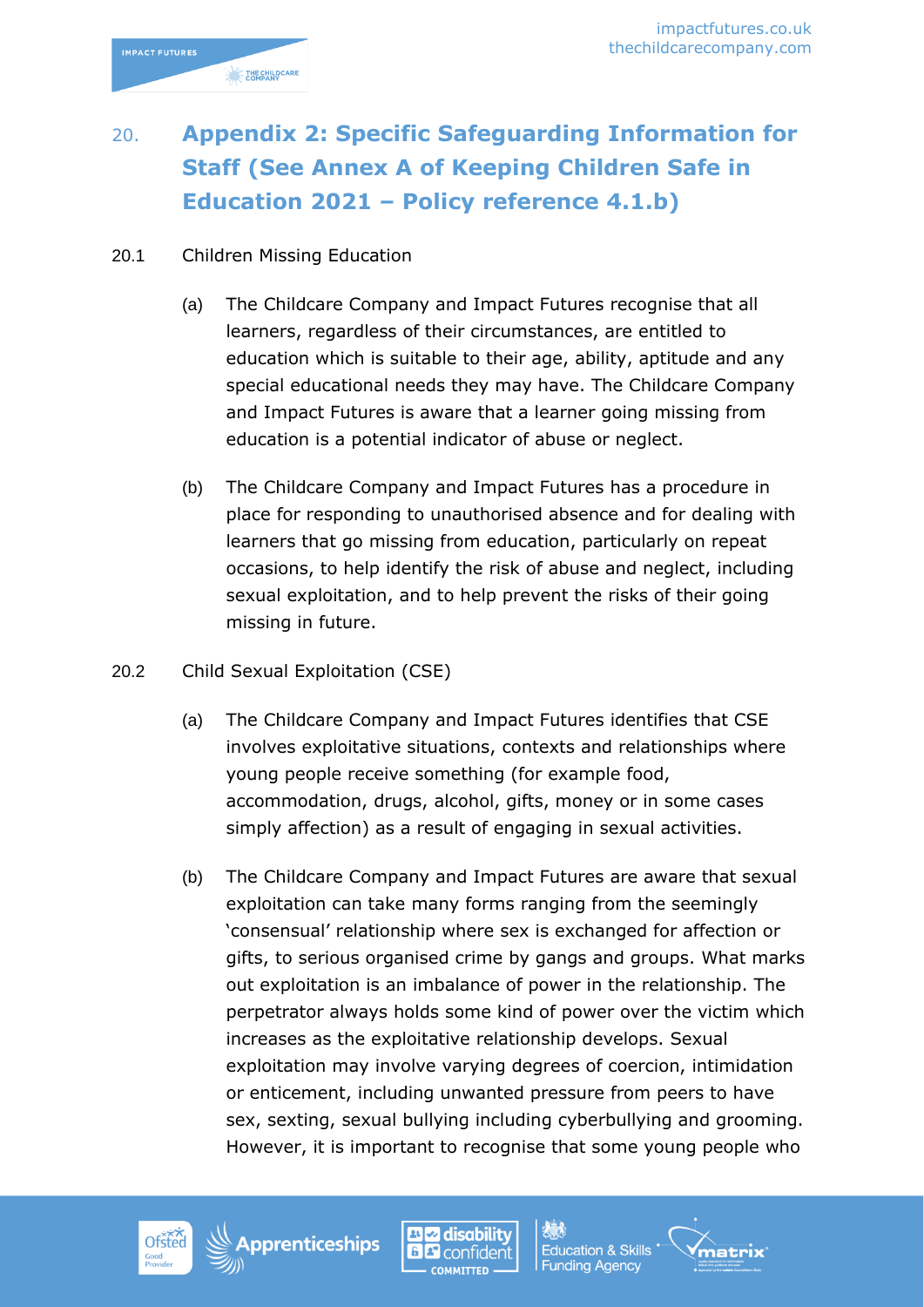![](_page_32_Picture_1.jpeg)

are being sexually exploited do not exhibit any external signs of this abuse or recognise this as abusive.

(c) Every member of staff at The Childcare Company and Impact Futures recognises that learners at risk of CSE need to be identified and issues relating to CSE should be approached in the same way as protecting learners from other risks.

### 20.3 'Honour Based' Violence (HBV)

- (a) Members of staff at The Childcare Company and Impact Futures are aware that 'Honour-based' violence (HBV) encompasses a range of crimes which have been committed to protect or defend the honour of the family and/or the community, including Female Genital Mutilation (FGM), forced marriage, and practices such as breast ironing.
- (b) The indicators of HBV and associated factors will be covered with staff within the safeguarding training. All members of staff are alert to the possibility of a learner being at risk of HBV, or already having suffered HBV. All members of staff are aware that all forms of HBV are abuse (regardless of the motivation) and will be handled and escalated as such. Staff will speak with the DSL if they are concerned about HBV.
- (c) All members of staff will follow the business and LSCB procedures, using existing national and local protocols for multi-agency liaison with police and children's social care.

### 20.4 Forced Marriage

(a) The Forced Marriage Unit has published [Multi-agency guidelines,](https://www.gov.uk/government/uploads/system/uploads/attachment_data/file/322307/HMG_MULTI_AGENCY_PRACTICE_GUIDELINES_v1_180614_FINAL.pdf) focusing on the role of schools, colleges and training providers. Staff should report concerns regarding forced marriage to the DSL or can contact the Forced Marriage Unit if they need advice or information. Contact: 020 7008 0151.

![](_page_32_Picture_10.jpeg)

![](_page_32_Picture_11.jpeg)

![](_page_32_Picture_12.jpeg)

![](_page_32_Picture_14.jpeg)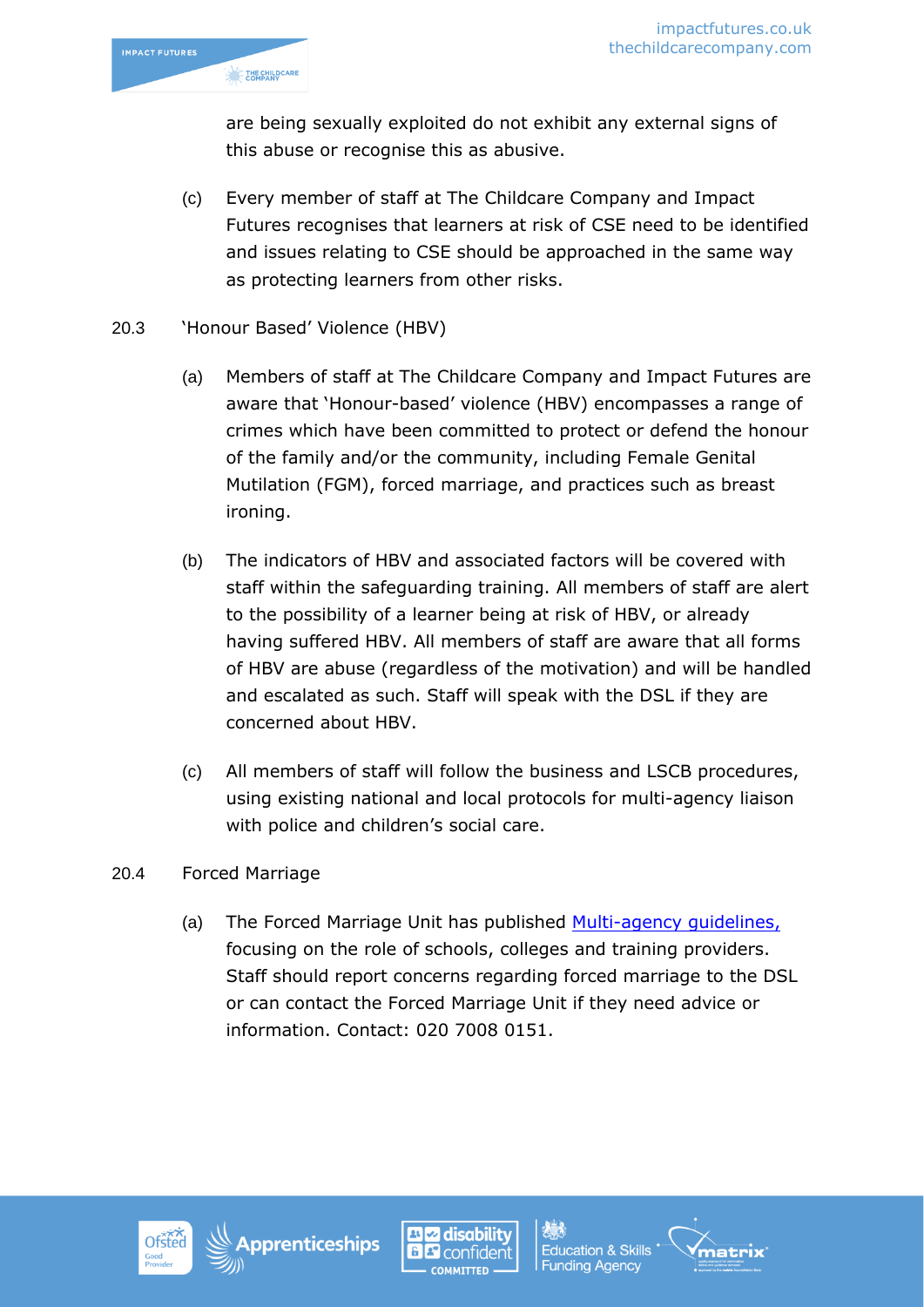### 20.5 Radicalisation

- (a) The Childcare Company and Impact Futures recognise that exposure of learners to extremist ideology can hinder their social development and educational attainment alongside posing a very real risk that they could support or partake in an act of violence.
- (b) Radicalisation of young people can be compared to grooming for sexual exploitation.
- (c) The Childcare Company and Impact Futures will ensure all staff complete an e-learning training package in conjunction with the College of Policing which includes guidance on how to identify people who may be vulnerable to being drawn into, and how to refer them into the Channel process.
- (d) Every member of staff at The Childcare Company and Impact Futures recognise that learners exposed to radicalisation and extremism is no different to safeguarding against any other vulnerability and should be approached in the same way as protecting learners from other risks.
- (e) All members of Staff should report concerns regarding radicalisation and extremism to the DSL who will follow local and national guidance.
- 20.6 County Lines
	- (a) County Lines is the exploitation of young and vulnerable people through:
		- (i) *Grooming & recruitment* vulnerable children are targeted, befriended, given money, made to feel like a family and they belong, they have the things they've always wanted and then they are exploited.
		- (ii) *Property Cuckooing* is when a vulnerable person has their property taken over by drug dealers and mules from outside of the county.

![](_page_33_Picture_12.jpeg)

![](_page_33_Picture_13.jpeg)

![](_page_33_Picture_14.jpeg)

![](_page_33_Picture_16.jpeg)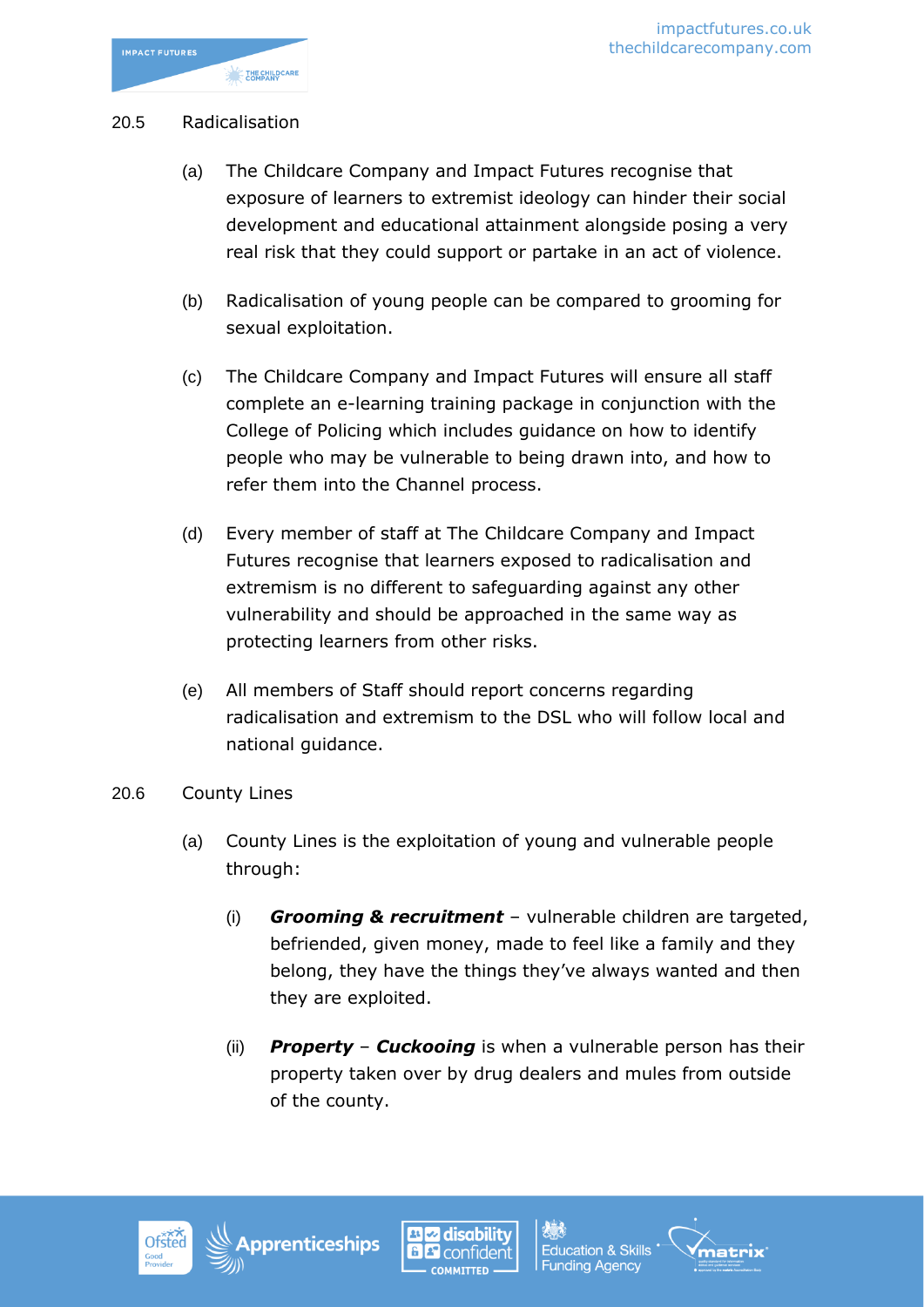![](_page_34_Picture_1.jpeg)

- (iii) *Drugs* the primary target is buying cheap drugs in major cities such as London, using vulnerable children and young people to cross several county lines to deal.
- (iv) *Weapons* more recently the movement of weapons has become another commodity.
- (v) *Violence* the children and young adults can't escape it, they are threatened, they experience violence, and they often go on to be perpetrators of violence.
- (vi) *Sex* whilst sexual exploitation is a risk, authorities hat those involved in County Lines are at no greater risk than other vulnerable children and young adults.
- (vii) *Gangs* once recruited these vulnerable children are gang members, it's highly likely they will remain in the gang, move up the ranks and become institutionalised gang members and possibly gang leaders of the future.
- (viii) *Crime* most fall into a life of crime, starting with small convictions and sentences, progressing to serious crime and serving time in jail – it's almost impossible for them to break the cycle.
- 20.7 When a young learner goes missing, and we don't know why and after all usual attempts to contact them, including through their parents and/or guardian, we need to consider the risk that they may have got caught up in County Lines and actually living outside of the area and in need of help. Not all people that go missing are involved in County Lines, but it is an ever-increasing problem across the UK.

![](_page_34_Picture_9.jpeg)

![](_page_34_Picture_10.jpeg)

![](_page_34_Picture_11.jpeg)

![](_page_34_Picture_13.jpeg)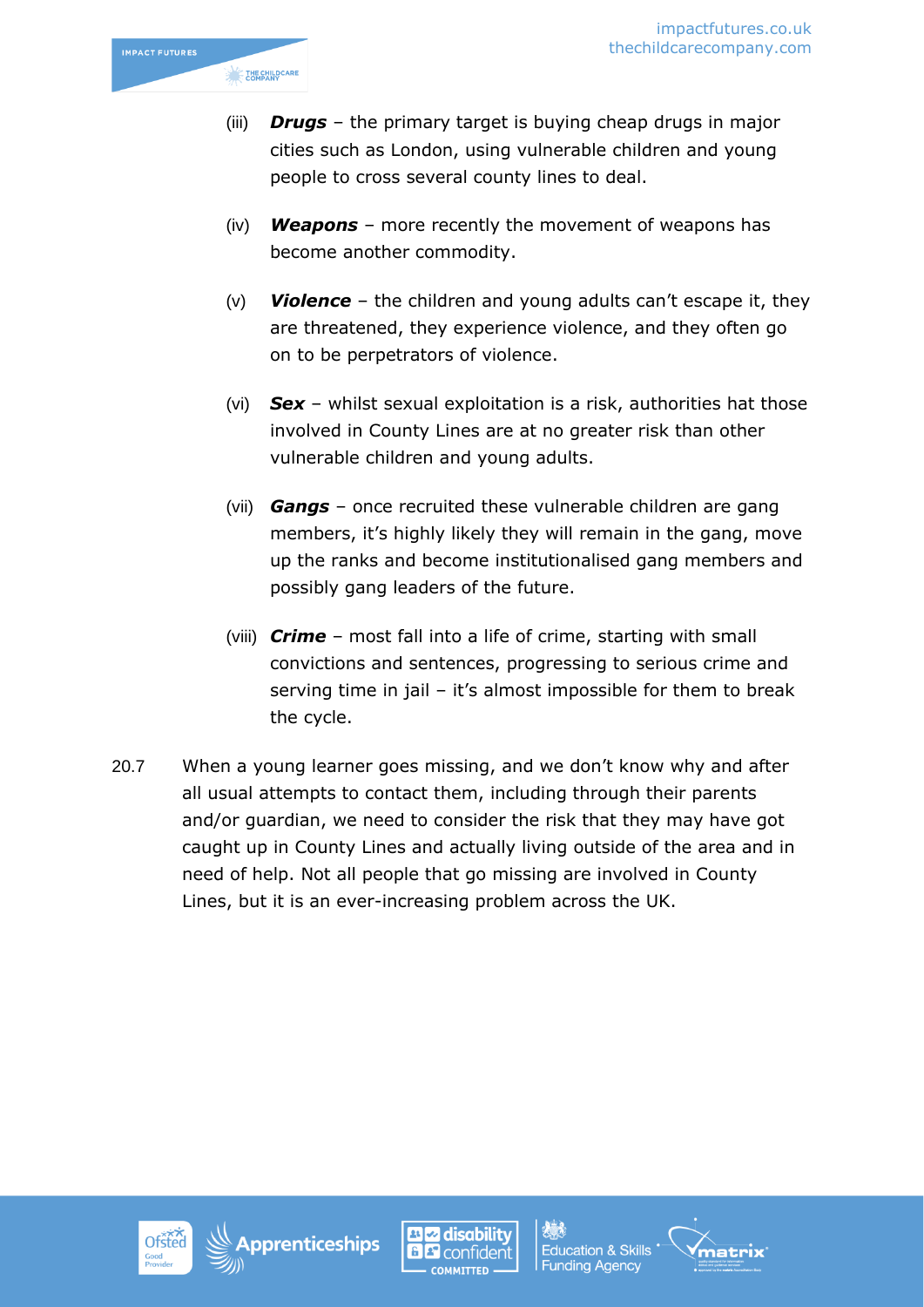![](_page_35_Picture_0.jpeg)

### 20.8 Cyber bulling and e-safety

(a) The safe and responsible use if technology, is sometimes presented as primarily a child or vulnerable learner protection issue. Whilst children, young people and vulnerable learners do need support to keep themselves safe online the risks associated with the use of technology (e.g. internet, text, or video messaging, email, chatrooms, social media networking sites) to embarrass, humiliate, threaten, intimidate or bully an individual in an attempt to gain power and control over them. There is also the mismanagement of personal data, risks of financial scams, identify theft, grooming and radicalisation.

#### 20.9 Domestic Violence

- (a) Can be physical, emotional, sexual neglect. This category also covers forced marriages and honour-based violence. Some learners may experience issues with drugs or alcohol to self-medicate or via dependence.
- 20.10 Female Genital Mutilation (FGM)
	- (a) Victims of FGM are likely to come from a community that is known to practice FGM. Professionals should note that girls at risk of FGM may not yet be aware of the practice or that it may be conducted to them, so sensitivity should always be shown when approaching the subject. The FGM mandatory reporting duty is a legal duty provided for in the FGM Act 2003 ( as amended by the serious crime act 2015).The legislation requires staff to report where, during their professional duties, they either are informed by a girl under 18 that as act of FGM has been carried out om her, observe physical signs which appear to show that an act of FGM has been carried out on a girl under 18 and they have no reason to believe that the act was necessary for the girls physical or mental health or for purposes of labor or birth. For the purposes of the duty, the relevant age is the girl's age at the time of disclosure/identification of FGM (i.e. it does not apply where a woman aged 18 or over discloses she has FGM when she was under 18.

![](_page_35_Picture_8.jpeg)

![](_page_35_Picture_9.jpeg)

![](_page_35_Picture_10.jpeg)

![](_page_35_Picture_12.jpeg)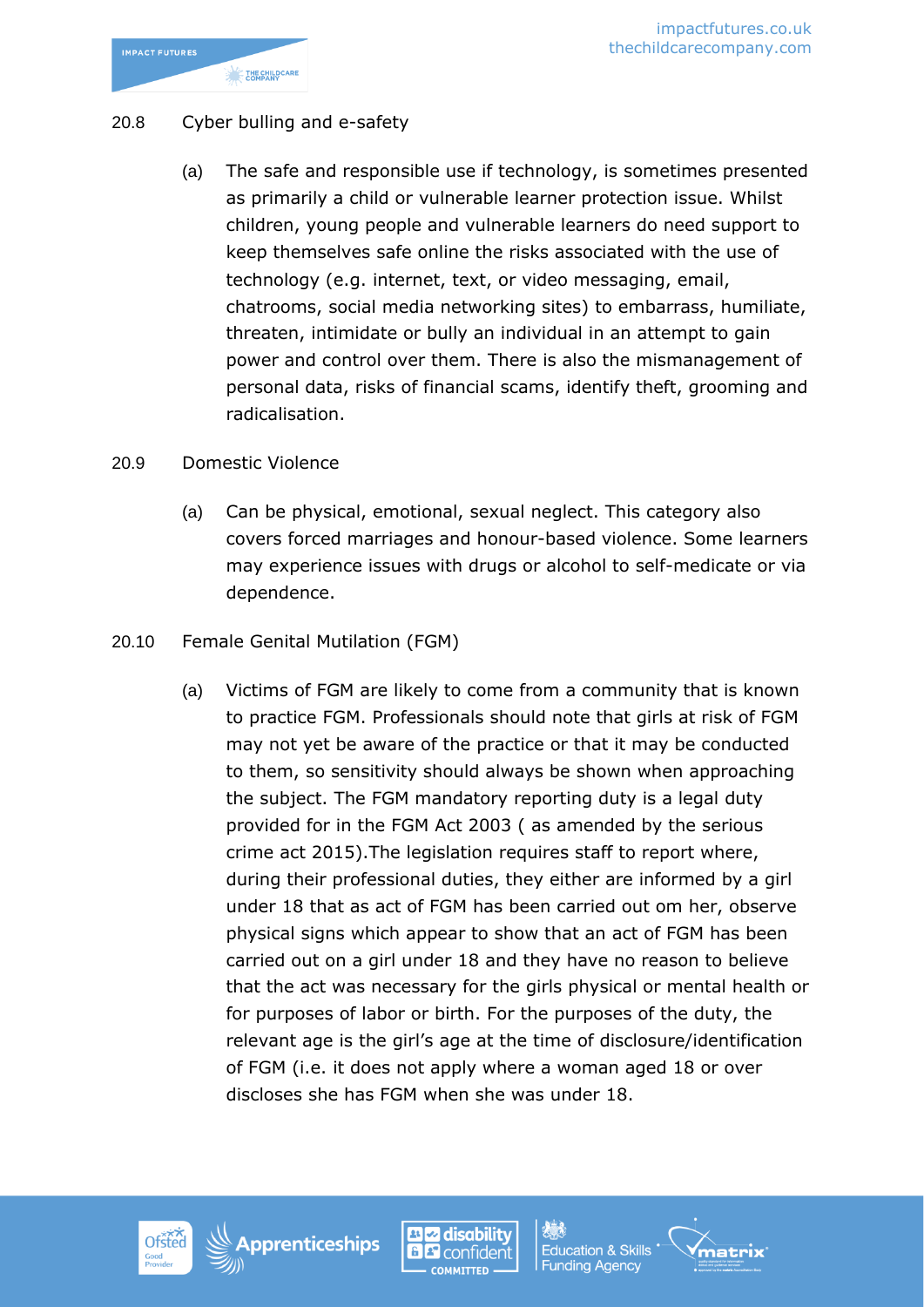![](_page_36_Picture_0.jpeg)

#### 20.11 Modern Slavery

- (a) Encompasses slavery, human trafficking, forced labor and domestic servitude. Traffickers and slave masters use whatever means they have at their disposal to coerce, deceive and force individuals into a life of abuse, servitude and inhumane treatment.
- 20.12 Sexting
	- (a) This is when someone sends or receives a sexually explicit text, image or video. This includes sending 'nude pics' or 'rude pics' or 'nude selfies'. Pressuring someone into sending a nude picture can happen in a relationship and to anyone, whatever their age, gender or sexual preference. Once the image is taken and sent, the sender has lost control of the image and the image could end up anywhere. By having in their possession or distributing to others indecent images of a person under 18, many young people are not aware that they could be committing a crime offence under the sexual offence act 2003. Any direct disclosure by a learner (anyone that identifies themselves as male, female, non-binary) will be taken very seriously.

#### 20.13 Initiation/Hazing

(a) Hazing is a form of initiation ceremony which is used to induct newcomers into an organization such as a school or sports team etc. Hazing can also be used as initiation into a street or other 'gang'. There are several different forms, from relatively mild rituals to severe and sometimes violent ceremonies. The idea behind this practice is that it welcomes newcomers by subjecting them to a series of trials which promote a bond between them. After the hazing is over, the newcomers also have something common with older established members of the organisation or 'gang', because they are all experienced this as part of a 'rite of passage'. Many rituals involve humiliations, embarrassment, abuse and harassment.

![](_page_36_Picture_8.jpeg)

![](_page_36_Picture_9.jpeg)

![](_page_36_Picture_10.jpeg)

![](_page_36_Picture_12.jpeg)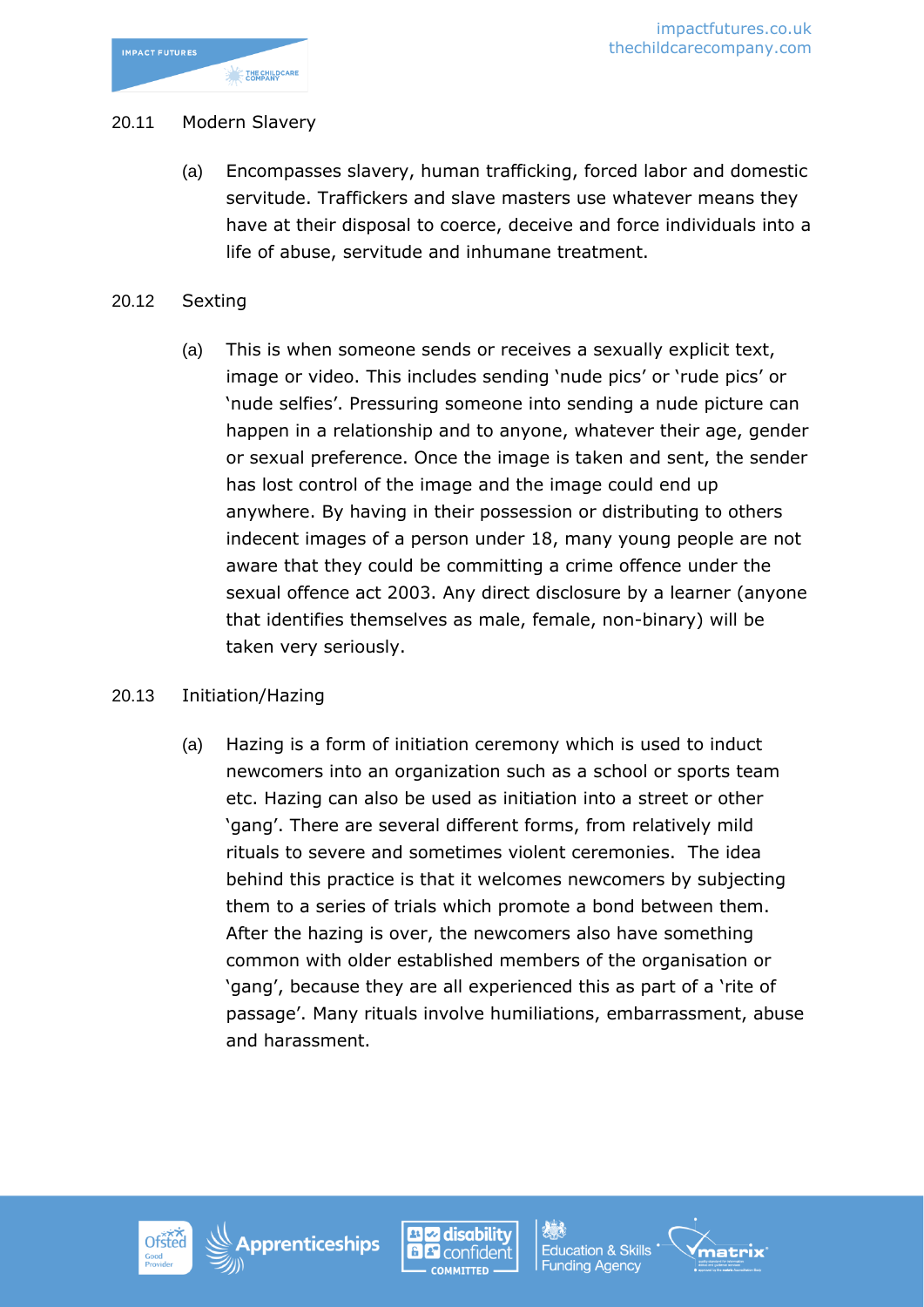## 21. **Appendix 3: Additional Advice and Support**

| Abuse or<br><b>Safeguarding</b><br>issue            | <b>Link to Guidance/Advice</b>                                                                                                                                                                 | <b>Source</b>                                                |
|-----------------------------------------------------|------------------------------------------------------------------------------------------------------------------------------------------------------------------------------------------------|--------------------------------------------------------------|
| Abuse                                               | What to do if you're worried a child is being abused<br>https://www.gov.uk/government/publications/what-to-do-if-<br>youre-worried-a-child-is-being-abused--2                                  | DfE Advice                                                   |
| Abuse                                               | Domestic abuse: Various Information/Guidance<br>https://www.qov.uk/qovernment/publications/what-to-do-if-<br>youre-worried-a-child-is-being-abused--2                                          | Home Office                                                  |
| Abuse                                               | Faith based abuse: National Action Plan<br>https://www.gov.uk/government/publications/national-action-<br>plan-to-tackle-child-abuse-linked-to-faith-or-belief                                 | DfE Advice                                                   |
| Abuse                                               | Relationship abuse: Disrespect nobody<br>https://www.disrespectnobody.co.uk/relationship-abuse/what-<br>is-relationship-abuse/                                                                 | Home Office                                                  |
| <b>Bullying</b>                                     | Preventing bullying including cyberbullying<br>https://www.gov.uk/government/publications/preventing-and-<br>tackling-bullying                                                                 | <b>DfE</b> Advice                                            |
| Children in the<br>courts                           | Advice for 12-17 year old witnesses in criminal courts<br>https://www.qov.uk/qovernment/publications/young-witness-<br>booklet-for-12-to-17-year-olds                                          | MoJ Advice                                                   |
| Children missing<br>from education,<br>home or care | Children missing education<br>https://www.gov.uk/government/publications/children-<br>missing-education                                                                                        | <b>DfE Statutory</b><br>Guidance                             |
| Children missing<br>from education,<br>home or care | Children missing from home or care<br>https://www.gov.uk/government/publications/children-who-<br>run-away-or-go-missing-from-home-or-care                                                     | <b>DfE Statutory</b><br>Guidance                             |
| Children missing<br>from education,<br>home or care | Children and adults missing strategy<br>https://www.gov.uk/government/publications/missing-<br>children-and-adults-strategy                                                                    | Home Office<br>Strategy                                      |
| Children with<br>family members in<br>prison        | National Information Centre on Children of Offenders<br>https://www.nicco.org.uk/                                                                                                              | Barnardo's in<br>partnership<br>with HMP and<br><b>HMPPS</b> |
| Child Exploitation                                  | County Lines: criminal exploitation of children and venerable<br>adults<br>https://www.gov.uk/government/publications/criminal-<br>exploitation-of-children-and-vulnerable-adults-county-lines | Home Office<br>Guidance                                      |
| Child Exploitation                                  | Child sexual exploitation: guide for practitioners<br>https://www.gov.uk/government/publications/child-sexual-<br>exploitation-definition-and-quide-for-practitioners                          | DfE Advice                                                   |

![](_page_37_Picture_4.jpeg)

![](_page_37_Picture_5.jpeg)

![](_page_37_Picture_6.jpeg)

**13.3**<br>Education & Skills<br>Funding Agency

![](_page_37_Picture_8.jpeg)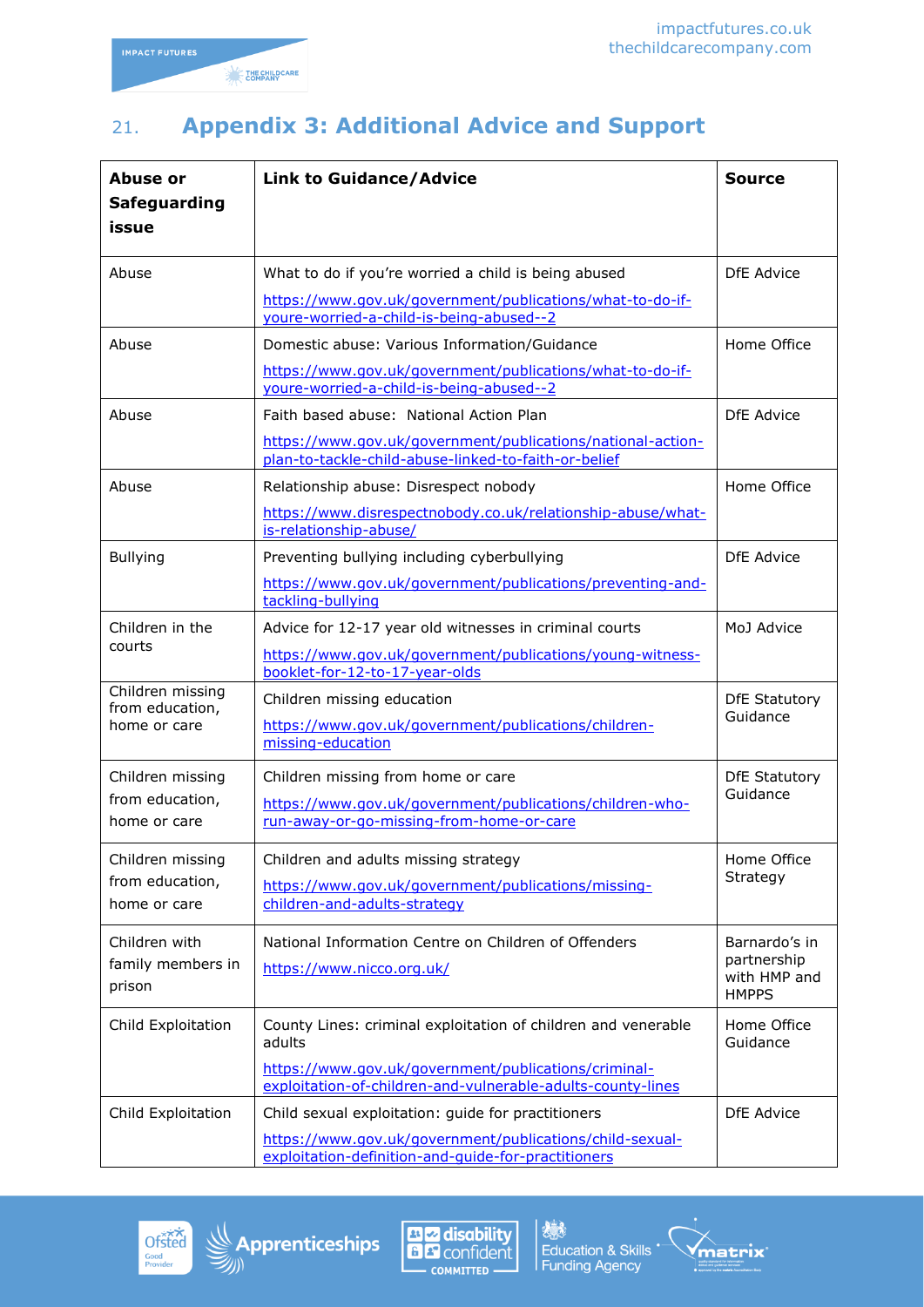![](_page_38_Picture_1.jpeg)

| Child Exploitation         | Trafficking: safeguarding children<br>https://www.gov.uk/government/publications/safequarding-                                                                                                                                    | DfE and HO<br>Guidance                                |
|----------------------------|-----------------------------------------------------------------------------------------------------------------------------------------------------------------------------------------------------------------------------------|-------------------------------------------------------|
| Drugs                      | children-who-may-have-been-trafficked-practice-quidance<br>Drugs: advice for schools<br>https://assets.publishing.service.gov.uk/government/uploads/<br>system/uploads/attachment data/file/270169/drug advice for<br>schools.pdf | DfE and ACPO<br>Advice                                |
| Drugs                      | Drugs strategy 2017<br>https://www.gov.uk/government/publications/drug-strategy-<br>2017                                                                                                                                          | Home Office<br>Strategy                               |
| Drugs                      | Information and advice on drugs<br>https://www.talktofrank.com/                                                                                                                                                                   | Talk to Frank<br>Website                              |
| Drugs                      | ADEPIS platform sharing information and resources for<br>schools: covering drug (& alcohol) prevention<br>http://mentor-adepis.org/                                                                                               | Website<br>developed by<br>Mentor UK                  |
| "Honour Based<br>Violence" | Female genital mutilation: information and resources<br>https://www.gov.uk/government/collections/female-genital-<br>mutilation                                                                                                   | Home office                                           |
| "Honour Based<br>Violence" | Female genital mutilation: multi agency statutory guidance<br>https://www.gov.uk/government/publications/multi-agency-<br>statutory-guidance-on-female-genital-mutilation                                                         | DfE, DH and<br><b>HO Statutory</b><br>guidance        |
| "Honour Based<br>Violence" | Forced marriage: statutory guidance and government advice<br>https://www.gov.uk/quidance/forced-marriage                                                                                                                          | Foreign<br>Commonwealt<br>h Office and<br>Home Office |
| Health and Well-<br>being  | Fabricated or induced illness: safeguarding children<br>https://www.gov.uk/government/publications/safequarding-<br>children-in-whom-illness-is-fabricated-or-induced                                                             | DFE,<br>Department<br>for Health and<br>Home Office   |
| Health and<br>Wellbeing    | Rise Above: Free PSHE resources on health, wellbeing and<br>resilience<br>https://www.pshe-association.org.uk/curriculum-and-<br>resources/resources/rise-above-schools-teaching-resources                                        | <b>Public Health</b><br>England<br>Resources          |
| Health and Well-<br>being  | Medical-conditions: supporting pupils at school<br>https://www.gov.uk/government/publications/supporting-<br>pupils-at-school-with-medical-conditions--3                                                                          | <b>DfE Statutory</b><br>Guidance                      |
| Health and Well-<br>being  | Mental health and behaviour<br>https://www.gov.uk/government/publications/mental-health-<br>and-behaviour-in-schools--2                                                                                                           | <b>DfE</b> Advice                                     |
| Homelessness               | Homelessness: How local authorities should exercise their<br>functions<br>https://www.gov.uk/guidance/homelessness-code-of-<br>guidance-for-local-authorities                                                                     | <b>MHCLG</b>                                          |
| Online                     | Sexting: responding to incidents and safeguarding children<br>https://www.gov.uk/government/groups/uk-council-for-child-<br>internet-safety-ukccis                                                                                | UK Council for<br>Child Internet<br>Safety            |

![](_page_38_Picture_3.jpeg)

![](_page_38_Picture_4.jpeg)

![](_page_38_Picture_5.jpeg)

Education & Skills<br>
Education & Skills<br>
Funding Agency

![](_page_38_Picture_7.jpeg)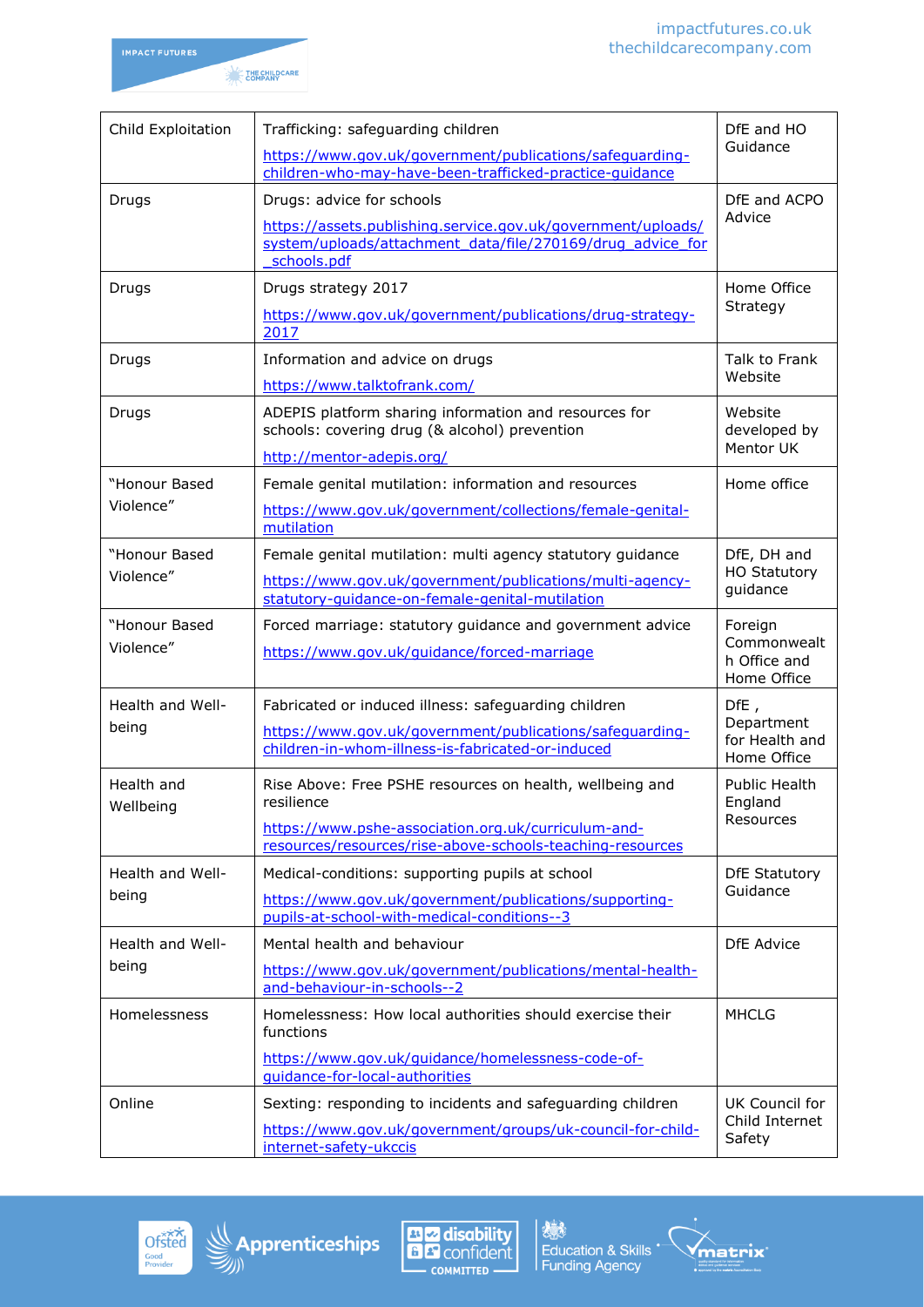![](_page_39_Picture_1.jpeg)

| Radicalisation /              | Prevent duty guidance for Further Education (FE)                                                                                                                           | DfE Guidance            |
|-------------------------------|----------------------------------------------------------------------------------------------------------------------------------------------------------------------------|-------------------------|
| Terrorism                     | https://www.gov.uk/government/publications/prevent-<br>dutyquidance/prevent-duty-quidance-for-further-education-<br>institutions-inengland-and-wales                       |                         |
| Radicalisation /<br>Terrorism | Prevent duty guidance<br>https://www.gov.uk/government/publications/prevent-duty-<br>quidance                                                                              | Home Office<br>Guidance |
| Radicalisation /<br>Terrorism | Prevent duty advice for schools<br>DfE Advice<br>https://www.gov.uk/government/publications/protecting-<br>children-from-radicalisation-the-prevent-duty                   |                         |
| Radicalisation /<br>Terrorism | <b>Educate Against Hate Website</b><br>https://educateagainsthate.com/                                                                                                     | DfE and Home<br>Office  |
| Violence                      | Gangs and youth violence: for schools and colleges<br>https://www.gov.uk/government/publications/advice-to-<br>schools-and-colleges-on-gangs-and-youth-violence            | Home Office<br>Advice   |
| Violence                      | Ending violence against women and girls 2016-2020 strategy<br>https://www.gov.uk/government/publications/strategy-to-<br>end-violence-against-women-and-girls-2016-to-2020 | Home Office<br>Strategy |
| Violence                      | Sexual violence and sexual harassment between children in<br>schools and colleges                                                                                          | DfE Advice              |
|                               | https://www.gov.uk/government/publications/sexual-violence-<br>and-sexual-harassment-between-children-in-schools-and-<br>colleges                                          |                         |
| Violence                      | Serious violence strategy<br>https://www.gov.uk/government/publications/serious-<br>violence-strategy                                                                      | Home Office<br>Strategy |

![](_page_39_Picture_3.jpeg)

![](_page_39_Picture_4.jpeg)

![](_page_39_Picture_5.jpeg)

Education & Skills<br>
Education & Skills<br>
Funding Agency

![](_page_39_Picture_7.jpeg)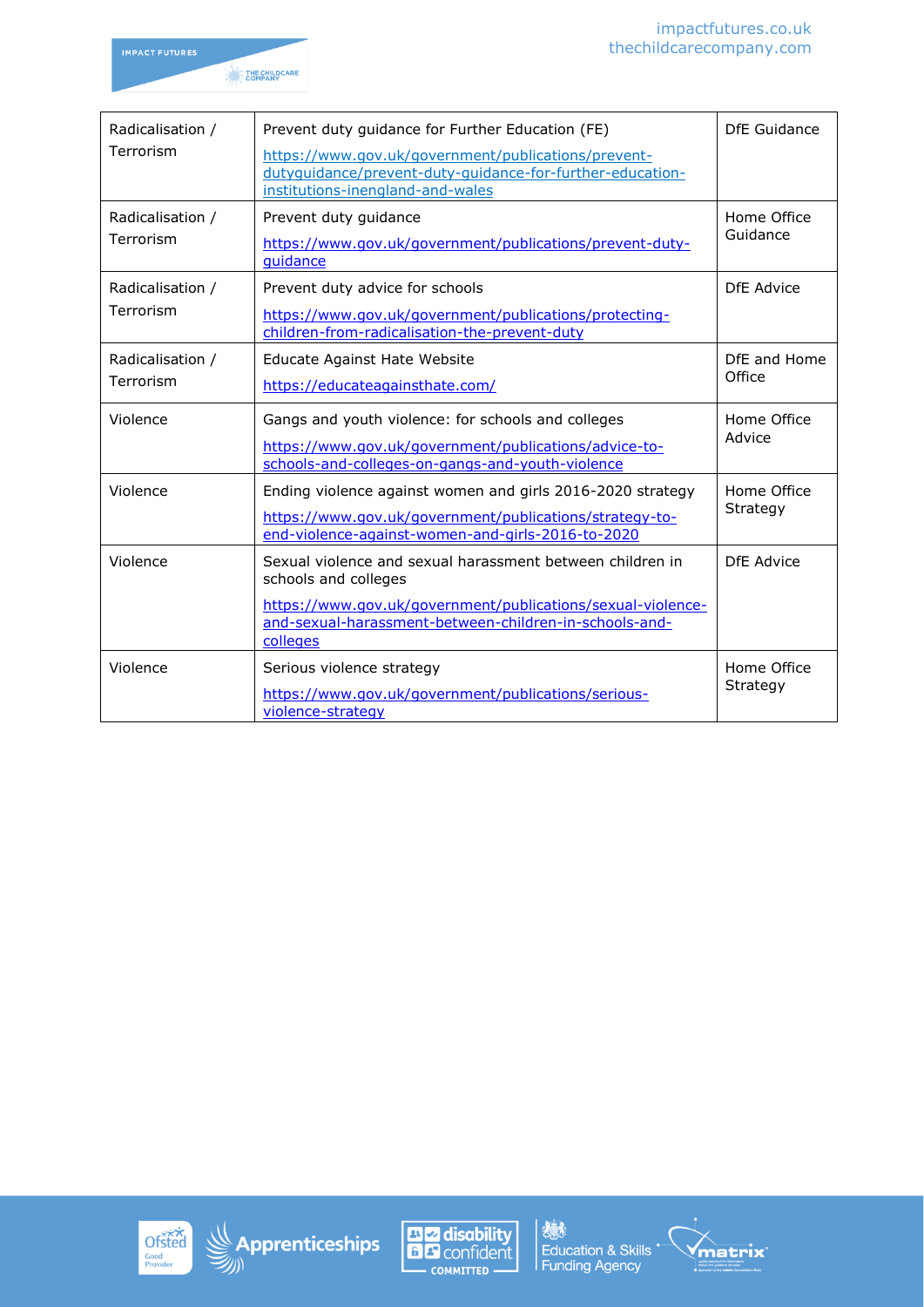![](_page_40_Picture_1.jpeg)

## 22. **Appendix 4: Referral Form**

**Please complete the sections highlighted in BLUE, it MUST be password protected and emailed to your Safeguarding Team [safeguarding@thechildcarecompany.co.uk](mailto:safeguarding@thechildcarecompany.co.uk)**

safeguarding@impactfutures.co.uk

**The password MUST be sent in a separate email.**

# **Stage 1 – Safeguarding / Prevent Referral From**

#### *To be completed by a member of staff as soon as an issue has been raised*

| <b>Issue Type:</b>                            | Choose an item                                                                                           |
|-----------------------------------------------|----------------------------------------------------------------------------------------------------------|
| <b>Name of Apprentice:</b>                    |                                                                                                          |
|                                               |                                                                                                          |
| DOB:                                          |                                                                                                          |
| <b>Job Title:</b>                             |                                                                                                          |
| <b>Employer Details:</b>                      |                                                                                                          |
| (Name, Branch)                                |                                                                                                          |
| Is the relevant person aware of the referral? | Choose an item.                                                                                          |
| If yes, has a meeting been conducted and by   |                                                                                                          |
| whom?                                         |                                                                                                          |
|                                               |                                                                                                          |
| Name of person making the referral:           |                                                                                                          |
| Date:                                         | Click or tap to enter a date.                                                                            |
| Time:                                         |                                                                                                          |
|                                               |                                                                                                          |
| Please include a full and factual description |                                                                                                          |
| of concern or incident/ reason for referral:  |                                                                                                          |
|                                               |                                                                                                          |
| This should be factual and in chronological   |                                                                                                          |
| order and include any actions taken so far    |                                                                                                          |
|                                               |                                                                                                          |
|                                               |                                                                                                          |
|                                               |                                                                                                          |
|                                               |                                                                                                          |
|                                               | Remember that confidentiality is essential - think twice before passing on any confidential or sensitive |
|                                               | information to anyone, please check with the Safeguarding Officer before doing so.                       |
| Action taken so far:                          | Is a 'child'/young person at risk? (16-18) Yes/ No                                                       |
| This section is to be completed by the        | Actions taken:                                                                                           |
| <b>Safeguarding Officer:</b>                  |                                                                                                          |
| (further info. requested/reported to          |                                                                                                          |
| authorities etc)                              |                                                                                                          |
|                                               |                                                                                                          |
|                                               |                                                                                                          |
|                                               |                                                                                                          |
|                                               |                                                                                                          |
|                                               |                                                                                                          |

![](_page_40_Picture_9.jpeg)

![](_page_40_Picture_10.jpeg)

![](_page_40_Picture_11.jpeg)

![](_page_40_Picture_13.jpeg)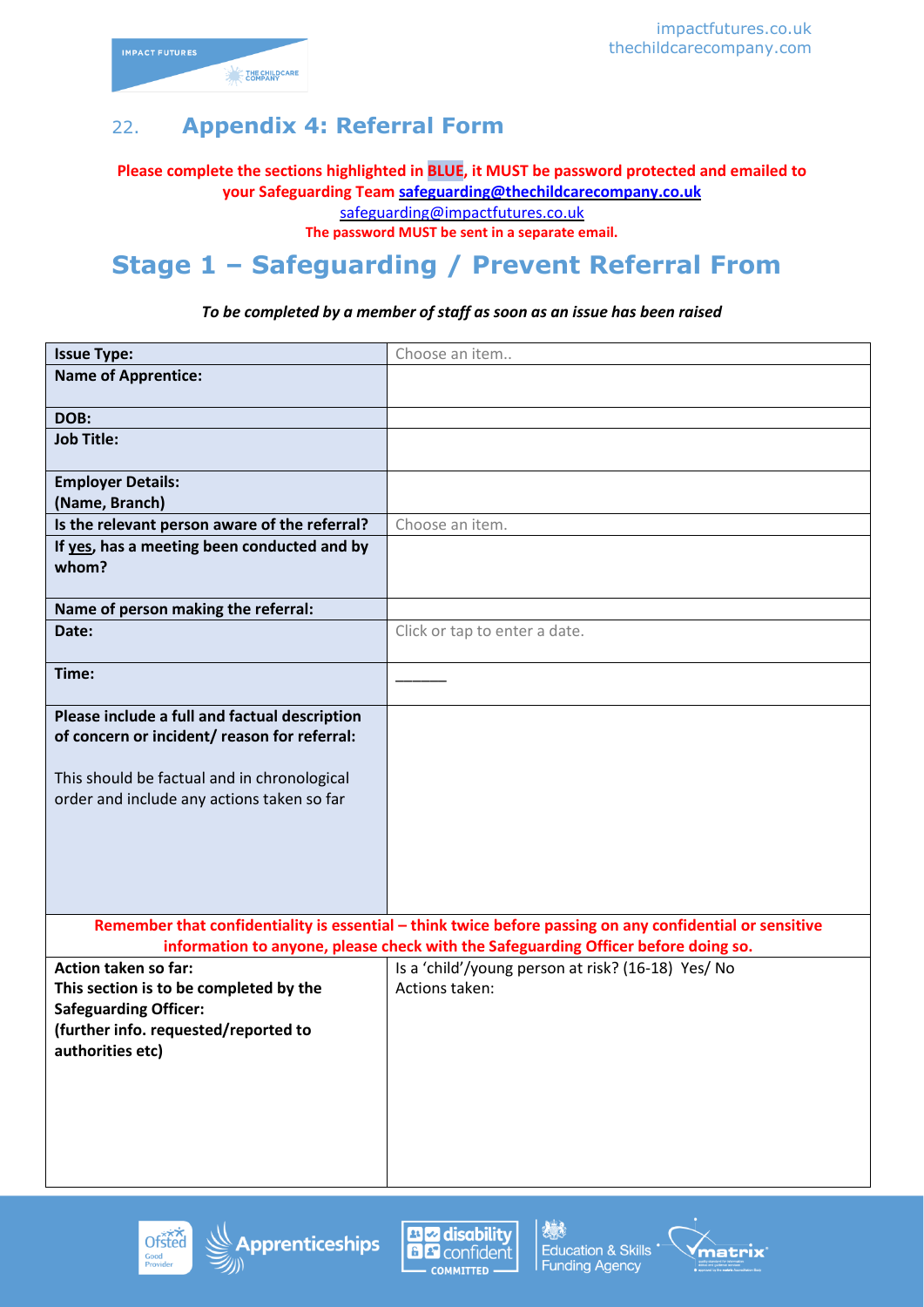![](_page_41_Picture_1.jpeg)

| For Office Use Only:             |                              |  |
|----------------------------------|------------------------------|--|
| Incident:                        |                              |  |
| <b>Safeguarding Team Member:</b> | Choose an item.              |  |
| Date Logged:                     | Click or tap to enter a date |  |

#### **Checklist for a good record:**

- $\blacktriangleright$  Structured and easily accessible
- ✔ Legible
- ✔ Clear and concise
- $\blacktriangleright$  Writers meaning clearly conveyed
- ✔ Includes all relevant information
- $\blacktriangleright$  Free from jargon and abbreviations
- $\blacktriangleright$  Separates fact from opinion
- ◆ Signed, dated and timed
- o **Be specific** what is the exact nature of the concern and which category of abuse does it suggest?
- o **Show the evidence** what did you see, hear? Who said what, when, how?
- o **Be precise** with time words what do 'always', 'frequently', 'never' mean?
- o State your **professional judgement**

![](_page_41_Picture_16.jpeg)

![](_page_41_Picture_17.jpeg)

![](_page_41_Picture_18.jpeg)

![](_page_41_Picture_20.jpeg)